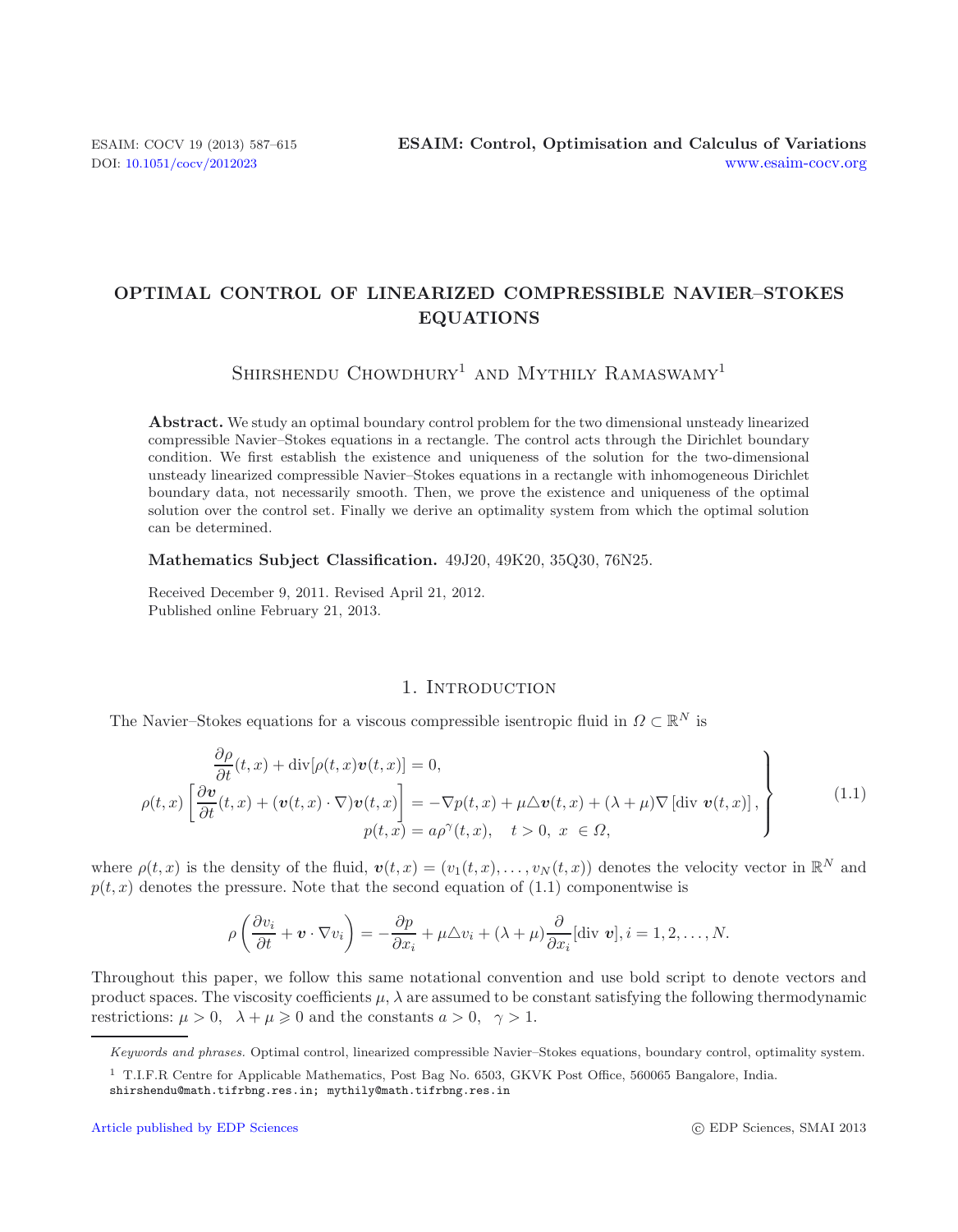<span id="page-1-0"></span>In this paper, we study the following system, linearized around the steady state solution  $(q_s(x), \mathbf{v}_s(x))$  of (1.1) in  $(0, T) \times \Omega$ 

$$
\frac{\partial \sigma}{\partial t}(t, x) + \text{div}[\sigma(t, x)\mathbf{v}_s(x)] = -\text{div}[q_s(x)\mathbf{u}(t, x)],\tag{1.2}
$$

$$
\frac{\partial \mathbf{u}}{\partial t}(t,x) - \frac{\mu}{q_s(x)} \triangle \mathbf{u}(t,x) - \frac{(\lambda + \mu)}{q_s(x)} \nabla[\text{div}\,\mathbf{u}(t,x)] + (\mathbf{v}_s(x) \cdot \nabla)\mathbf{u}(t,x) + (\mathbf{u}(t,x) \cdot \nabla)\mathbf{v}_s(x)
$$
\n
$$
= -a\gamma q_s^{\gamma - 2}(x)\nabla\sigma(t,x) + \frac{\sigma(t,x)}{q_s(x)}[\mathbf{f}(x) - (\mathbf{v}_s(x) \cdot \nabla)\mathbf{v}_s(x)].
$$
\n(1.3)

We consider system  $(1.2)$ – $(1.3)$  in

$$
\Omega = \{x = (x_1, x_2) \in \mathbb{R}^2 : 0 < x_1 < 1, \ 0 < x_2 < h\}
$$

<span id="page-1-3"></span>with boundary  $\partial\Omega$ , consisting of three disjoint portions

$$
\Gamma_{\text{in}} = \{0\} \times (0, h), \quad \Gamma_0 = [0, 1] \times \{0, h\}, \quad \Gamma_{\text{out}} = \{1\} \times (0, h).
$$

Let us denote

$$
\Omega_T = (0, T) \times \Omega; \quad \Sigma_T = (0, T) \times \partial \Omega.
$$

The initial and boundary conditions are

$$
\sigma(0, x) = \sigma_0(x), \quad \mathbf{u}(0, x) = \mathbf{u_0}(x) \text{ in } \Omega,
$$
\n(1.4)

<span id="page-1-1"></span>
$$
\sigma(t,x) = w(t,x) \text{ on } (0,T) \times \Gamma_{\text{in}}, \quad \mathbf{u}(t,x) = \xi(t,x) \text{ on } \Sigma_T,
$$
\n(1.5)

where

$$
\sigma_0 \in L^2(\Omega), \ \mathbf{u_0} \in \mathbf{L}^2(\Omega), \ w \in L^2(0, T; L^2(\Gamma_{\text{in}})), \ \xi \in L^2(0, T; \mathbf{L}^2(\partial \Omega)), \ \mathbf{f} \in \mathbf{L}^{\infty}(\Omega) \cap \mathbf{H}^1(\Omega). \tag{1.6}
$$

We assume that  $(q_s(x), \mathbf{v}_s(x)) = (q_s(x), v_{s1}(x), v_{s2}(x)) \in \mathbb{R}^3$  satisfies the following conditions:

$$
q_s \in C^2(\overline{\Omega}), \ q_s(x) > 0 \text{ on } \overline{\Omega}, \tag{1.7}
$$

<span id="page-1-2"></span>
$$
\mathbf{v}_s \in \mathbf{C}_c^2(\mathbb{R}^2), v_{s1} \ge \alpha > 0 \text{ on } \overline{\Gamma_{\text{in}}} \cup \overline{\Gamma_{\text{out}}} \text{ for some constant } \alpha \text{ and } v_{s2} = 0 \text{ on } \Gamma_0. \tag{1.8}
$$

We first prove that the linearized system  $(1.2)$ – $(1.5)$  has a unique solution  $(\sigma, \mathbf{u})$  in  $L^2(0,T; [H^1(\Omega)]') \times$  $L^2(0,T;\mathbf{L}^2(\Omega))$  in the sense of transposition, where  $[H^1(\Omega)]'$  denotes the dual of  $H^1(\Omega)$ . Then we consider the following optimal control problem:

$$
(P) \quad \inf\{ J(\sigma, \mathbf{u}, w, \xi) \mid (w, \xi) \in L^2(0, T; L^2(\Gamma_{\text{in}})) \times L^2(0, T; \mathbf{L}^2(\partial \Omega)), (\sigma, \mathbf{u}, w, \xi) \text{ satisfies (1.2)–(1.5)}\},
$$

where

$$
J(\sigma, \mathbf{u}, w, \boldsymbol{\xi}) = \frac{1}{2} \int_0^T |||\sigma - \sigma^d||^2_{[H^1(\Omega)]'} dt + \frac{1}{2} \int_0^T \int_{\Omega} |\mathbf{u} - \mathbf{u}^d|^2 dx dt
$$

$$
+ \frac{\beta}{2} \left[ \int_0^T \int_{\Gamma_{\text{in}}} w^2 ds dt + \int_0^T \int_{\partial \Omega} |\boldsymbol{\xi}|^2 ds dt \right],
$$
(1.9)

 $\beta > 0, (\sigma^d, \mathbf{u}^d) = (\sigma^d, u_1^d, u_2^d) \in L^2(0, T; [H^1(\Omega)]') \times L^2(0, T; \mathbf{L}^2(\Omega))$  is the desired profile and  $|||.|||_{[H^1(\Omega)]'}$  is a norm in the dual of  $H^1(\Omega)$ , equivalent to the usual norm in  $[H^1(\Omega)]'$ . It is necessary to consider this norm to get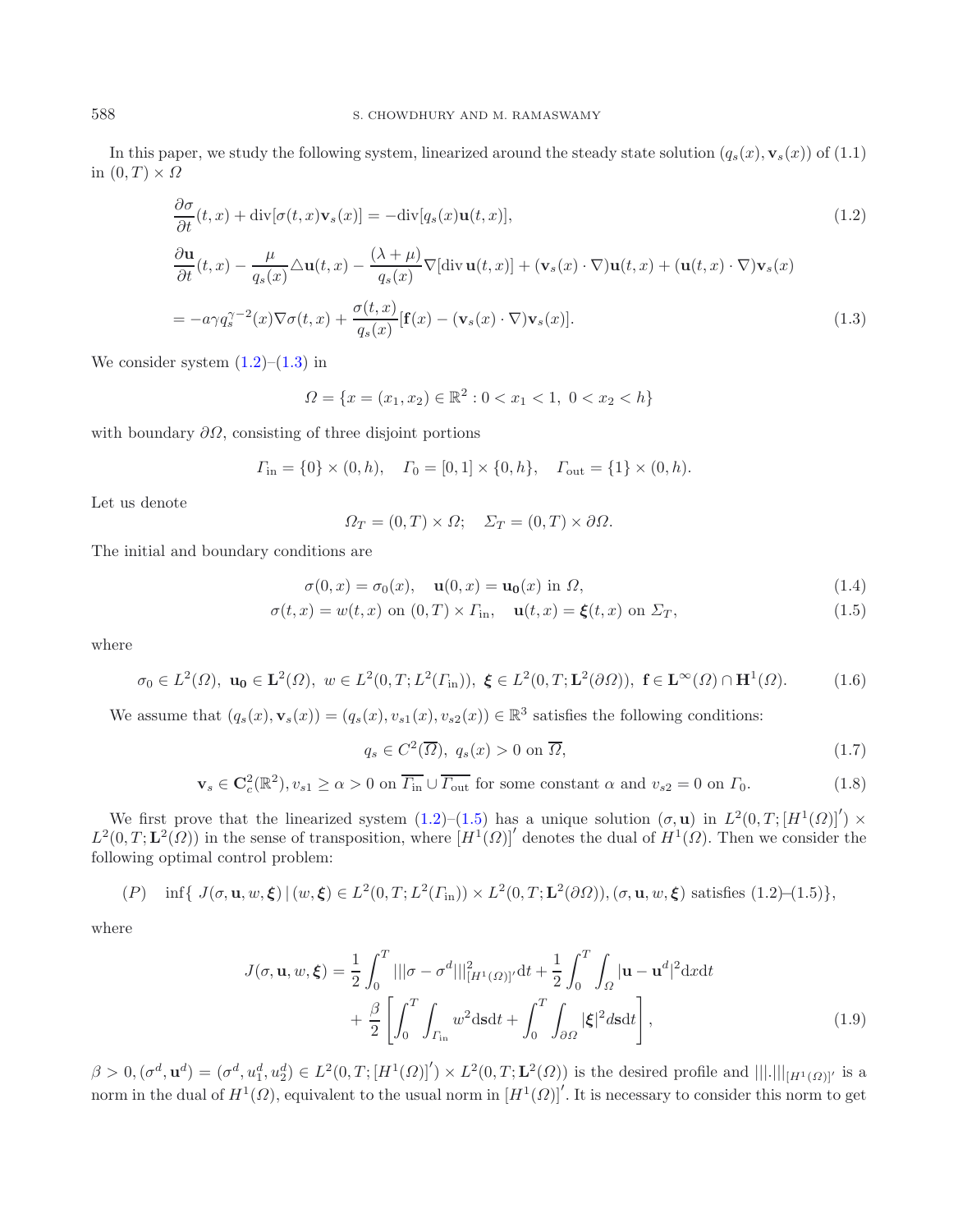a well posed optimality system. We discuss this norm in Section 4. Then we show the existence and uniqueness of the optimal solution over the control set and derive the optimality system.

In our system, the coupling between the hyperbolic character of the first order transport equation and the parabolic character of the second order linearized momentum equation leads to some difficulties mainly regarding regularity which are interesting to understand.

The main novelty here is that the boundary data are not too regular. If they are regular, one can use the lifting procedure and the standard fixed point argument in suitable function spaces for  $(1.2)$ – $(1.5)$  to get the existence of a solution. We mention some details regarding this in Remark [3.8.](#page-15-0) But here we need to interpret the solution of  $(1.2)$ – $(1.5)$  in the sense of transposition to get the solution  $(\sigma, \mathbf{u}) \in L^2(0,T; [H^1(\Omega)]') \times L^2(0,T; \mathbf{L}^2(\Omega))$ . For this we first study the adjoint system for regular data and prove the existence of a unique solution using fixed point method.

Such a linearized system around a steady solution is also considered by Girinon  $[5]$  in  $\mathbb{R}^2$  but with homogeneous Dirichlet boundary condition and slightly different assumptions on  $q_s$ ,  $\mathbf{v}_s$  and  $\mathbf{f}$ :

$$
q_s \in C^1(\overline{\Omega}), q_s(x) > 0
$$
 on  $\overline{\Omega}, \mathbf{v}_s \in \mathbf{C}_c^2(\mathbb{R}^2), v_{s1} > 0$  on  $\Gamma_{\text{in}} \cup \Gamma_{\text{out}}, \mathbf{v}_s = \mathbf{0}$  on  $\Gamma_0$  and  $\mathbf{f} \in \mathbf{L}^{\infty}(\Omega)$ .

He proved in [\[5\]](#page-28-0), the existence and uniqueness of the solution for the linearized system. Here we consider the linearized system with nonhomogeneous Dirichlet  $L^2$  boundary data,  $\mathbf{f} \in \mathbf{L}^\infty(\Omega) \cap \mathbf{H}^1(\Omega)$  and assumptions [\(1.7\)](#page-1-2)– [\(1.8\)](#page-1-2). The  $C^2$  assumptions on  $(q_s, \mathbf{v}_s)$ ,  $v_{s1} \geq \alpha > 0$  on  $\overline{\Gamma_{\text{in}}} \cup \overline{\Gamma_{\text{out}}}$  and  $\mathbf{f} \in \mathbf{L}^{\infty}(\Omega) \cap \mathbf{H}^1(\Omega)$  are used to get  $H^1$ estimate for the solution of the transport equation in the next section.

Geymonat and Leyland study in [\[4\]](#page-28-1) the linearized system in a bounded domain with homogeneous Dirichlet boundary conditions in  $\mathbb{R}^N, N \geq 2$  using semigroup theory for both the transport and the Stokes part and proved the existence of a unique mild solution in  $C([0, T]; \mathbf{L}^2(\Omega))$  for the full system. The space regularity that can be obtained for the transport equation using semigroup theory is not sufficient for us to get a well posed adjoint system. So we use the representation formula for the transport equation to get  $H<sup>1</sup>$  regularity.

Neustupa in [\[8](#page-28-2)] studies the linearized system in a bounded domain  $\Omega$  in  $\mathbb{R}^3$  with homogeneous Dirichlet boundary condition for velocity when the boundary of the domain is  $C^{2,\alpha}$ ,  $\alpha \in (0,1)$ ,  $(q_s, \mathbf{v}_s) \in \mathbf{C}^{3,\alpha}(\overline{\Omega})$  and  $\mathbf{v}_s \cdot \mathbf{n} = 0$  on  $\partial \Omega$ , where **n** denotes unit outward normal to  $\partial \Omega$ . Using semigroup approach, he proved the existence of a unique mild solution in  $C([0, T]; \mathcal{X})$ , where X

$$
\mathcal{X} = \left\{ (\sigma, \mathbf{v}) \in C^{1,\alpha}(\overline{\Omega}) \times \mathbf{C}^{0,\alpha}(\overline{\Omega}) \mid \int_{\Omega} \sigma \, dx = 0 \right\}.
$$

He used the representation formula to study the initial value problem for the transport equation. Here we study the initial boundary value problem for the transport equation and show the existence of the solution in a Sobolev space. Using the classical method of characteristics, we find the representation formula for the solution of the transport equation and prove  $H<sup>1</sup>$  estimate of solution. Regularity results for the initial value problem for transport equation using the representation formula, are already known. Regularity estimate for the initial boundary value problem of transport equation in regular bounded domain has also been studied by Judovič and Valli. Using the representation formula, Judovič in [\[7\]](#page-28-3) established the existence of classical solution in a bounded domain in  $\mathbb{R}^2$  with  $C^4$  boundary. Valli and Zajczkowski in [\[11\]](#page-28-4) proved existence of  $H^2$  solution for transport equation with a lower order term in a bounded domain in  $\mathbb{R}^3$  with  $C^2$  boundary. To the authors knowledge,  $H^1$ estimate of the solution for the initial boundary value problem for the transport equation in a rectangle in  $\mathbb{R}^2$ is new and so the detailed Proof of Theorem [2.6](#page-6-0) is one of the contributions of our work in this paper.

Raymond considered the linearized problem for incompressible Navier–Stokes equation in a bounded domain in  $\mathbb{R}^2$  and  $\mathbb{R}^3$  with weaker boundary data and proved the existence of the global weak solution in [\[9\]](#page-28-5). An optimal control problem for the linearized Boussinesq system has been studied by Raymond and Nguyen in [\[10\]](#page-28-6) and optimality conditions are derived. In Boussinesq system Convection-Diffusion equation is coupled with the linearized incompressible Navier–Stokes equation, where both the equations are of similar nature unlike [\(1.2\)](#page-1-0)– [\(1.3\)](#page-1-0). Our cost functional is inspired by the cost functional used by Gunzburger and Manservisi [\[6](#page-28-7)] for velocity tracking problem for incompressible Navier–Stokes in a bounded two-dimensional domain.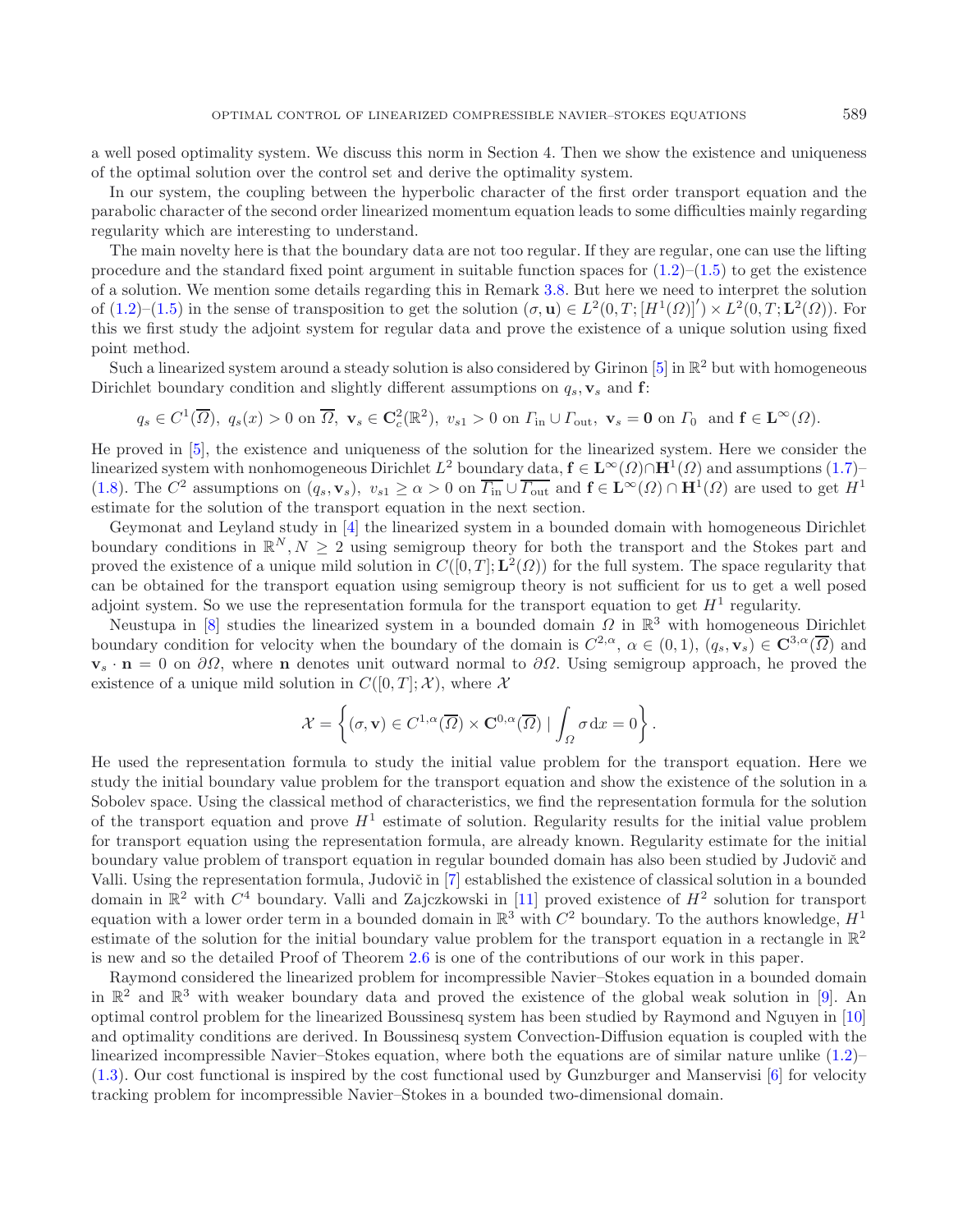#### 590 S. CHOWDHURY AND M. RAMASWAMY

<span id="page-3-1"></span>This paper is organized as follows. In Section 2, we study the adjoint system of  $(1.2)$ – $(1.5)$  and prove the existence and uniqueness of the solution. In Section 3, we study the existence of a unique solution for the linearized system  $(1.2)$ – $(1.5)$  with  $L^2$  boundary data *via* the transposition method. In Section 4, we establish the existence of a unique optimal control. Then optimality conditions are derived. We give a detailed Proof of Theorem 2.6 on  $H<sup>1</sup>$  regularity estimate and some trace result for the transport equation in Appendix A.

## <span id="page-3-0"></span>2. ADJOINT SYSTEM

<span id="page-3-2"></span>In order to define the solution of the linearized system  $(1.2)$ – $(1.5)$  in the sense of transposition we consider first the following adjoint system in  $\Omega_T$  with homogeneous terminal and boundary conditions

$$
-\frac{\partial \psi}{\partial t}(t,x) - \mathbf{v}_s(x) \cdot \nabla \psi(t,x) = \frac{\left[\mathbf{f}(x) - (\mathbf{v}_s(x) \cdot \nabla) \mathbf{v}_s(x)\right]}{q_s(x)} \cdot \phi(t,x) + a\gamma \operatorname{div}[q_s^{\gamma-2}(x)\phi(t,x)] + F(t,x), \quad (2.1)
$$

$$
-\frac{\partial \phi}{\partial t}(t,x) - \mu \triangle \left[ \frac{\phi(t,x)}{q_s(x)} \right] - (\lambda + \mu) \nabla \left\{ \text{div} \left[ \frac{\phi(t,x)}{q_s(x)} \right] \right\} - (\text{div}[\phi_1(t,x)\mathbf{v}_s(x)], \text{ div}[\phi_2(t,x)\mathbf{v}_s(x)])
$$

$$
+(\nabla \mathbf{v}_s)^T \phi(t,x) = q_s(x) \nabla \psi(t,x) + \mathbf{G}(t,x), \tag{2.2}
$$

$$
\psi(T \ r) = 0 \ \phi(T \ r) = 0 \text{ in } O \tag{2.3}
$$

$$
\varphi(x, \omega) = 0, \ \varphi(x, \omega) = 0 \text{ in } \omega, \tag{2.0}
$$

$$
\psi(t,x) = 0 \quad \text{on } (0,T) \times \Gamma_{\text{out}}, \quad \phi(t,x) = \mathbf{0} \quad \text{on } \Sigma_T,
$$
\n(2.4)

where  $(\nabla \mathbf{v}_s)^T$  denotes the transpose of the Jacobian matrix of  $\mathbf{v}_s$ , *i.e.* 

$$
(\nabla \mathbf{v}_s)^T = \begin{pmatrix} \frac{\partial v_{s1}}{\partial x_1} & \frac{\partial v_{s2}}{\partial x_1} \\ \frac{\partial v_{s1}}{\partial x_2} & \frac{\partial v_{s2}}{\partial x_2} \end{pmatrix}
$$

and  $(F, G) \in L^2(0, T; H^1(\Omega)) \times L^2(0, T; L^2(\Omega)).$ 

For  $(F, G) \in L^2(0, T; H^1(\Omega)) \times L^2(0, T; \mathbf{L}^2(\Omega))$ , the  $C^2$  assumptions in  $(1.7)$ – $(1.8)$  on  $q_s, \mathbf{v}_s$  and  $\mathbf{f} \in \mathbf{L}^{\infty}(\Omega) \cap$  $\mathbf{H}^1(\Omega)$  are used to conclude that the R.H.S of [\(2.1\)](#page-3-0)–[\(2.2\)](#page-3-1) belongs to  $L^2(0,T;H^1(\Omega)) \times L^2(0,T;\mathbf{L}^2(\Omega))$ . Using this in the next two subsections, we study the regularity of the solution of adjoint system  $(2.1)$ – $(2.4)$ .

#### **2.1. Adjoint continuity equation**

The first equation [\(2.1\)](#page-3-0) of the adjoint system with homogeneous terminal and boundary conditions can be written in the following form of an initial boundary value problem by defining  $\check{\psi}(t,x) = \psi(T-t,x)$ . Then

$$
\frac{\partial \check{\psi}}{\partial t}(t,x) - \mathbf{v}_s(x) \cdot \nabla \check{\psi}(t,x) = \varphi(t,x) \text{ in } \Omega_T, \n\check{\psi}(0,x) = 0 \text{ in } \Omega, \quad \check{\psi}(t,x) = 0 \text{ on } (0,T) \times \Gamma_{\text{out}},
$$
\n(2.5)

<span id="page-3-3"></span>where  $(1.8)$  holds for **v**<sub>s</sub>. Our aim in this section is to find the explicit solution of  $(2.5)$  using the method of characteristics, initially for  $\varphi$  smooth and later in  $L^2(0,T;H^1(\Omega))$  and then use the representation formula to study the  $H<sup>1</sup>$  regularity of the solution. This will be required to show that the adjoint system  $(2.1)$ – $(2.4)$  is well posed.

<span id="page-3-4"></span>Let  $(\tau, x) = (\tau, x_1, x_2)$  be any point in the cube  $\Omega_T$ . We consider the O.D.E:

$$
\frac{\mathrm{d}\mathbf{X}}{\mathrm{d}t} = -\mathbf{v}_s(\mathbf{X}), \quad \mathbf{X}(t,\tau,x) = x \text{ for } t = \tau, \ t \in \mathbb{R}.
$$
 (2.6)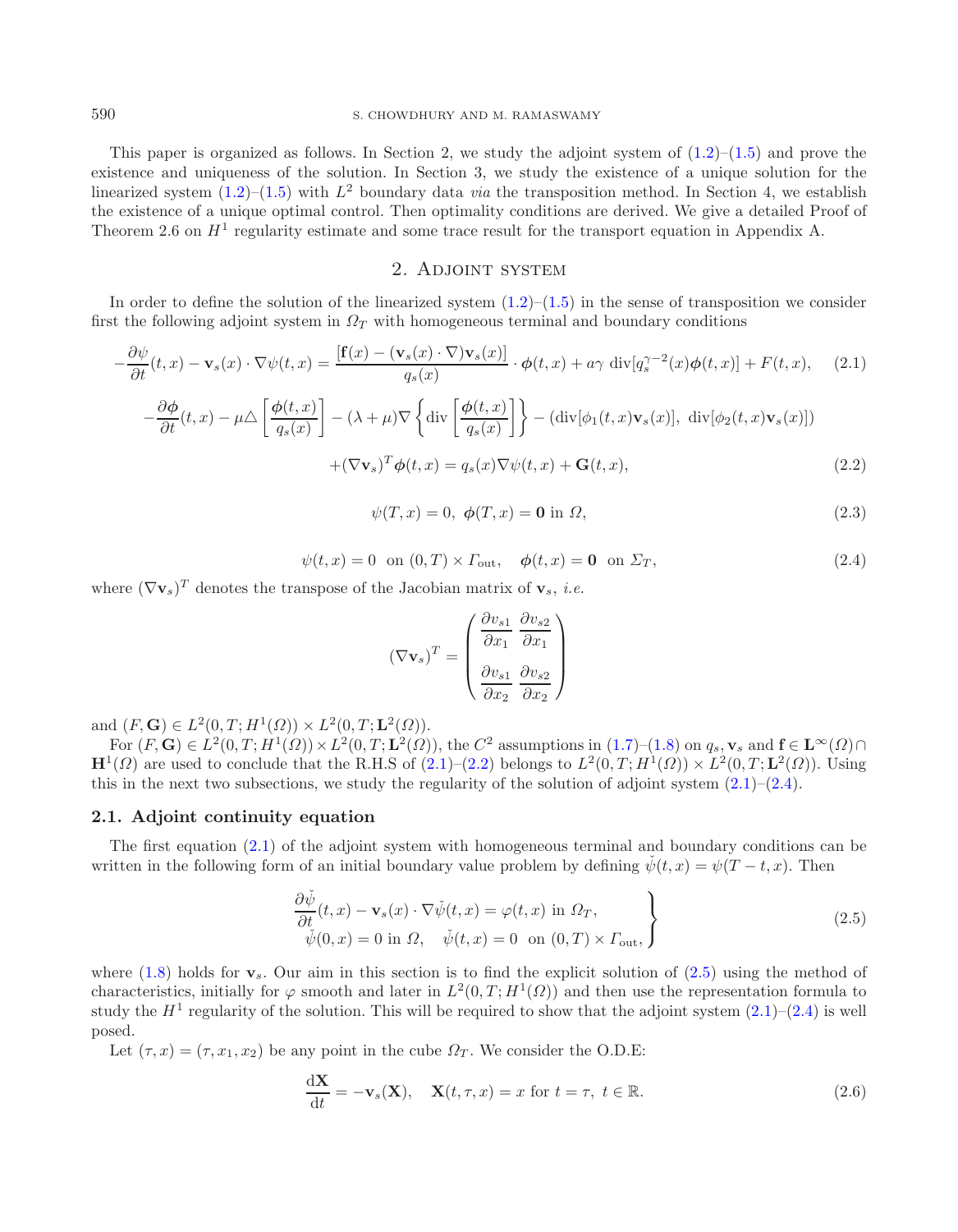<span id="page-4-0"></span>

FIGURE 1. Partition of the cube for  $\mathbf{v}_s = (k, 0)$ .

The solution

$$
\mathbf{X}(t,\tau,x) = (X_1(t,\tau,x), X_2(t,\tau,x))
$$

for  $t < \tau$  can hit the boundary of the cube only at  $t = 0$  or  $x_1 = 1$  plane because  $\mathbf{v}_s$  satisfies [\(1.8\)](#page-1-2). This leads us to the partition of the cube as follows

$$
D_1 := \{ (\tau, x) \in \Omega_T : \mathbf{X}(0, \tau, x) \in \Omega \}
$$
\n(2.7)

<span id="page-4-1"></span>
$$
D_2 := \{ (\tau, x) \in \Omega_T : X_1(t_2, \tau, x) = 1 \text{ for some } t_2, \ 0 < t_2 < \tau \} \tag{2.8}
$$

$$
S := \{ (\tau, x) \in \Omega_T : X_1(0, \tau, x) = 1 \}.
$$
\n
$$
(2.9)
$$

<span id="page-4-2"></span>**Remark 2.1.** If  $\mathbf{v}_s(x) = (k, 0) \,\forall x \in \overline{\Omega}$ , where  $k > 0$  is a constant, then

$$
X_1(t, \tau, x) = -kt + x_1 + k\tau, \ X_2(t, \tau, x) = x_2, \quad t_2(\tau, x) = \frac{1}{k}(x_1 - 1) + \tau.
$$

See Figure [1,](#page-4-0) where S denotes the interface, which is plane now and given by the equation:  $x_1 + kt = 1$  for  $(t, x) \in \Omega_T$ .

<span id="page-4-3"></span>**Proposition 2.2.** *Under the assumption* [\(1.8\)](#page-1-2) *on*  $\mathbf{v}_s$ *, there exists a function*  $t_2 : D_2 \longrightarrow \mathbb{R}$  *such that*  $t_2(\tau, x)$  *is a* C<sup>2</sup> *function of all the variables and*

$$
\frac{\partial t_2}{\partial x_i}(\tau, x) = \frac{\frac{\partial X_1}{\partial x_i}(t_2, \tau, x)}{v_{s1}(\mathbf{X}(t_2, \tau, x))}, \ \ \frac{\partial t_2}{\partial \tau}(\tau, x) = \frac{\frac{\partial X_1}{\partial \tau}(t_2, \tau, x)}{v_{s1}(\mathbf{X}(t_2, \tau, x))}.
$$
\n(2.10)

*Also,*

$$
\frac{\partial t_2}{\partial x_i}(\tau, x) \in L^{\infty}(D_2) \text{ and } \frac{\partial t_2}{\partial \tau}(\tau, x) \in L^{\infty}(D_2). \tag{2.11}
$$

*Proof.* For each  $(t_0, x_0) \in D_2$ , the solution **X**( $t, t_0, x_0$ ) of [\(2.6\)](#page-3-4) starting from  $x_0$  at  $t = t_0$ , satisfies

$$
X_1(t_2^0, t_0, x_0) = 1
$$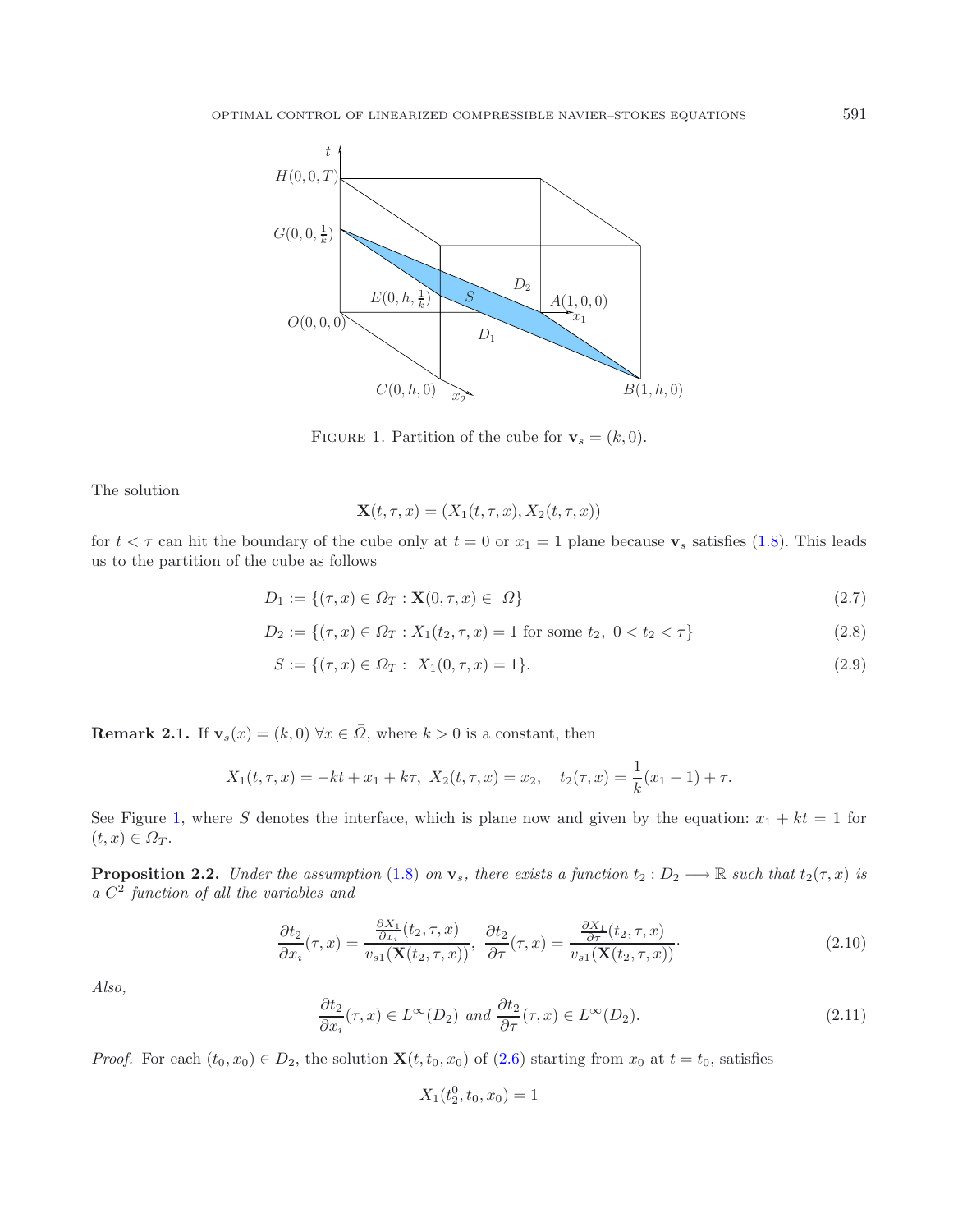for some  $t_2^0 \in (0, t_0)$ , by the definition of  $D_2$ . Then  $v_{s1}(\mathbf{X}(t_2^0, t_0, x_0)) > 0$  as  $v_{s1} > 0$  on  $\{1\} \times [0, h]$  by  $(1.8)$ . The  $O.D.E(2.6)$  $O.D.E(2.6)$  gives

$$
\frac{\mathrm{d}X_1}{\mathrm{d}t}(t_2^0, t_0, x_0) < 0
$$

and hence in particular nonzero.

Define the function  $\mathcal{H}(t, \tau, x) = X_1(t, \tau, x) - 1$  on  $\mathbb{R} \times D_2$ . Since  $\mathbf{v}_s(x) \in \mathbf{C}_c^2(\mathbb{R}^2)$ ,  $X_1(t, \tau, x)$  is a  $C^2$  function from  $\mathbb{R} \times D_2$  into  $\mathbb{R}$  and hence  $\mathcal{H}$  is a  $C^2$  function on  $\mathbb{R} \times D_2$ . Further

$$
\mathcal{H}(t_2^0, t_0, x_0) = 0
$$
 and  $\frac{d\mathcal{H}}{dt}(t, \tau, x)\Big|_{(t_2^0, t_0, x_0)} \neq 0.$ 

Applying implicit function theorem on H at  $(t_2^0, t_0, x_0)$ , there exists a 3-dimensional open set W in  $D_2$  containing  $(t_0, x_0)$  and a  $C^2$  map  $t_2 : W \longrightarrow \mathbb{R}$  such that

<span id="page-5-0"></span>
$$
t_2(t_0, x_0) = t_2^0
$$
,  $X_1(t_2(\tau, x), \tau, x) = 1$  for  $(\tau, x) \in W$ .

After differentiation we get [\(2.10\)](#page-4-1). Since  $v_{s1} \ge \alpha > 0$  on  $\{1\} \times [0, h]$ , [\(2.11\)](#page-4-2) follows from (2.10). This completes the proof.  $\Box$ 

<span id="page-5-2"></span>**Remark 2.3.** Using the continuous dependence on initial data for the solution of ODE [\(2.6\)](#page-3-4), we can show that  $t_2(\tau,x)$  converges to zero when  $(\tau,x) \in D_2$ , converges to a point in S. It helps in the next proposition to conclude that solution of  $(2.5)$  on  $D_1$  and  $D_2$  matches on S.

<span id="page-5-3"></span>**Proposition 2.4.** *Under assumption* [\(1.8\)](#page-1-2) *on*  $\mathbf{v}_s$ , *for*  $\varphi \in C_c^{\infty}(0,T;C^{\infty}(\overline{\Omega}))$  *equation* [\(2.5\)](#page-3-3) *has a strong solution (i.e. satisfying the equation almost everywhere)*  $\check{\psi} \in C([0, T]; C(\overline{\Omega}))$  *and in fact*  $\check{\psi}$  *is*  $C^1(D_1 \cup D_2)$ *.* 

*Proof.* Using [\(2.6\)](#page-3-4) and the first equation of [\(2.5\)](#page-3-3) for  $t < \tau$ ,

$$
\frac{\mathrm{d}}{\mathrm{d}t}\{\check{\psi}(t,\mathbf{X}(t,\tau,x))\}=\varphi(t,\mathbf{X}(t,\tau,x)),\quad(\tau,x)\in\varOmega_T.
$$

Integrating this between  $T_1$  and  $T_2$  for  $0 \le T_1 \le T_2 \le \tau$ , we get

$$
\check{\psi}(T_2, \mathbf{X}(T_2, \tau, x)) - \check{\psi}(T_1, \mathbf{X}(T_1, \tau, x)) = \int_{T_1}^{T_2} \varphi(s, \mathbf{X}(s, \tau, x)) ds.
$$
\n(2.12)

**Case 1.** Let  $(\tau, x) \in D_1 \cup S$ . Choosing  $T_1 = 0, T_2 = \tau$  in [\(2.12\)](#page-5-0) and using the second equation of [\(2.5\)](#page-3-3) we get,

<span id="page-5-1"></span>
$$
\check{\psi}(\tau, x) = \int_0^{\tau} \varphi(s, \mathbf{X}(s, \tau, x)) ds.
$$

**Case 2.** Let  $(\tau, x) \in D_2$ . Then choosing  $T_1 = t_2(\tau, x)$ , the time when the trajectory  $\mathbf{X}(t, \tau, x)$  hits  $x_1 = 1$  plane,  $T_2 = \tau$  in [\(2.12\)](#page-5-0) and using the second equation of [\(2.5\)](#page-3-3) we get,

$$
\check{\psi}(\tau,x) = \int_{t_2(\tau,x)}^{\tau} \varphi(s, \mathbf{X}(s,\tau,x)) \,ds.
$$

Combining both, the solution of  $(2.5)$  can be written as

$$
\check{\psi}(t,x) = \left\{ \int_0^t \varphi(s, \mathbf{X}(s,t,x)) \, ds \right\} \chi_{D_1 \cup S} + \left\{ \int_{t_2(t,x)}^t \varphi(s, \mathbf{X}(s,t,x)) \, ds \right\} \chi_{D_2}.
$$
\n(2.13)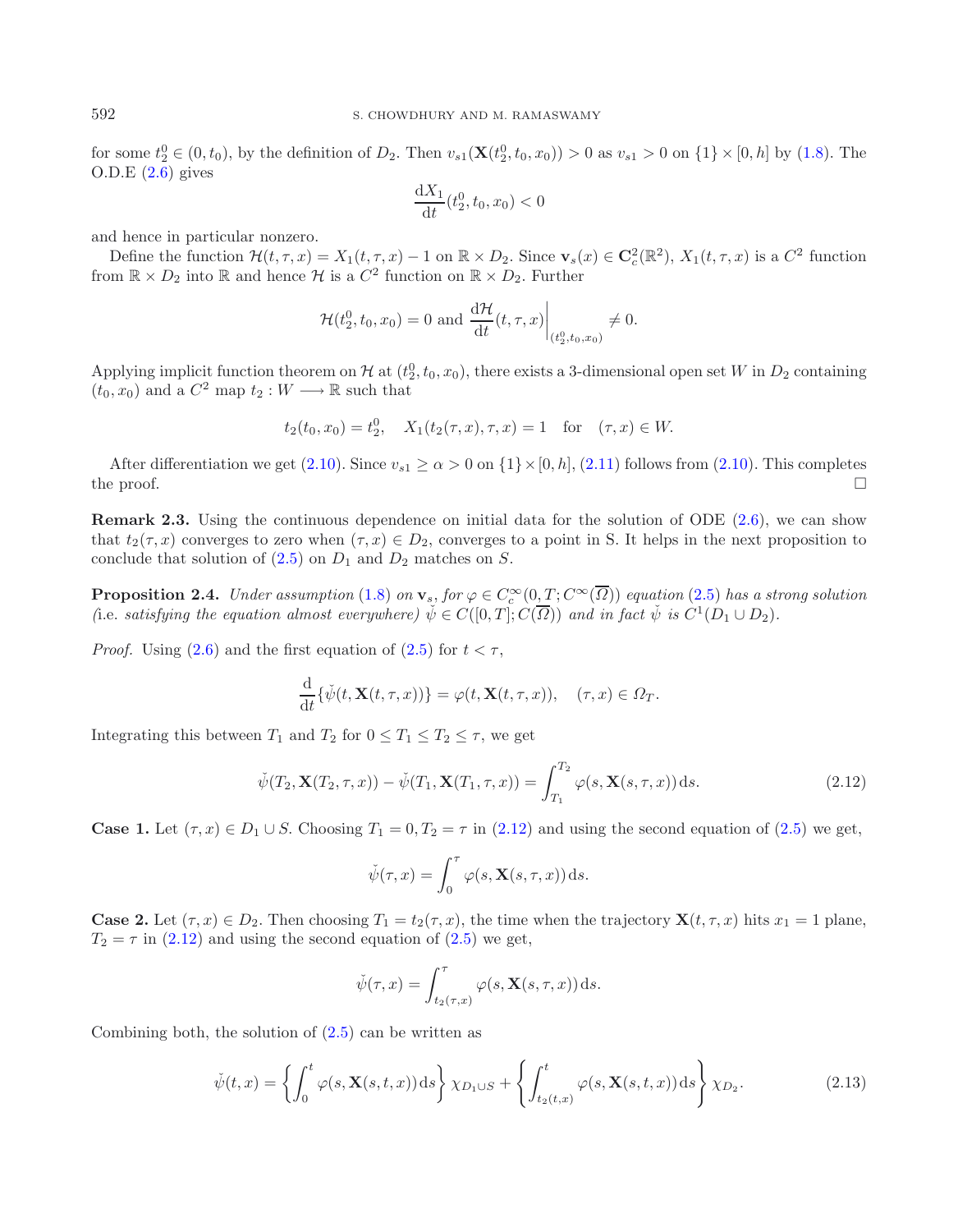<span id="page-6-6"></span><span id="page-6-2"></span><span id="page-6-1"></span>**X**(s, t, x) is  $C^2$  on  $\mathbb{R} \times \mathbb{R} \times \mathbb{R}^2$ . Also  $\varphi$  and  $t_2$  are  $C^2$  functions for all the variables on  $\overline{\Omega_T}$  and  $D_2$  (using Prop. [2.2\)](#page-4-3) respectively. Therefore from [\(2.13\)](#page-5-1), using Remark [2.3,](#page-5-2) we get  $\check{\psi}$  is at least a continuous function of  $(t, x)$  on  $\overline{\Omega_T}$ .

Now let us calculate the derivatives of  $\check{\psi}$  with respect to space and time. From [\(2.13\)](#page-5-1) we get for  $i = 1, 2$  and  $(t, x) \in D_1 \cup S$ 

$$
\frac{\partial \check{\psi}}{\partial x_i}(t,x) = \int_0^t \frac{\partial}{\partial x_i} \{\varphi(s, \mathbf{X}(s,t,x))\} ds, \quad \frac{\partial \check{\psi}}{\partial t}(t,x) = \int_0^t \frac{\partial}{\partial t} \{\varphi(s, \mathbf{X}(s,t,x))\} ds + \varphi(t,x). \tag{2.14}
$$

For  $(t, x) \in D_2$ , since  $X_1(t_2, t, x) = 1$ ,

$$
\frac{\partial \check{\psi}}{\partial x_i}(t,x) = \int_{t_2(t,x)}^t \frac{\partial}{\partial x_i} \{\varphi(s, \mathbf{X}(s,t,x))\} ds - \frac{\partial t_2}{\partial x_i}(t,x)\varphi(t_2(t,x), 1, X_2(t_2(t,x), t, x)),\tag{2.15}
$$

$$
\frac{\partial \check{\psi}}{\partial t}(t,x) = \int_{t_2(t,x)}^t \frac{\partial}{\partial t} \{\varphi(s, \mathbf{X}(s,t,x))\} ds + \varphi(t,x) - \frac{\partial t_2}{\partial t}(t,x)\varphi(t_2(t,x), 1, X_2(t_2(t,x), t, x)).
$$
\n(2.16)

Hence from [\(2.14\)](#page-6-1)–[\(2.16\)](#page-6-2) we get  $\check{\psi}|_{D_1}$ ,  $\check{\psi}|_{D_2}$  are  $C^1$  functions with respect  $t, x$  on  $D_1$  and  $D_2$  respectively.  $\Box$ **Remark 2.5.** The hitting time  $t_2(\tau, x)$  will satisfy the following equation on  $D_2$ 

<span id="page-6-5"></span><span id="page-6-4"></span><span id="page-6-3"></span><span id="page-6-0"></span>
$$
\frac{\partial t_2}{\partial \tau}(\tau, x) - \mathbf{v}_s(x) \cdot \nabla t_2(\tau, x) = 0.
$$
\n(2.17)

Using this equation  $(2.17)$ , we can see that the representation formula  $(2.13)$  is indeed a solution of equation  $(2.5)$ after differentiation.

Proposition [2.4](#page-5-3) leads to the following  $H^1$  regularity result for  $\check{\psi}$ .

**Theorem 2.6.** *If*  $\varphi \in L^2(0,T;H^1(\Omega))$ *, then equation* [\(2.5\)](#page-3-3) *has a unique strong solution*  $\check{\psi} \in L^{\infty}(0,T;H^1(\Omega)) \cap$  $H^1(0,T;L^2(\Omega))$  *and we have the following estimate:* 

$$
\max_{[0,T]} ||\check{\psi}(t)||_{H^1(\Omega)} + \left| \left| \frac{\partial \check{\psi}}{\partial t} \right| \right|_{L^2(0,T;L^2(\Omega))} \le C(\mathbf{v}_s, T, \Omega) ||\varphi||_{L^2(0,T;H^1(\Omega))}
$$
(2.18)

*for some constant*  $C(\mathbf{v}_s,T,\Omega)$ *. In fact*  $\check{\psi} \in C([0,T];H^1(\Omega)) \cap H^1(0,T;L^2(\Omega))$  *and solution is unique in the*  $class L^2(0,T; H^1(\Omega)) \cap H^1(0,T; L^2(\Omega)).$ 

Details of the  $L^2$  integrability of the derivatives of  $\check{\psi}$  and uniqueness of  $\check{\psi}$  required for the proof are given in the appendix of this paper. This will be required in Section 2.3 to show that the adjoint system  $(2.1)$ – $(2.4)$  is well posed.

#### **2.2. Adjoint linearized momentum equation**

Let B be the operator defined in  $\mathbf{L}^2(\Omega)$  by

$$
D(B) = \mathbf{H}^2(\Omega) \cap \mathbf{H}_0^1(\Omega), \quad B\mathbf{u} = -\frac{\mu}{q_s} \triangle \mathbf{u} - \frac{(\lambda + \mu)}{q_s} \nabla (\text{div } \mathbf{u}) + (\mathbf{v}_s \cdot \nabla) \mathbf{u} + (\mathbf{u} \cdot \nabla) \mathbf{v}_s.
$$
 (2.19)

In this section, we study the following system with homogeneous terminal and boundary condition:

$$
-\frac{\partial \phi}{\partial t}(t, x) + B^* \phi(t, x) = \Upsilon(t, x) \text{ in } \Omega_T, \phi(T, x) = \mathbf{0} \text{ in } \Omega, \quad \phi(t, x) = \mathbf{0} \text{ on } \Sigma_T,
$$
\n(2.20)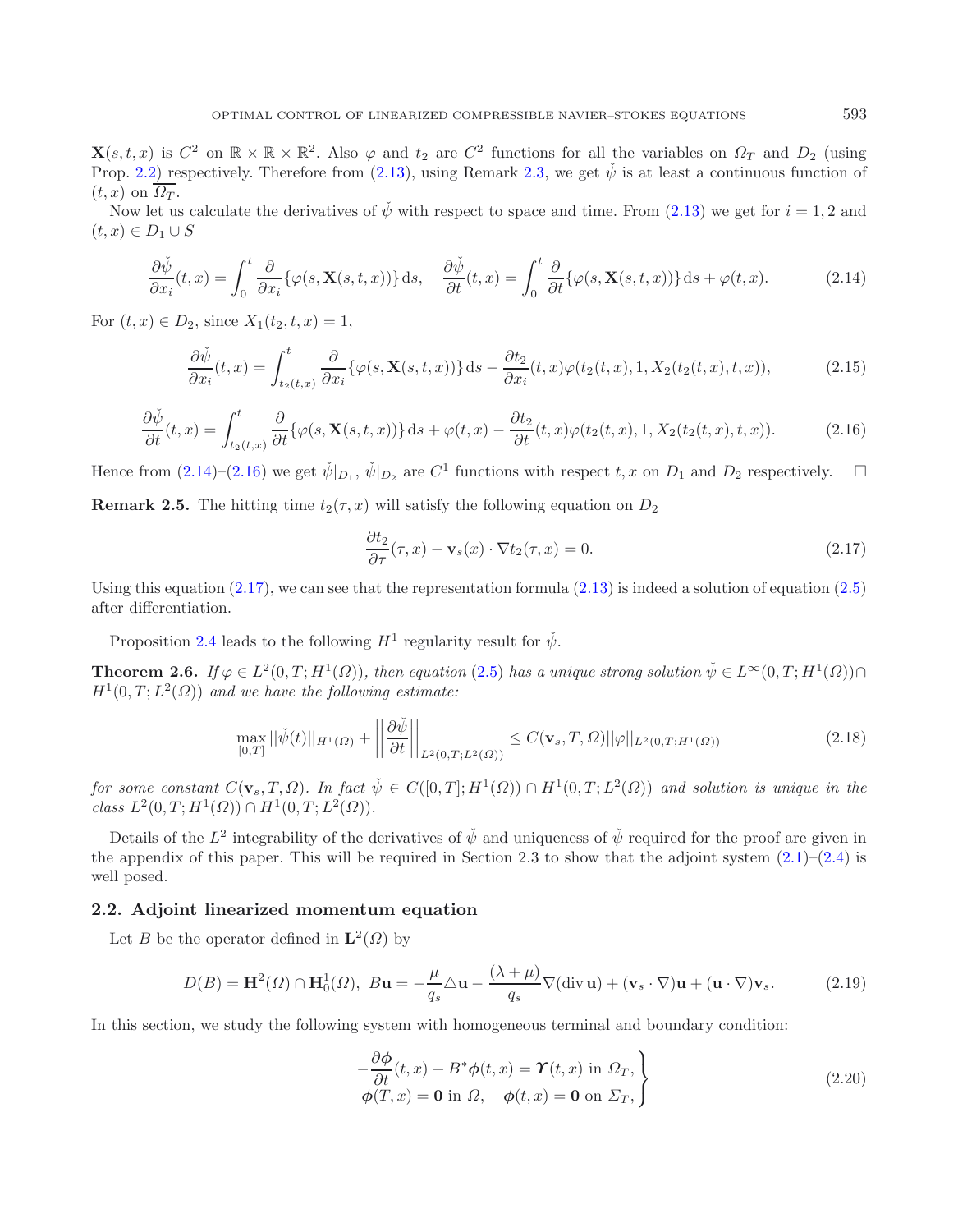where  $\Upsilon \in L^2(0,T; \mathbf{L}^2(\Omega))$  and  $B^*\phi = ((B^*\phi)_1, (B^*\phi)_2)$  is the adjoint of B from  $D(B^*) = \mathbf{H}^2(\Omega) \cap \mathbf{H}_0^1(\Omega) \subset$  $\mathbf{L}^2(\Omega)$  into  $\mathbf{L}^2(\Omega)$  defined as:

$$
B^*\phi = -\mu \Delta \left(\frac{\phi}{q_s}\right) - (\lambda + \mu)\nabla \left[\text{div}\left(\frac{\phi}{q_s}\right)\right] - (\text{div}(\phi_1 \mathbf{v}_s), \text{div}(\phi_2 \mathbf{v}_s)) + (\nabla \mathbf{v}_s)^T \phi
$$

for  $\phi = (\phi_1, \phi_2) \in \mathbf{H}^2(\Omega) \cap \mathbf{H}_0^1(\Omega)$ .

We look for a weak solution of equation  $(2.20)$  in the following sense:

**Definition 2.7.** A function  $\phi \in L^2(0,T;\mathbf{L}^2(\Omega))$  is a weak solution of problem [\(2.20\)](#page-6-4) if for all  $\zeta$  in  $D(B)$ ,  $(\zeta, \phi(t))_{L^2(\Omega)}$  belongs to  $H^1(0,T)$  and

$$
\frac{\mathrm{d}}{\mathrm{d}t}(\zeta, -\phi(t))_{\mathbf{L}^2(\Omega)} = (-B\zeta, \phi(t))_{\mathbf{L}^2(\Omega)} + (\zeta, \Upsilon(t))_{\mathbf{L}^2(\Omega)},
$$
  

$$
(\zeta, \phi(T))_{\mathbf{L}^2(\Omega)} = 0,
$$

for almost all  $t$  in  $[0,T]$ .

Let us define the bilinear form b on  $\mathbf{H}_0^1(\Omega) \times \mathbf{H}_0^1(\Omega)$  associated with the operator  $B^*$  as:

$$
b(\boldsymbol{\Phi}, \boldsymbol{\Psi}) = \mu \int_{\Omega} \left[ \nabla \boldsymbol{\Psi} : \nabla \left( \frac{\boldsymbol{\Phi}}{q_s} \right) \right] dx + (\lambda + \mu) \int_{\Omega} \text{div} \boldsymbol{\Psi} \, \text{div} \left( \frac{\boldsymbol{\Phi}}{q_s} \right) dx + \int_{\Omega} \left[ (\boldsymbol{\Psi} \cdot \nabla) \mathbf{v}_s \cdot \boldsymbol{\Phi} + (\mathbf{v}_s \cdot \nabla) \boldsymbol{\Psi} \cdot \boldsymbol{\Phi} \right] dx,
$$

<span id="page-7-0"></span>where

$$
\left[\nabla \Psi : \nabla \left(\frac{\Phi}{q_s}\right)\right] = \sum_{i=1}^2 (\nabla \Psi_i) \cdot \nabla \left(\frac{\Phi_i}{q_s}\right), \quad (\Psi \cdot \nabla) \mathbf{v}_s \cdot \Phi = \sum_{i=1}^2 (\Psi \cdot \nabla v_{si}) \Phi_i, \quad (\mathbf{v}_s \cdot \nabla) \Psi \cdot \Phi = \sum_{i=1}^2 (\mathbf{v}_s \cdot \nabla \Psi_i) \Phi_i.
$$

Clearly b is a continuous bilinear form on  $\mathbf{H}_0^1(\Omega) \times \mathbf{H}_0^1(\Omega)$  and we can show that there exists  $\lambda_0 > 0$  and  $\alpha > 0$ such that

$$
b(\boldsymbol{\phi},\boldsymbol{\phi}) + \lambda_0 ||\boldsymbol{\phi}||^2_{\mathbf{L}^2(\Omega)} \ge \alpha ||\boldsymbol{\phi}||^2_{\mathbf{H}_0^1(\Omega)} \ \forall \ \boldsymbol{\phi} \in \mathbf{H}_0^1(\Omega).
$$

<span id="page-7-1"></span>Hence using Proposition 3 (Chap. XVII, Sect. 6) of Dautray and Lions [\[2\]](#page-28-8) we get the following result.

**Proposition 2.8.** −B<sup>\*</sup> *generates an analytic semigroup*  $S_{-B^*}(t)$  *on*  $\mathbf{L}^2(\Omega)$  *with domain*  $D(-B^*) = \mathbf{H}^2(\Omega) \cap$  $\mathbf{H}_0^1(\Omega)$ .

Notice that defining  $\eta(t, x) = \phi(T - t, x)$ , we can write [\(2.20\)](#page-6-4) as the following system for  $\eta$  with initial condition

$$
\frac{\partial \eta}{\partial t}(t, x) + B^* \eta(t, x) = \Upsilon(T - t, x) \text{ in } \Omega_T, \n\eta(0, x) = 0 \text{ in } \Omega, \quad \eta(t, x) = 0 \text{ on } \Sigma_T.
$$
\n(2.21)

Using the following theorem, we get the existence and regularity of the weak solution for the system [\(2.21\)](#page-7-0). Proof can be found in the book "Representation and Control of Infinite Dimensional Systems" [\[1\]](#page-28-9) (Prop. 3.7 in Sect. 3.6 of Part II, Chap. 1).

**Theorem 2.9.** Let A be the infinitesimal generator of a strongly continuous analytic semigroup  $\{S_A(t)\}_{t\geqslant 0}$ *defined on a domain*  $D(A)$  *in the Hilbert space* Z. Then for any  $T > 0$  and  $f \in L^2(0, T; Z)$ , the Cauchy problem

$$
z'(t) = Az(t) + f(t), \ t \in [0, T], \quad z(0) = 0 \in Z
$$

*admits a unique weak solution*

$$
z(t) = \int_0^t \langle S_A(t-s), f(s) \rangle \,ds.
$$

*This* z in fact lies in  $L^2(0,T;D(A)) \cap H^1(0,T;Z)$  and hence is a strong solution of the Cauchy problem.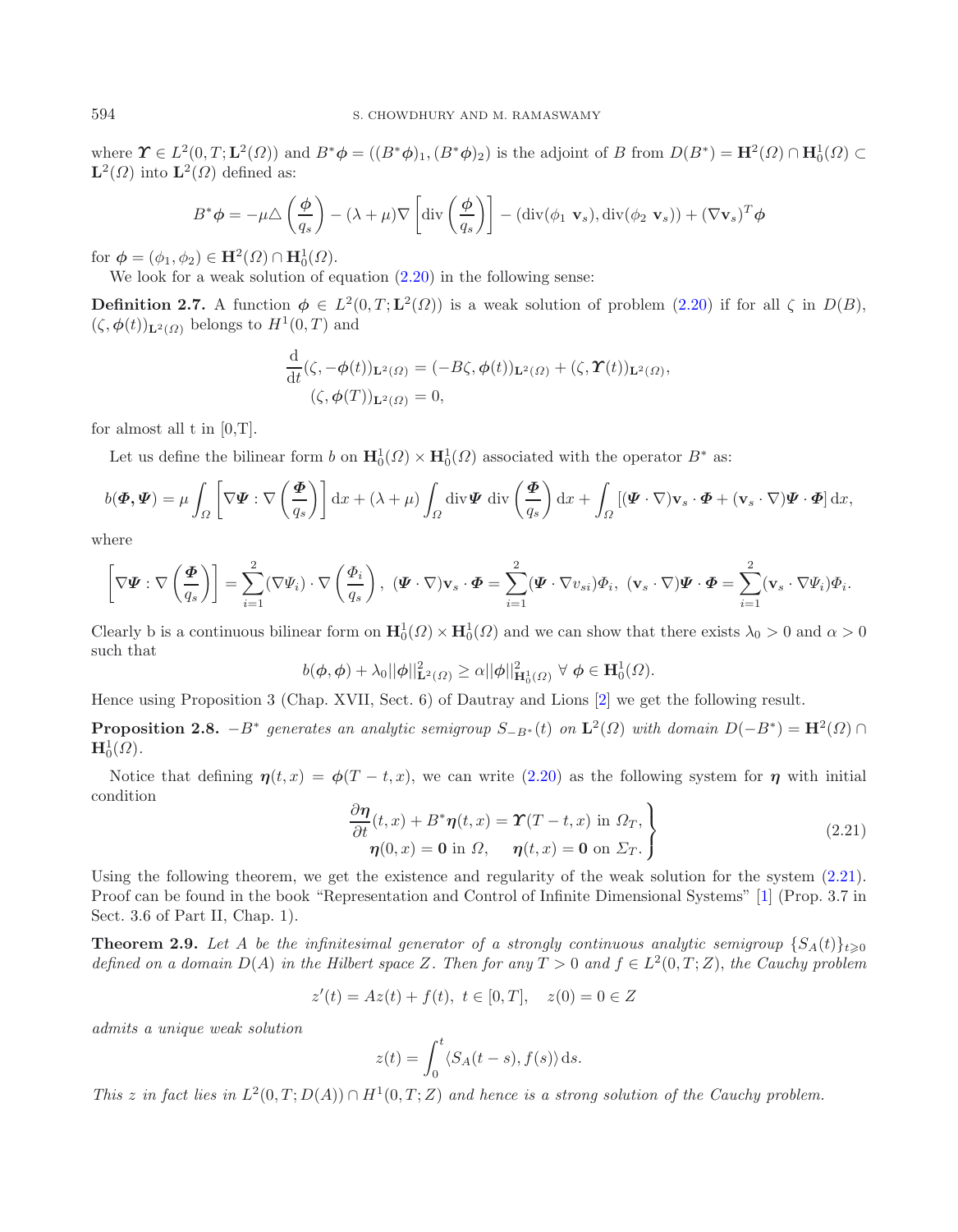Thus equation [\(2.21\)](#page-7-0) has a unique strong solution

$$
\boldsymbol{\eta}(t) = \int_0^t \langle S_{-B^*}(t-s), \boldsymbol{\Upsilon}(T-s,x) \rangle \, \mathrm{d}s
$$

and hence using the change of variable  $\tau = T - s$  and  $l = T - t$  we get,

$$
\phi(l) = \int_l^T \langle S_{-B^*}(\tau - l), \Upsilon(\tau, x) \rangle \, \mathrm{d}\tau.
$$

Thus for  $\Upsilon \in L^2(0,T; \mathbf{L}^2(\Omega))$ , equation [\(2.20\)](#page-6-4) has a unique strong solution  $\phi$  in  $H^1(0,T; \mathbf{L}^2(\Omega))$  $\cap$   $L^2(0,T; \mathbf{H}^2(\Omega) \cap \mathbf{H}_0^1(\Omega)).$ 

## **2.3. Solution for the adjoint system**

In this section we consider the adjoint system  $(2.1)$ – $(2.4)$  and we will show the existence and uniqueness of the strong solution by a fixed point argument. For that we need to set up a map  $\Pi$  from a suitable function space into itself.

Let  $\mathcal{F}: H^1(\Omega) \longrightarrow L^2(0,T;\mathbf{L}^2(\Omega))$  be defined for  $\mathbf{G} \in L^2(0,T;\mathbf{L}^2(\Omega))$  and  $q \in H^1(\Omega)$ 

$$
\mathcal{F}(q) = q_s \nabla q + \mathbf{G}.
$$

<span id="page-8-0"></span>We want to show that for any  $(F, G) \in L^2(0, T; H^1(\Omega)) \times L^2(0, T; L^2(\Omega))$ , the coupled system:

$$
-\frac{\partial \psi}{\partial t} - \mathbf{v}_s \cdot \nabla \psi = \frac{\left[\mathbf{f} - (\mathbf{v}_s \cdot \nabla)\mathbf{v}_s\right]}{\psi(T, x)} \cdot \phi + a\gamma \operatorname{div}(q_s^{\gamma - 2}\phi) + F \text{ in } \Omega_T, \n\psi(T, x) = 0 \text{ in } \Omega, \quad \psi(t, x) = 0 \text{ on } (0, T) \times \Gamma_{\text{out}},
$$
\n(2.22)

$$
-\frac{\partial \phi}{\partial t} + B^* \phi = \mathcal{F}(\psi) \text{ in } \Omega_T, \phi(T, x) = \mathbf{0} \text{ in } \Omega, \phi(t, x) = \mathbf{0} \text{ on } \Sigma_T,
$$
\n(2.23)

admits a unique strong solution  $(\psi, \phi)$  in  $[H^1(0, T; L^2(\Omega)) \cap L^2(0, T; H^1(\Omega))] \times [H^1(0, T; L^2(\Omega))$  $\cap$   $L^2(0,T; \mathbf{H}^2(\Omega) \cap \mathbf{H}_0^1(\Omega))$ .

Let  $0 < T_1 \leq T$ . For  $y \in L^2(0, T_1; H^1(\Omega))$ , define  $\phi^y$  as the solution in  $H^1(0, T_1; \mathbf{L}^2(\Omega)) \cap L^2(0, T_1; \mathbf{H}^2(\Omega) \cap$  $\mathbf{H}_0^1(\Omega)$  for the equation

<span id="page-8-1"></span>
$$
\phi(T_1, x) = \mathbf{0} \text{ in } \Omega, \quad \phi(t, x) = \mathbf{0} \text{ on } \Sigma_{T_1},
$$
\n
$$
\phi(T_1, x) = \mathbf{0} \text{ in } \Omega, \quad \phi(t, x) = \mathbf{0} \text{ on } \Sigma_{T_1}, \quad (2.24)
$$

given by Theorem [2.9.](#page-7-1) For this  $\phi^y$ ,

$$
\left(\frac{\left[\mathbf{f}-(\mathbf{v}_s\cdot\nabla)\mathbf{v}_s\right]}{q_s}\cdot\boldsymbol{\phi}^y+a\gamma\,\operatorname{div}(q_s^{\gamma-2}\boldsymbol{\phi}^y)+F\right)\in L^2(0,T_1;H^1(\Omega)).
$$

Let  $\psi^y \in L^2(0,T_1; H^1(\Omega))$  denote the solution of the equation

$$
-\frac{\partial \psi}{\partial t} - \mathbf{v}_s \cdot \nabla \psi = \frac{\left[\mathbf{f} - (\mathbf{v}_s \cdot \nabla) \mathbf{v}_s\right]}{q_s} \cdot \phi^y + a\gamma \operatorname{div}(q_s^{\gamma - 2} \phi^y) + F \text{ in } \Omega_{T_1},
$$
  

$$
\psi(T_1, x) = 0 \text{ in } \Omega, \quad \psi(t, x) = 0 \text{ on } (0, T_1) \times \Gamma_{\text{out}}.
$$
 (2.25)

Theorem [2.6](#page-6-0) gives the existence of the  $\psi^y$  in  $L^2(0,T_1;H^1(\Omega))$ .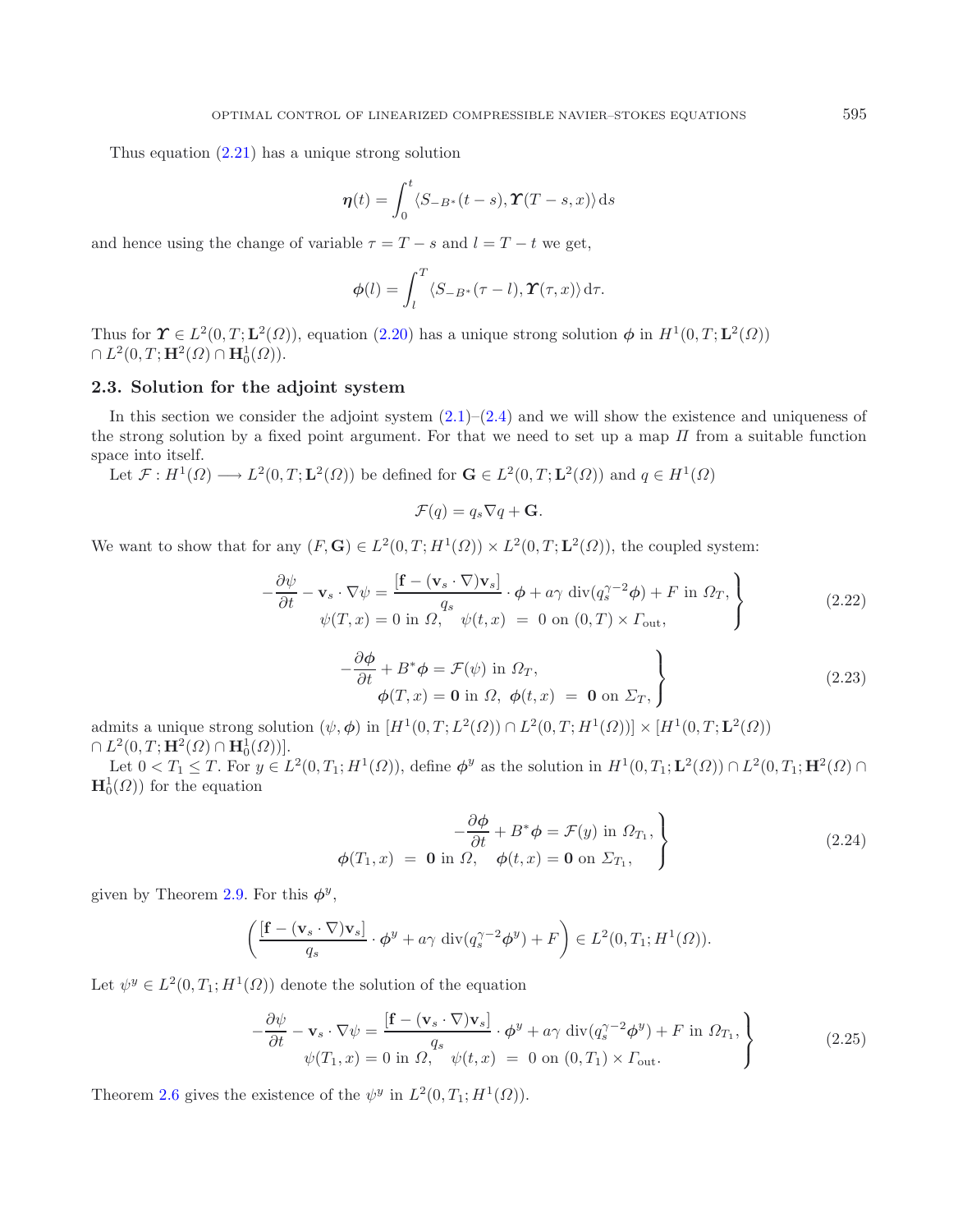Now we define a map  $\Pi$  from  $L^2(0,T_1;H^1(\Omega))$  into itself by

$$
\Pi(y) = \psi^y.
$$

We want to show that  $\Pi$  is a contraction for small  $T_1$ . For that we adapt the proof of Girinon to the case of the adjoint system. However, we give the details since there are some major differences:

- (i) We work in more regular spaces as we need more regularity for the solution of the adjoint system so as to define the solution of the original system by transposition. In fact, Girinon gets a contraction map in  $L^2(0,T_1,L^2(\Omega))$  for  $(1.2)-(1.5)$  $(1.2)-(1.5)$  $(1.2)-(1.5)$  with homogeneous boundary conditions whereas we get contraction in  $L^2(0, T_1, H^1(\Omega))$  for adjoint system  $(2.1)$ – $(2.4)$ .
- (ii) For the adjoint continuity equation we use explicit expression of the solution *via* method of characteristics because we need  $H^1$  regularity of the solution while he uses the semigroup approach.
- <span id="page-9-0"></span>(iii) We use the semigroup approach to study the adjoint linearized momentum equation while Girinon studies the linearized momentum equation by the variational method (Galerkin method). Thus using the method of Girinon, we can get only a weak solution for adjoint continuity equation by semigroup and a weak solution for adjoint linearized momentum equation using Galerkin method. But our approach gives strong solutions for both the equations.

**Proposition 2.10.** *There exists a natural number* N *depending on* T,  $q_s$  *and*  $\mathbf{v}_s$  *such that for*  $T_1 = \frac{T}{N}$ ,  $\Pi$  *is a contraction on*  $L^2(0,T_1;H^1(\Omega))$ .

*Proof.* Let  $y_i \in L^2(0, T_1; H^1(\Omega))$  for  $i = 1, 2$  and  $\phi^i = \phi^{y_i}, \psi^i = \psi^{y_i}$  be the solution of [\(2.24\)](#page-8-0) and [\(2.25\)](#page-8-1) corresponding to  $y_i$  for  $i = 1, 2$ . So  $(\phi^1 - \phi^2)$  is the solution of

$$
-\frac{\partial \phi}{\partial t} + B^* \phi = q_s \nabla (y_1 - y_2) \text{ in } \Omega_{T_1},
$$
  

$$
\phi(T_1, x) = \mathbf{0} \text{ in } \Omega, \quad \phi(t, x) = \mathbf{0} \text{ on } \Sigma_{T_1}.
$$

Hence using Theorem [2.9,](#page-7-1) for  $t \in [0, T_1]$ 

$$
||\phi^1 - \phi^2||_{L^2(0,T_1; \mathbf{H}^2(\Omega))} \le C_3||q_s \nabla(y_1 - y_2)||_{L^2(0,T_1; \mathbf{L}^2(\Omega))} \le C_4(q_s, \mathbf{v}_s, T)||y_1 - y_2||_{L^2(0,T_1; H^1(\Omega))}. \tag{2.26}
$$

Also  $(\psi^1 - \psi^2)$  is the solution of

$$
-\frac{\partial \psi}{\partial t} - \mathbf{v}_s \cdot \nabla \psi = \frac{[\mathbf{f} - (\mathbf{v}_s \cdot \nabla) \mathbf{v}_s]}{q_s} \cdot (\boldsymbol{\phi}^1 - \boldsymbol{\phi}^2) + a\gamma \operatorname{div}[q_s^{\gamma - 2}(\boldsymbol{\phi}^1 - \boldsymbol{\phi}^2)] \text{ in } \Omega_{T_1},
$$
  

$$
\psi(T_1, x) = 0 \text{ on } \Omega, \quad \psi(t, x) = 0 \text{ on } (0, T_1) \times \Gamma_{\text{out}}.
$$

Therefore using  $(2.18)$  of Theorem [2.6](#page-6-0) we get for  $t \in [0, T_1]$ 

$$
||\psi^{1}(t) - \psi^{2}(t)||_{H^{1}(\Omega)} \leq C(\mathbf{v}_{s}, T, \Omega)||\frac{[\mathbf{f} - (\mathbf{v}_{s} \cdot \nabla)\mathbf{v}_{s}]}{q_{s}} \cdot (\phi^{1} - \phi^{2}) + a\gamma \text{div}[q_{s}^{\gamma - 2}(\phi^{1} - \phi^{2})]||_{L^{2}(0, T_{1}; H^{1}(\Omega))}
$$

and hence using [\(2.26\)](#page-9-0)

$$
||\psi^1(t) - \psi^2(t)||_{H^1(\Omega)} \leq C_5 ||\phi^1 - \phi^2||_{L^2(0,T_1; \mathbf{H}^2(\Omega))} \leq C_6(\mathbf{v}_s, T, q_s, \Omega, \mathbf{f})||y_1 - y_2||_{L^2(0,T_1; H^1(\Omega))}.
$$

Thus

$$
||\Pi(y_1) - \Pi(y_2)||_{L^2(0,T_1;H^1(\Omega))} \leq C_6(\mathbf{v}_s,T,q_s,\Omega,\mathbf{f})\sqrt{T_1}||y_1 - y_2||_{L^2(0,T_1;H^1(\Omega))}.
$$

Consequently  $\Pi$  is a contraction for  $T_1 < \frac{1}{C_6(\mathbf{v}_s,T,q_s,\Omega,\mathbf{f})^2}$ . Therefore if we choose a natural number  $N >$  $TC_6(\mathbf{v}_s, T, q_s, \Omega, \mathbf{f})^2$ , then for  $T_1 = \frac{T}{N}$ ,  $\Pi$  is a contraction on  $L^2(0, T_1; H^1(\Omega))$ .

Hence we have the following theorem for local existence of a solution.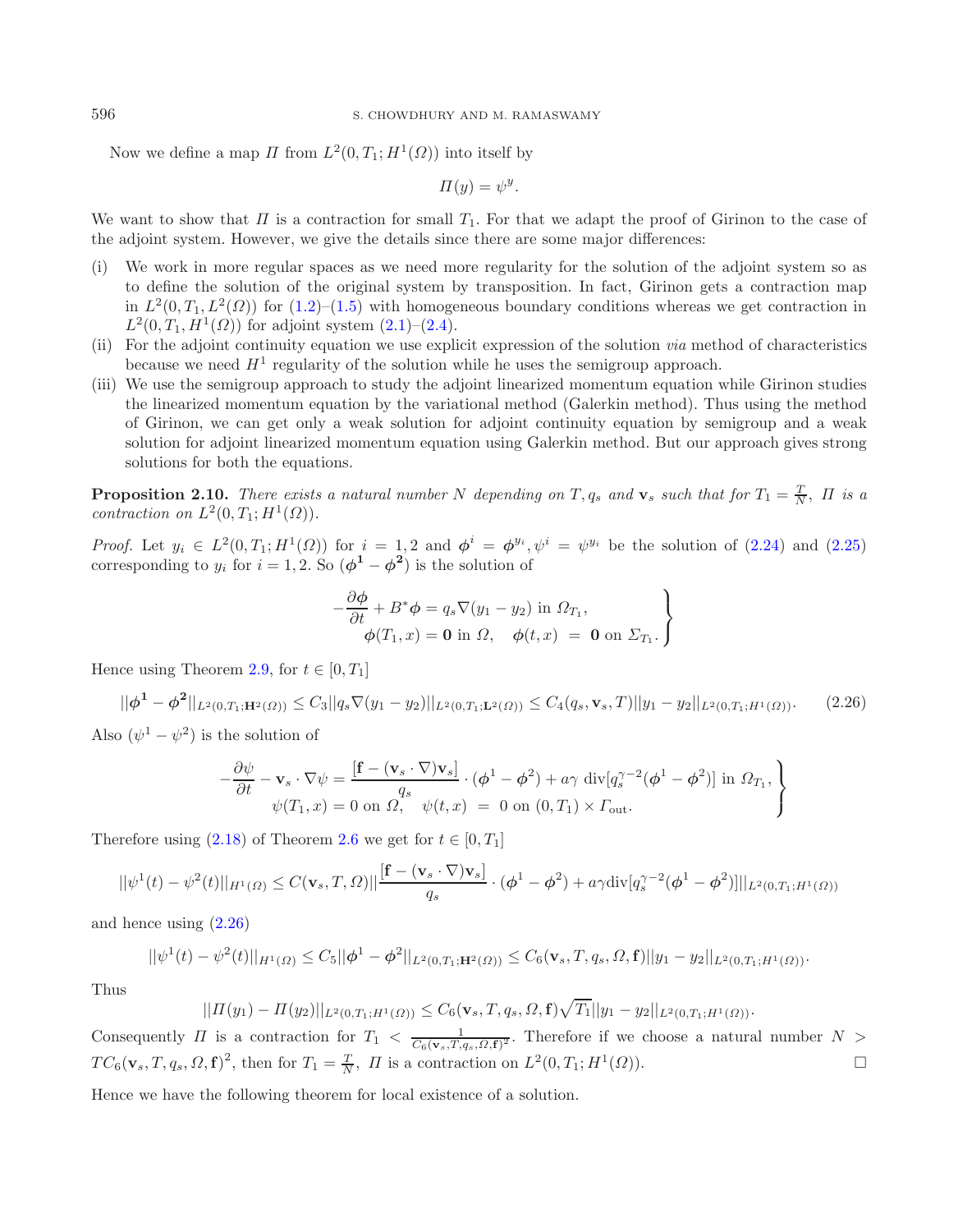<span id="page-10-6"></span><span id="page-10-0"></span>**Theorem 2.11.** *Under assumptions* [\(1.7\)](#page-1-2)–[\(1.8\)](#page-1-2),  $f \in L^{\infty}(\Omega) \cap H^{1}(\Omega)$  *and for* (*F, G*)  $\in L^{2}(0,T;H^{1}(\Omega)) \times$  $L^2(0,T;\mathbf{L}^2(\Omega))$ , there exists  $T_1 > 0$  depending on  $\mathbf{v}_s$ ,  $T, q_s, \Omega$ , **f** as in the above proposition such that, the *adjoint system*  $(2.1)–(2.4)$  $(2.1)–(2.4)$  $(2.1)–(2.4)$  *has a unique strong solution*  $(\overline{\psi}, \overline{\phi})$  *in*  $[L^2(0,T_1; H^1(\Omega)) \cap H^1(0,T_1; L^2(\Omega))] \times$  $[L^2(0, T_1; \mathbf{H}^2(\Omega) \cap \mathbf{H}_0^1(\Omega)) \cap H^1(0, T_1; \mathbf{L}^2(\Omega))].$ 

It is standard to pass from local to global existence by subdividing  $[0, T]$  for  $T > T_1$ , into N subintervals and getting the existence in each  $\left[\frac{kT}{N}, \frac{(k+1)T}{N}\right]$  using Theorem [2.11.](#page-10-0) Hence we have the following theorem for global existence of a solution. See for details, for example, the thesis of Girinon (Chap. IV, Sect. 4.3) [\[5\]](#page-28-0).

<span id="page-10-3"></span>**Theorem 2.12.** *The adjoint system*  $(2.1)$ *–* $(2.4)$  *admits a unique strong solution on*  $(0, T)$ *.* 

<span id="page-10-4"></span>**Remark 2.13.** The solution map  $(F, \mathbf{G}) \longrightarrow (\psi, \phi)$  is continuous from  $L^2(0,T; H^1(\Omega)) \times L^2(0,T; \mathbf{L}^2(\Omega))$  into  $L^2(0, T; H^1(\Omega)) \times L^2(0, T; \mathbf{H}^2(\Omega) \cap \mathbf{H}_0^1(\Omega))$  using closed graph theorem.

**Remark 2.14.** Note that if we choose  $F \in L^2(0,T; L^2(\Omega))$  and  $\mathbf{G} \in L^2(0,T; \mathbf{L}^2(\Omega))$ , then using Girinon [\[5\]](#page-28-0) we already know that the adjoint system  $(2.1)$ – $(2.4)$  has a unique weak solution  $(\psi, \phi)$  in  $C([0, T]; L<sup>2</sup>(\Omega)) \times$  $[L^2(0,T; \mathbf{H}_0^1(\Omega)) \cap C([0,T]; \mathbf{L}^2(\Omega))]$ . In our set up we need  $H^1$  regularity of  $\psi$ . So we work with  $F \in$  $L^2(0, T; H^1(\Omega)).$ 

## 3. Solution by transposition for the linearized **SYSTEM**

In this section we prove the existence of a unique solution in the sense of transposition of system  $(1.2)$ – $(1.3)$ with inhomogeneous initial and boundary conditions  $(1.4)$ – $(1.5)$  using the adjoint system  $(2.1)$ – $(2.4)$  and obtain continuity estimate of the solution.

**Definition 3.1.** A function  $(\sigma, \mathbf{u}) \in L^2(0,T; [H^1(\Omega)]') \times L^2(0,T; \mathbf{L}^2(\Omega))$  is a solution to the system  $(1.2)$ – $(1.5)$ if for every  $(F, G) \in L^2(0, T; H^1(\Omega)) \times L^2(0, T; L^2(\Omega)),$ 

$$
\int_0^T \langle \sigma, F \rangle_{([H^1(\Omega)]', H^1(\Omega))} \mathrm{d}t + \int_0^T \int_{\Omega} \mathbf{G} \cdot \mathbf{u} \, \mathrm{d}x \, \mathrm{d}t = \int_{\Omega} \sigma_0 \psi(0, x) \, \mathrm{d}x + \int_{\Omega} \mathbf{u}_0 \cdot \phi(0, x) \, \mathrm{d}x + \int_0^T \int_{\Gamma_{\text{in}}} w \psi v_{s1} \, \mathrm{d}s \, \mathrm{d}t - \int_0^T \int_{\partial \Omega} \left\{ \mu \left[ \frac{\partial}{\partial \mathbf{n}} \left( \frac{\phi}{q_s} \right) \right] + (\lambda + \mu) \left[ \text{div} \left( \frac{\phi}{q_s} \right) \right] \mathbf{n} \right\} \cdot \xi \, \mathrm{d}s \, \mathrm{d}t,
$$

<span id="page-10-2"></span><span id="page-10-1"></span>where  $(\psi, \phi)$  is the strong solution to the adjoint system  $(2.1)$ – $(2.4)$  with this  $(F, G) \in L^2(0, T; H^1(\Omega)) \times$  $L^2(0,T;\mathbf{L}^2(\Omega)).$ 

Notice that the term 
$$
\int_0^T \int_{\partial \Omega} \left\{ \mu \left[ \frac{\partial}{\partial \mathbf{n}} \left( \frac{\phi}{q_s} \right) \right] + (\lambda + \mu) \left[ \text{div} \left( \frac{\phi}{q_s} \right) \right] \mathbf{n} \right\} \cdot \xi \, \text{d}s \, \text{d}t \, \text{denotes}
$$

$$
\sum_{i=1}^2 \int_0^T \int_{\partial \Omega} \left\{ \mu \left[ \nabla \left( \frac{\phi_i}{q_s} \right) \cdot \mathbf{n} \right] + (\lambda + \mu) \left[ \text{div} \left( \frac{\phi}{q_s} \right) \right] n_i \right\} \xi_i \, \text{d}s \, \text{d}t.
$$

We first consider system  $(1.2)$ – $(1.3)$  with homogeneous initial condition in  $\Omega_T$  and inhomogeneous boundary conditions namely,  $(1.2)$ ,  $(1.3)$  with

<span id="page-10-5"></span>
$$
\sigma(0, x) = 0, \mathbf{u}(0, x) = \mathbf{0} \text{ in } \Omega,
$$
\n
$$
(3.1)
$$

$$
\sigma(t,x) = w(t,x) \text{ on } (0,T) \times \Gamma_{\text{in}}, \quad \mathbf{u}(t,x) = \xi(t,x) \text{ on } \Sigma_T. \tag{3.2}
$$

Now we show that the system  $\{(1.2), (1.3), (3.1), (3.2)\}\)$  $\{(1.2), (1.3), (3.1), (3.2)\}\)$  $\{(1.2), (1.3), (3.1), (3.2)\}\)$  $\{(1.2), (1.3), (3.1), (3.2)\}\)$  $\{(1.2), (1.3), (3.1), (3.2)\}\)$  $\{(1.2), (1.3), (3.1), (3.2)\}\)$  $\{(1.2), (1.3), (3.1), (3.2)\}\)$  $\{(1.2), (1.3), (3.1), (3.2)\}\)$  $\{(1.2), (1.3), (3.1), (3.2)\}\)$  is well posed.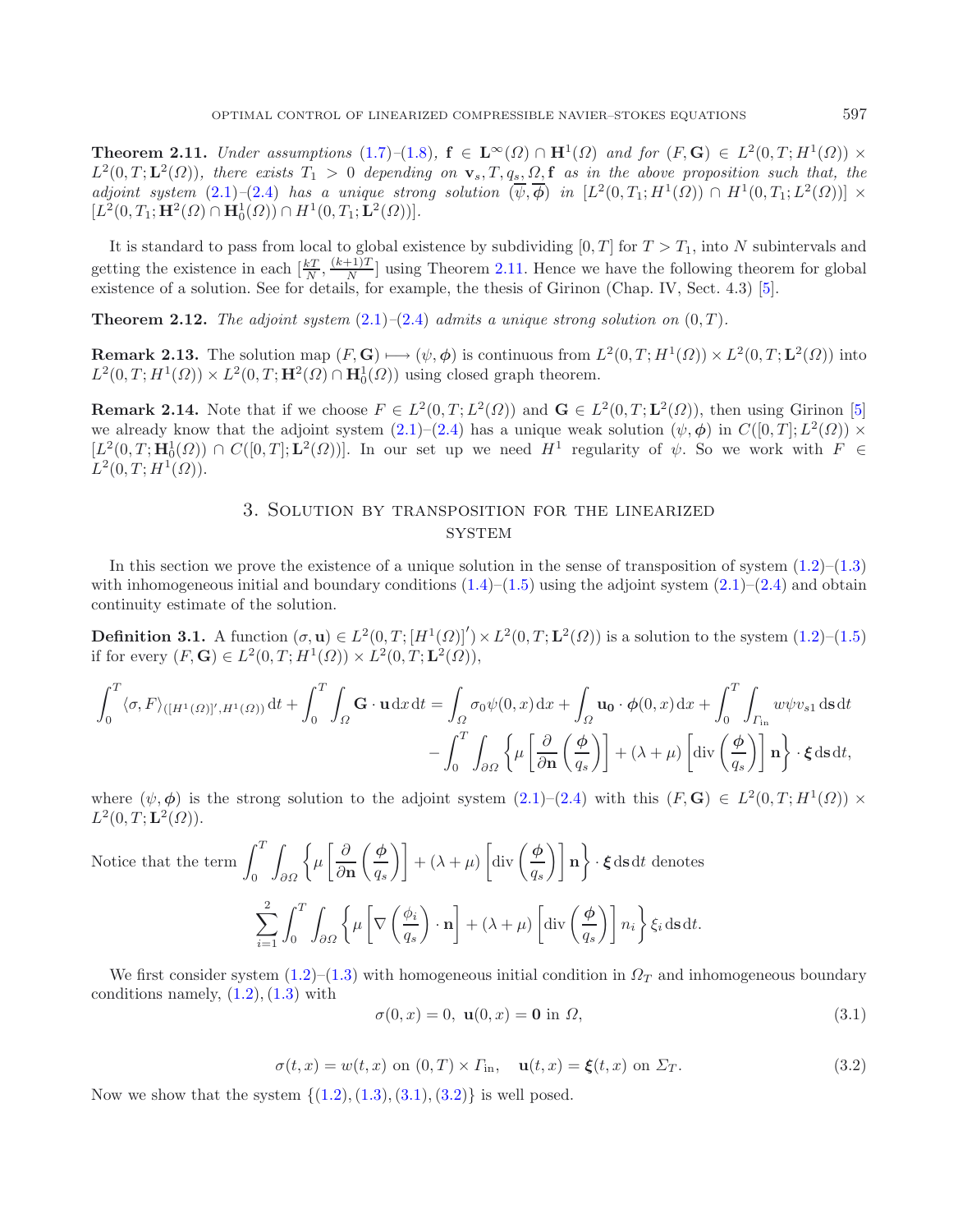**Theorem 3.2.** For every  $(w, \xi) \in L^2(0, T; L^2(\Gamma_{\text{in}})) \times L^2(0, T; \mathbf{L}^2(\partial \Omega))$ , the system  $\{(1.2), (1.3), (3.1), (3.2)\}$  $\{(1.2), (1.3), (3.1), (3.2)\}$  $\{(1.2), (1.3), (3.1), (3.2)\}$  $\{(1.2), (1.3), (3.1), (3.2)\}$  $\{(1.2), (1.3), (3.1), (3.2)\}$  $\{(1.2), (1.3), (3.1), (3.2)\}$  $\{(1.2), (1.3), (3.1), (3.2)\}$  $\{(1.2), (1.3), (3.1), (3.2)\}$  $\{(1.2), (1.3), (3.1), (3.2)\}$  $admits a unique solution  $(\hat{\sigma}, \hat{\mathbf{u}}) \in L^2(0,T; [H^1(\Omega)]') \times L^2(0,T; \mathbf{L}^2(\Omega))$  in the sense of transposition and the$ *operator*

$$
(w,\pmb{\xi}) \longrightarrow (\hat{\sigma},\hat{\mathbf{u}})
$$

*is linear and continuous from*  $L^2(0,T; L^2(\Gamma_{\rm in})) \times L^2(0,T; \mathbf{L}^2(\partial \Omega))$  *into*  $L^2(0,T; [H^1(\Omega)]') \times L^2(0,T; \mathbf{L}^2(\Omega))$ *.* 

*Proof.*

**Uniqueness:** If  $(w, \xi) = (0, 0)$ , we have

$$
\int_0^T \langle \sigma, F \rangle_{([H^1(\Omega)]', H^1(\Omega))} \, \mathrm{d}t + \int_0^T \int_{\Omega} \mathbf{G} \cdot \mathbf{u} \, \mathrm{d}x \, \mathrm{d}t = 0
$$

for all  $(F, G) \in L^2(0,T; H^1(\Omega)) \times L^2(0,T; L^2(\Omega))$ . Thus  $(\sigma, \mathbf{u}) = (0,0)$  and so the solution to system  $\{(1.2), (1.3), (3.1), (3.2)\}\$  $\{(1.2), (1.3), (3.1), (3.2)\}\$  $\{(1.2), (1.3), (3.1), (3.2)\}\$  $\{(1.2), (1.3), (3.1), (3.2)\}\$  $\{(1.2), (1.3), (3.1), (3.2)\}\$  $\{(1.2), (1.3), (3.1), (3.2)\}\$  $\{(1.2), (1.3), (3.1), (3.2)\}\$  $\{(1.2), (1.3), (3.1), (3.2)\}\$  $\{(1.2), (1.3), (3.1), (3.2)\}\$ is unique.

### **Existence:**

Let us define a map  $\Lambda$  from  $L^2(0,T;H^1(\Omega)) \times L^2(0,T;\mathbf{L}^2(\Omega))$  using the solution  $(\psi,\phi)$  of  $(2.1)-(2.4)$  $(2.1)-(2.4)$  $(2.1)-(2.4)$ :

$$
\Lambda(F, \mathbf{G}) = \left(v_{s1}\psi|_{\Gamma_{\text{in}}}, -\mu\left[\frac{\partial}{\partial \mathbf{n}}\left(\frac{\phi}{q_s}\right)\right] - (\lambda + \mu)\left[\text{div}\left(\frac{\phi}{q_s}\right)\right]\mathbf{n}\right).
$$

From Remark [2.13,](#page-10-3) by the continuity of the mapping  $(F, G) \longrightarrow (\psi, \phi)$ , the operator

$$
\Lambda: L^2(0,T;H^1(\Omega)) \times L^2(0,T;{\bf L}^2(\Omega)) \longrightarrow L^2(0,T;L^2(\varGamma_{\rm in})) \times L^2(0,T;{\bf L}^2(\partial\Omega))
$$

is linear and continuous. So its adjoint

$$
\Lambda^*: L^2(0,T; L^2(\Gamma_{\rm in})) \times L^2(0,T; \mathbf{L}^2(\partial \Omega)) \longrightarrow L^2(0,T; [H^1(\Omega)]') \times L^2(0,T; \mathbf{L}^2(\Omega))
$$

is linear and continuous. Let us denote  $\Lambda^*(w, \xi) := (\hat{\sigma}, \hat{\mathbf{u}})$ . Then

<span id="page-11-0"></span>
$$
\int_0^T \langle \hat{\sigma}, F \rangle_{([H^1(\Omega)]', H^1(\Omega))} dt + \int_0^T \int_{\Omega} \mathbf{G}.\hat{\mathbf{u}} \, dx dt
$$
\n
$$
= \langle \Lambda^*(w, \xi), (F, \mathbf{G}) \rangle_{[L^2(0, T; [H^1(\Omega)]') \times L^2(0, T; \mathbf{L}^2(\Omega)); L^2(0, T; H^1(\Omega)) \times L^2(0, T; \mathbf{L}^2(\Omega))]}
$$
\n
$$
= (\Lambda(F, \mathbf{G}), (w, \xi))_{L^2(0, T; L^2(T_{\text{in}})) \times L^2(0, T; \mathbf{L}^2(\partial \Omega))}
$$
\n
$$
= \int_0^T \int_{\Gamma_{\text{in}}} v_{s1} \psi w \, ds \, dt - \int_0^T \int_{\partial \Omega} \left\{ \mu \left[ \frac{\partial}{\partial \mathbf{n}} \left( \frac{\phi}{q_s} \right) \right] + (\lambda + \mu) \left[ \text{div} \left( \frac{\phi}{q_s} \right) \right] \mathbf{n} \right\} \cdot \xi \, ds \, dt
$$

for every  $(F, G)$  in  $L^2(0,T; H^1(\Omega)) \times L^2(0,T; L^2(\Omega))$ . Hence for  $(w, \xi) \in L^2(0,T; L^2(\Gamma_{\text{in}})) \times L^2(0,T; L^2(\partial \Omega)),$  $(\hat{\sigma}, \hat{\mathbf{u}})$  is the solution of the system  $\{(1,2), (1,3), (3,1), (3,2)\}\$  in the sense of Definition [3.1](#page-10-4) and

$$
||(\hat{\sigma}, \hat{\mathbf{u}})||_{L^{2}(0,T;[H^{1}(\Omega)]')\times L^{2}(0,T;L^{2}(\Omega))} = ||\Lambda^{*}(w,\xi)||_{L^{2}(0,T;[H^{1}(\Omega)]')\times L^{2}(0,T;L^{2}(\Omega))}
$$
  
\n
$$
\leq ||\Lambda^{*}|| \ ||(w,\xi)||_{L^{2}(0,T;L^{2}(T_{in}))\times L^{2}(0,T;L^{2}(\partial\Omega))}.
$$

Now we look for a strong solution when initial conditions are nonhomogeneous and boundary conditions are homogeneous for system  $(1.2)$ – $(1.5)$ . For that we study first the transport equation using the representation formula as in Theorem [2.6,](#page-6-0) but now with a lower order term and nonhomogeneous initial condition.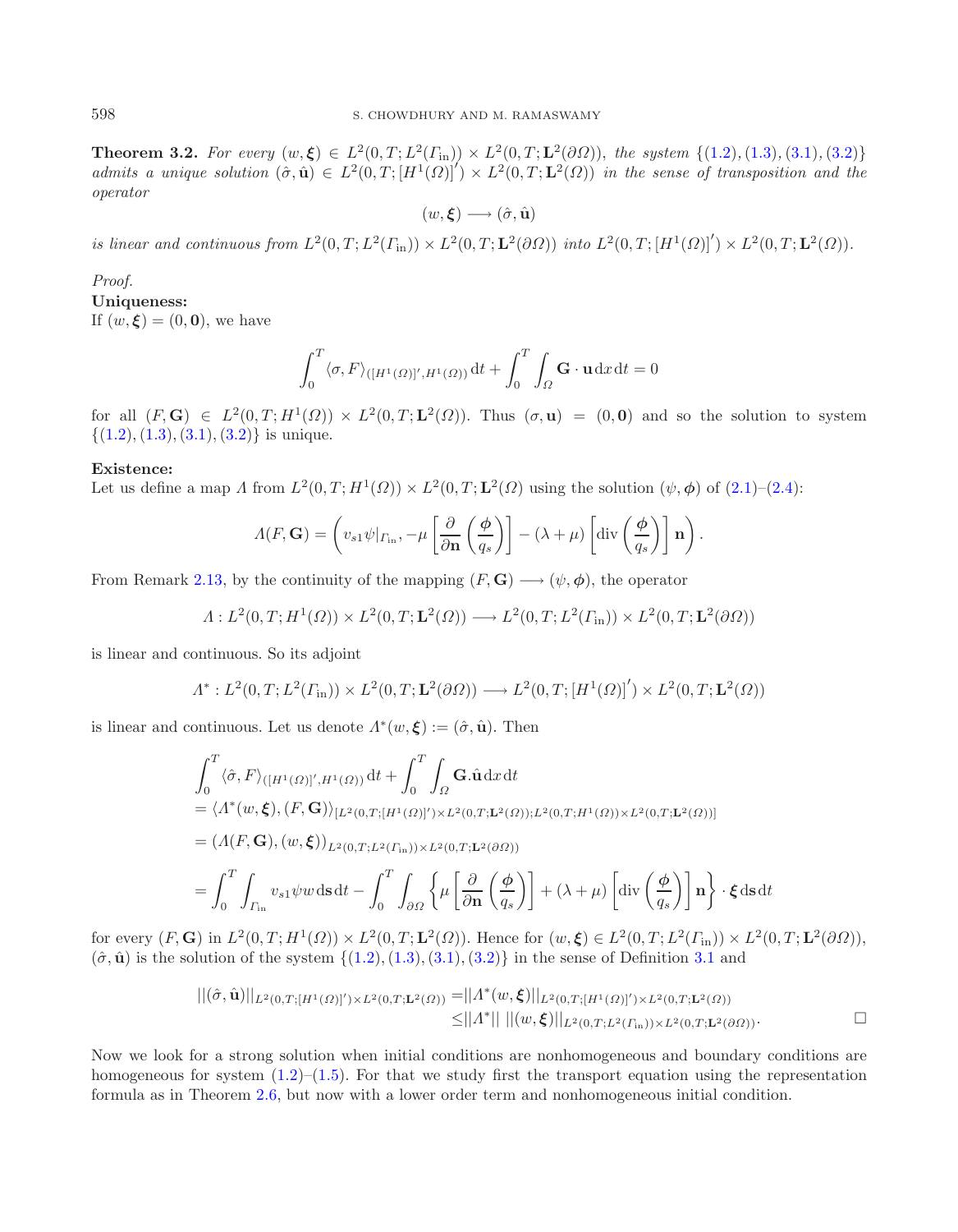<span id="page-12-0"></span>**Theorem 3.3.** *Let*

$$
\frac{\partial \sigma}{\partial t}(t, x) + \text{div}(\sigma(t, x)\mathbf{v}_s(x)) = g(t, x) \text{ in } \Omega_T, \n\sigma(0, x) = \sigma_0(x) \text{ in } \Omega, \quad \sigma(t, x) = 0 \text{ on } (0, T) \times \Gamma_{\text{in}}.
$$
\n(3.3)

*Under assumption* [\(1.8\)](#page-1-2) *on*  $\mathbf{v}_s$ , if  $g \in L^2(0,T;H^1(\Omega))$ ,  $\sigma_0 \in H^1(\Omega)$  and  $\sigma_0(x) = 0$  for  $x \in \Gamma_{\text{in}}$ , then equa*tion* [\(3.3\)](#page-12-0) *has a unique strong solution*  $\sigma \in L^{\infty}(0,T;H^{1}(\Omega)) \cap H^{1}(0,T;L^{2}(\Omega))$  *and we have the following estimate:*

$$
\max_{[0,T]} ||\sigma(t)||_{H^1(\Omega)} + \left\| \frac{\partial \sigma}{\partial t} \right\|_{L^2(0,T;L^2(\Omega))} \le C(\mathbf{v}_s, T, \Omega) [||\sigma_0||_{H^1(\Omega)} + ||g||_{L^2(0,T;H^1(\Omega))}] \tag{3.4}
$$

*for some constant*  $C(\mathbf{v}_s,T,\Omega)$ *.* 

To study the existence of a unique solution for the linearized momentum equation with inhomogeneous initial condition, we note that since  $-B^*$  generates an analytic semigroup  $S_{-B^*}(t)$  in  $\mathbf{L}^2(\Omega)$ ,  $-B$  also generates an analytic semigroup  $S_{-B}(t)$  in  $\mathbf{L}^2(\Omega)$  with  $D(-B) = \mathbf{H}^2(\Omega) \cap \mathbf{H}^1_0(\Omega)$ . We recall the following theorem.

**Theorem 3.4.** Let A be the infinitesimal generator of a strongly continuous analytic semigroup  $\{S_A(t)\}_{t\geqslant0}$ , *with domain*  $D(A)$  *in a Hilbert space* Z. Then for  $f \in L^2(0,T;Z)$  and  $z_0 \in D = \{z(0): z \in L^2(0,T;D(A)) \cap L^2(0,T;D(A))\}$  $H^1(0,T;Z)$  *the Cauchy problem* 

<span id="page-12-2"></span>
$$
z'(t) = Az(t) + f(t), \ t \in [0, T], \tag{3.5}
$$

$$
z(0) = z_0,\t\t(3.6)
$$

*admits a unique strong solution*  $z(t) \in L^2(0,T;D(A)) \cap H^1(0,T;Z)$  *for any*  $T, 0 < T < \infty$ *.* 

Proof of Theorem [3.4](#page-12-1) can be found in the book "Representation and Control of Infinite Dimensional Systems" [\[1](#page-28-9)] (Thm. 3.1 in Sect. 3.6 of Part II, Chap. 1).

**Remark 3.5.** Girinon also studies the continuity equation [\(3.3\)](#page-12-0) using semigroup theory when  $q \in \mathbb{R}$  $L^2(0,T;L^2(\Omega))$ ,  $\sigma_0 \in L^2(\Omega)$  in [\[5\]](#page-28-0) (Chap. IV, Sect. 2.4) and the linearized momentum equation, which is of the form  $(3.5)-(3.6)$  $(3.5)-(3.6)$  $(3.5)-(3.6)$  (taking  $A = -B$ ,  $z_0 = \mathbf{u_0}$ ) in [\[5\]](#page-28-0) (Chap. IV, Sect. 3) using variational method when  $f \in L^2(0,T; \mathbf{H}^{-1}(\Omega))$  and  $z_0 \in \mathbf{L}^2(\Omega)$  and gets a weak solution. Since we have to do some integration by parts in the next theorem, we consider [\(3.3\)](#page-12-0) and [\(3.5\)](#page-12-2)–[\(3.6\)](#page-12-2) with more regular initial conditions  $\sigma_0$ ,  $z_0$  and force terms g, f in Theorems [3.3](#page-11-0) and [3.4](#page-12-1) and we obtain a strong solution.

Theorems [3.3](#page-11-0) and [3.4](#page-12-1) will be required in the following to show the well posedness of system  $(1.2)$ – $(1.5)$ .

**Theorem 3.6.** *For every*  $(w, \xi) \in L^2(0, T; L^2(\Gamma_{\text{in}})) \times L^2(0, T; \mathbf{L}^2(\partial \Omega))$  *and every*  $(\sigma_0, \mathbf{u_0}) \in L^2(\Omega) \times \mathbf{L}^2(\Omega)$ , *the system* [\(1.2\)](#page-1-0)–[\(1.5\)](#page-1-1) *admits a unique solution*  $(\sigma, \mathbf{u}) \in L^2(0,T; [H^1(\Omega)]') \times L^2(0,T; \mathbf{L}^2(\Omega))$  *in the sense of transposition as in Definition [3.1.](#page-10-4)*

*Proof.*

(i) **Uniqueness:**

If  $(\sigma_0, \mathbf{u_0}) = (0, 0)$  and  $(w, \xi) = (0, 0)$ , we have

$$
\int_0^T \langle \sigma, F \rangle_{([H^1(\Omega)]', H^1(\Omega))} \, \mathrm{d}t + \int_0^T \int_{\Omega} \mathbf{G} \cdot \mathbf{u} \, \mathrm{d}x \, \mathrm{d}t = 0
$$

for all  $(F, G) \in L^2(0, T; H^1(\Omega)) \times L^2(0, T; L^2(\Omega))$ . Thus  $(\sigma, \mathbf{u}) = (0, \mathbf{0})$  and so the solution to the linearized system  $(1.2)$ – $(1.5)$  is unique.

<span id="page-12-1"></span>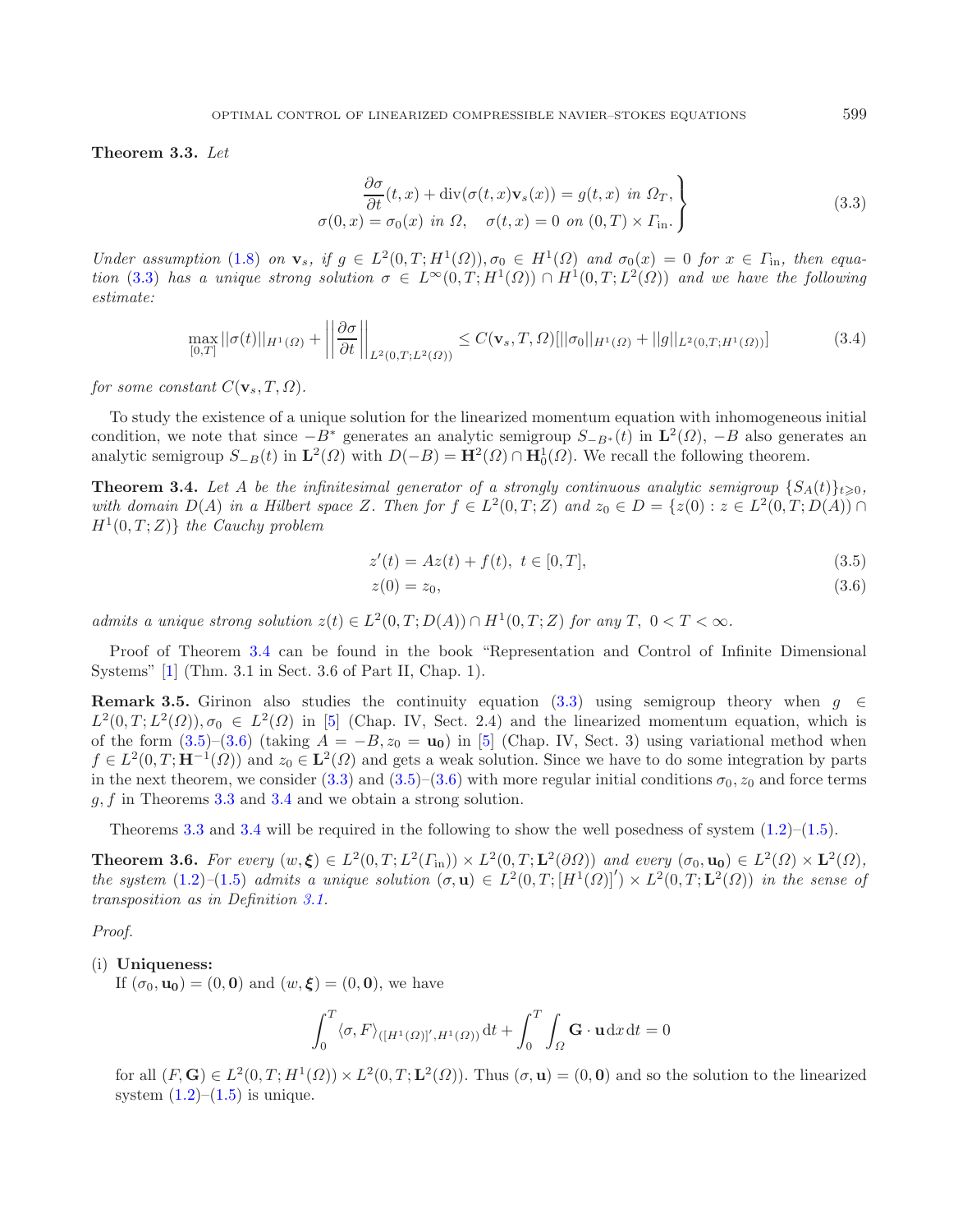## (ii) **Existence:**

Now our target is to show that  $(\sigma, \mathbf{u}) = (\check{\sigma}, \check{\mathbf{u}}) + (\hat{\sigma}, \hat{\mathbf{u}})$  is the solution of equation  $(1.2)$ – $(1.5)$  in the sense of Definition [3.1,](#page-10-4) where  $(\check{\sigma}, \check{\mathbf{u}})$  is the solution of the system  $(3.8)$ – $(3.11)$  corresponding to homogeneous boundary condition and nonhomogeneous initial condition. The other part  $(\hat{\sigma}, \hat{\mathbf{u}})$  is the solution of the system  $\{(1.2), (1.3), (3.1), (3.2)\}\)$  $\{(1.2), (1.3), (3.1), (3.2)\}\)$  $\{(1.2), (1.3), (3.1), (3.2)\}\)$  $\{(1.2), (1.3), (3.1), (3.2)\}\)$  $\{(1.2), (1.3), (3.1), (3.2)\}\)$  $\{(1.2), (1.3), (3.1), (3.2)\}\)$  $\{(1.2), (1.3), (3.1), (3.2)\}\)$  $\{(1.2), (1.3), (3.1), (3.2)\}\)$  $\{(1.2), (1.3), (3.1), (3.2)\}\)$  corresponding to nonhomogeneous boundary condition with homogeneous initial condition, already studied in Theorem [3.2.](#page-10-5)

<span id="page-13-4"></span><span id="page-13-2"></span><span id="page-13-0"></span>**Step 1.** From Theorem [3.2,](#page-10-5) we have  $\Lambda^*(w, \xi) = (\hat{\sigma}, \hat{\mathbf{u}}) \in L^2(0, T; [H^1(\Omega)]') \times L^2(0, T; \mathbf{L}^2(\Omega))$  and for all  $(F, G) \in L^2(0, T; H^1(\Omega)) \times L^2(0, T; L^2(\Omega)),$ 

$$
\int_0^T \langle \hat{\sigma}, F \rangle_{([H^1(\Omega)]', H^1(\Omega))} \mathrm{d}t + \int_0^T \int_{\Omega} \mathbf{G} \cdot \hat{\mathbf{u}} \mathrm{d}x \mathrm{d}t \n= \int_0^T \int_{\Gamma_{\text{in}}} w \psi v_{s1} \mathrm{d}s \mathrm{d}t - \int_0^T \int_{\partial \Omega} \left\{ \mu \left[ \frac{\partial}{\partial \mathbf{n}} \left( \frac{\phi}{q_s} \right) \right] + (\lambda + \mu) \left[ \mathrm{div} \left( \frac{\phi}{q_s} \right) \right] \mathbf{n} \right\} \cdot \xi \mathrm{d}s \mathrm{d}t. \tag{3.7}
$$

**Step 2.** From Girinon's thesis [\[5](#page-28-0)] and [\[4](#page-28-1)], we know that for  $(\sigma_0, \mathbf{u_0}) \in L^2(\Omega) \times L^2(\Omega)$ , the following system in  $\Omega_T$ ,

$$
\frac{\partial \check{\sigma}}{\partial t} + \text{div}(\check{\sigma} \mathbf{v}_s) = -\text{div}(q_s \check{\mathbf{u}}),\tag{3.8}
$$

<span id="page-13-5"></span>
$$
\frac{\partial \check{\mathbf{u}}}{\partial t} - \frac{\mu}{q_s} \Delta \check{\mathbf{u}} - \frac{(\lambda + \mu)}{q_s} \nabla (\text{div}\check{\mathbf{u}}) + (\mathbf{v}_s \cdot \nabla)\check{\mathbf{u}} + (\check{\mathbf{u}} \cdot \nabla)\mathbf{v}_s + \frac{\check{\sigma}}{q_s} (\mathbf{v}_s \cdot \nabla)\mathbf{v}_s + a\gamma q_s^{\gamma - 2} \nabla \check{\sigma} = \frac{\check{\sigma}}{q_s} \mathbf{f},\qquad(3.9)
$$

$$
\check{\sigma}(0,x) = \sigma_0(x), \; \check{\mathbf{u}}(0,x) = \mathbf{u_0}(x) \; \text{in} \; \Omega,
$$
\n
$$
(3.10)
$$

$$
\check{\sigma}(t,x) = 0 \text{ on } (0,T) \times \Gamma_{\text{in}}, \quad \check{\mathbf{u}}(t,x) = \mathbf{0} \text{ on } \Sigma_T,
$$
\n(3.11)

<span id="page-13-1"></span>has a unique solution  $(\check{\sigma}, \check{\mathbf{u}}) \in L^2(0,T; L^2(\Omega)) \times L^2(0,T; \mathbf{H}_0^1(\Omega)).$ 

In this step we will show that for  $(\sigma_0, \mathbf{u_0}) \in L^2(\Omega) \times L^2(\Omega)$  this weak solution  $(\check{\sigma}, \check{\mathbf{u}}) \in L^2(0,T; L^2(\Omega)) \times$  $L^2(0,T; \mathbf{H}_0^1(\Omega))$  satisfies:

$$
\int_0^T \int_{\Omega} F \check{\sigma} \mathrm{d}x \mathrm{d}t + \int_0^T \int_{\Omega} \mathbf{G} \cdot \check{\mathbf{u}} \mathrm{d}x \mathrm{d}t = \int_{\Omega} \sigma_0 \psi(0, x) \mathrm{d}x + \int_{\Omega} \mathbf{u_0} \cdot \phi(0, x) \mathrm{d}x \tag{3.12}
$$

for all  $(F, G) \in L^2(0, T; H^1(\Omega)) \times L^2(0, T; L^2(\Omega)).$ 

**Case 1.** Let us consider first the regular case when  $\sigma_0 \in H^1(\Omega)$ ,  $\sigma_0(x) = 0 \ \forall x \in \Gamma_{\text{in}}$  and  $\mathbf{u_0} \in \mathbf{H}^2(\Omega) \cap \mathbf{H}_0^1(\Omega)$ . From Theorems [3.3](#page-11-0) and [3.4,](#page-12-1) we get that the solution  $(\tilde{\sigma}, \tilde{\mathbf{u}})$  of  $(3.8)$ – $(3.11)$  belongs to  $[L^{\infty}(0, T; H^{1}(\Omega))]$  $H^1(0,T;L^2(\Omega)) \times [L^2(0,T;\mathbf{H}^2(\Omega) \cap \mathbf{H}_0^1(\Omega)) \cap H^1(0,T;\mathbf{L}^2(\Omega))]$  and so the integration by parts is justified in these spaces.

Multiplying [\(2.1\)](#page-3-0) by  $\tilde{\sigma}$ , using integration by parts,  $\psi(T, x) = 0$ ,  $\mathbf{v}_s \cdot \mathbf{n} = 0$  on  $\Gamma_0$ ,  $\tilde{\sigma} = 0$  on  $\Gamma_{\text{in}}$ ,  $\psi = 0$  on  $\Gamma_{\text{out}}$  and  $(3.8)$  we get

<span id="page-13-3"></span>
$$
\int_{0}^{T} \int_{\Omega} \tilde{\sigma} \left[ \frac{[\mathbf{f} - (\mathbf{v}_{s} \cdot \nabla) \mathbf{v}_{s}]}{q_{s}} \cdot \boldsymbol{\phi} + a\gamma \operatorname{div}(q_{s}^{\gamma - 2} \boldsymbol{\phi}) + F \right] dx dt = -\int_{0}^{T} \int_{\Omega} \tilde{\sigma} \frac{\partial \psi}{\partial t} dx dt - \int_{0}^{T} \int_{\Omega} \tilde{\sigma} (\mathbf{v}_{s} \cdot \nabla \psi) dx dt
$$

$$
= \int_{\Omega} \int_{0}^{T} \left[ \frac{\partial \tilde{\sigma}}{\partial t} + \operatorname{div}(\tilde{\sigma} \mathbf{v}_{s}) \right] \psi dx dt + \int_{\Omega} \sigma_{0} \psi(0, x) dx
$$

$$
= \int_{\Omega} \int_{0}^{T} (q_{s} \tilde{\mathbf{u}}) \cdot \nabla \psi dx dt + \int_{\Omega} \sigma_{0} \psi(0, x) dx. \quad (3.13)
$$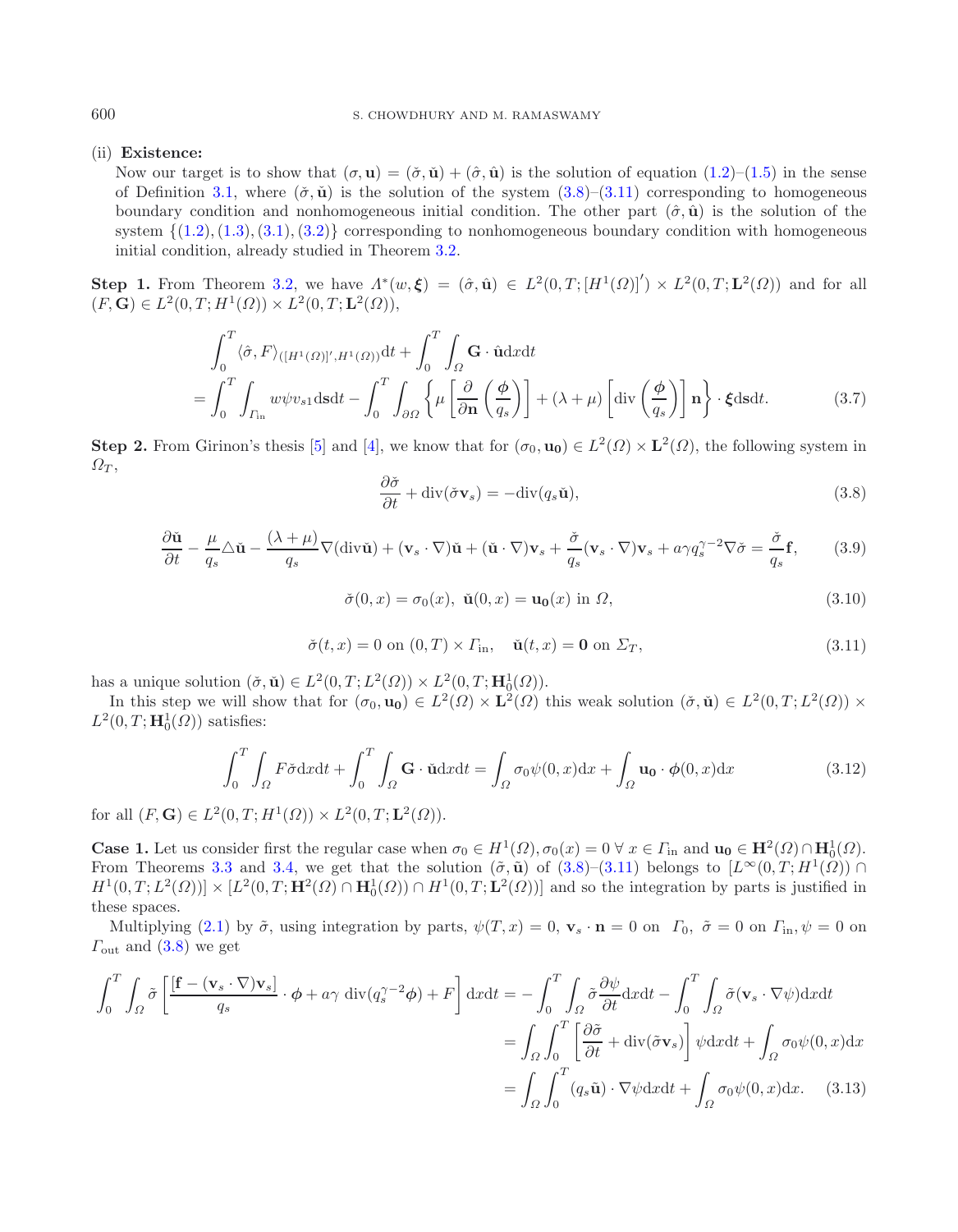Multiplying [\(2.2\)](#page-3-1) by  $\tilde{u}$ , using integration by parts,  $\phi(T, x) = 0$ ,  $\tilde{u}(0, x) = u_0$ , and  $\tilde{u} = 0$ ,  $\phi = 0$  on  $\partial\Omega$  we get for  $i = 1, 2$ 

<span id="page-14-1"></span><span id="page-14-0"></span>
$$
\int_0^T \int_{\Omega} \tilde{u}_i \left( q_s \frac{\partial \psi}{\partial x_i} + G_i \right) dx dt = \int_{\Omega} \int_0^T \frac{\partial \tilde{u}_i}{\partial t} \phi_i dx dt + \int_{\Omega} (u_0)_i(x) \phi_i(0, x) dx
$$
  

$$
-\mu \int_0^T \int_{\Omega} \frac{\phi_i}{q_s} \Delta \tilde{u}_i dx dt + \int_0^T \int_{\Omega} \phi_i \operatorname{div}(\tilde{u}_i \mathbf{v}_s) dx dt
$$
  

$$
+ (-1)^i \int_0^T \int_{\Omega} \tilde{u}_i \nabla v_{s(3-i)} \cdot (-\phi_2, \phi_1) dx dt - (\lambda + \mu) \int_0^T \int_{\Omega} \tilde{u}_i \frac{\partial}{\partial x_i} \left[ \operatorname{div} \left( \frac{\phi}{q_s} \right) \right] dx dt.
$$

Thus for  $i = 1, 2$ 

$$
\int_{0}^{T} \int_{\Omega} \tilde{u}_{i} \left( q_{s} \frac{\partial \psi}{\partial x_{i}} + G_{i} \right) dxdt = \int_{\Omega} \int_{0}^{T} \frac{\partial \tilde{u}_{i}}{\partial t} \phi_{i} dxdt - \mu \int_{0}^{T} \int_{\Omega} \frac{\phi_{i}}{q_{s}} \Delta \tilde{u}_{i} dxdt + \int_{\Omega} (u_{0})_{i}(x) \phi_{i}(0, x) dx - (\lambda + \mu) \int_{0}^{T} \int_{\Omega} \tilde{u}_{i} \frac{\partial}{\partial x_{i}} \left[ \operatorname{div} \left( \frac{\phi}{q_{s}} \right) \right] dxdt + \int_{0}^{T} \int_{\Omega} \phi_{i} (\mathbf{v}_{s} \cdot \nabla \tilde{u}_{i}) dxdt + \int_{0}^{T} \int_{\Omega} \tilde{u}_{i} \left[ \phi_{1} \frac{\partial v_{s1}}{\partial x_{i}} + \phi_{2} \frac{\partial v_{s2}}{\partial x_{i}} \right] dxdt.
$$
\n(3.14)

Using integration by parts and  $\phi = 0 = \tilde{u}$  on  $\partial\Omega$ , we get

<span id="page-14-3"></span>
$$
\int_{\Omega} \nabla \left[ \operatorname{div} \left( \frac{\phi}{q_s} \right) \right] \cdot \tilde{\mathbf{u}} \, dx = - \int_{\Omega} \operatorname{div} \left( \frac{\phi}{q_s} \right) \operatorname{div} \tilde{\mathbf{u}} \, dx = \int_{\Omega} \frac{\phi}{q_s} \cdot \nabla (\operatorname{div} \tilde{\mathbf{u}}) \, dx. \tag{3.15}
$$

<span id="page-14-2"></span>Therefore, using [\(3.14\)](#page-14-0), [\(3.15\)](#page-14-1) and [\(3.9\)](#page-13-2)

$$
\int_{0}^{T} \int_{\Omega} \tilde{\mathbf{u}} \cdot (q_{s} \nabla \psi + \mathbf{G}) \mathrm{d}x \mathrm{d}t = \int_{\Omega} \int_{0}^{T} \frac{\partial \tilde{\mathbf{u}}}{\partial t} \cdot \phi \mathrm{d}x \mathrm{d}t + \int_{\Omega} \mathbf{u}_{0} \cdot \phi(0, x) \mathrm{d}x - \mu \int_{0}^{T} \int_{\Omega} \frac{\phi}{q_{s}} \cdot \Delta \tilde{\mathbf{u}} \mathrm{d}x \mathrm{d}t + \int_{0}^{T} \int_{\Omega} [(\tilde{\mathbf{u}} \cdot \nabla) \mathbf{v}_{s} + (\mathbf{v}_{s} \cdot \nabla) \tilde{\mathbf{u}}] \cdot \phi \mathrm{d}x \mathrm{d}t - (\lambda + \mu) \int_{0}^{T} \int_{\Omega} \frac{\phi}{q_{s}} \cdot \nabla (\mathrm{div} \ \tilde{\mathbf{u}}) \mathrm{d}x \mathrm{d}t = \int_{\Omega} \mathbf{u}_{0} \cdot \phi(0, x) \mathrm{d}x + \int_{0}^{T} \int_{\Omega} \frac{\tilde{\sigma}}{q_{s}} [\mathbf{f} - (\mathbf{v}_{s} \cdot \nabla) \mathbf{v}_{s}] \cdot \phi \mathrm{d}x \mathrm{d}t + a\gamma \int_{0}^{T} \int_{\Omega} \tilde{\sigma} \ \mathrm{div}(q_{s}^{\gamma - 2} \phi) \mathrm{d}x \mathrm{d}t.
$$
 (3.16)

Thus adding  $(3.13)$  and  $(3.16)$  we get

$$
\int_0^T \int_{\Omega} F \tilde{\sigma} \, dx \, dt + \int_0^T \int_{\Omega} \mathbf{G} \cdot \tilde{\mathbf{u}} \, dx \, dt = \int_{\Omega} \sigma_0 \psi(0, x) \, dx + \int_{\Omega} \mathbf{u}_0 \cdot \phi(0, x) \, dx. \tag{3.17}
$$

**Case 2.** Let us consider the general case when  $\sigma_0 \in L^2(\Omega)$  and  $\mathbf{u_0} \in L^2(\Omega)$ . We will deduce equation [\(3.17\)](#page-14-3) through a limiting procedure in this case.  $C_c^{\infty}(\Omega)$  is dense in  $L^2(\Omega)$ . Because of this,  $\{h_0 \in H^1(\Omega) : h_0(x) =$  $0 \forall x \in \Gamma_{\text{in}}\}$  is dense in  $L^2(\Omega)$ , so is  $\mathbf{H}^2(\Omega) \cap \mathbf{H}_0^1(\Omega)$  in  $\mathbf{L}^2(\Omega)$ . So there exist sequences  $(\sigma_0)_n \in \{h_0 \in H^1(\Omega) :$  $h_0(x)=0$   $\forall x \in \Gamma_{\text{in}}$  and  $(\mathbf{u_0})_n \in \mathbf{H}^2(\Omega) \cap \mathbf{H}_0^1(\Omega)$  such that

<span id="page-14-4"></span>
$$
(\sigma_0)_n \longrightarrow \sigma_0
$$
 in  $L^2(\Omega)$  and  $(\mathbf{u_0})_n \longrightarrow \mathbf{u_0}$  in  $\mathbf{L}^2(\Omega)$ .

Let  $(\tilde{\sigma}_n, \tilde{\mathbf{u}}_n) \in [L^{\infty}(0,T;H^1(\Omega)) \cap H^1(0,T;L^2(\Omega))] \times [L^2(0,T;\mathbf{H}^2(\Omega) \cap \mathbf{H}_0^1(\Omega)) \cap H^1(0,T;\mathbf{L}^2(\Omega))]$  be the solution of  $(3.8)$ – $(3.11)$  corresponding to  $(\sigma_0)_n$  and  $(\mathbf{u_0})_n$ . Therefore by case 1 we have

$$
\int_0^T \int_{\Omega} F \tilde{\sigma}_n \, dx \, dt + \int_0^T \int_{\Omega} \mathbf{G} \cdot \tilde{\mathbf{u}}_n \, dx \, dt = \int_{\Omega} (\sigma_0)_n \psi(0, x) \, dx + \int_{\Omega} (\mathbf{u_0})_n \cdot \phi(0, x) \, dx. \tag{3.18}
$$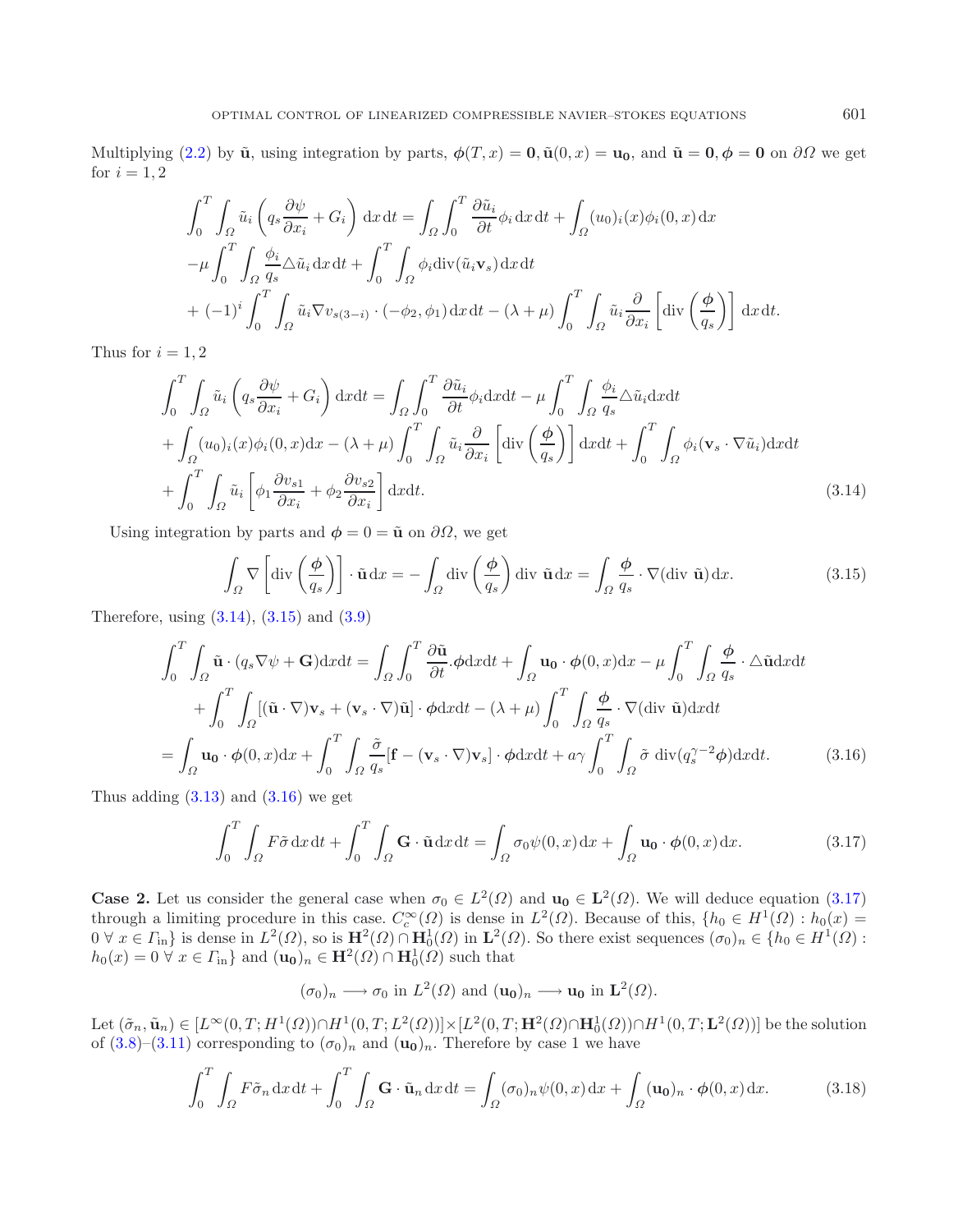Since the solution map corresponding to homogeneous system  $(3.8)$ – $(3.11)$  is linear and continuous,

<span id="page-15-1"></span>
$$
||\tilde{\sigma}_n||_{L^2(0,T;L^2(\Omega))} + ||\tilde{\mathbf{u}}_n||_{L^2(0,T;\mathbf{H}_0^1(\Omega))} \le C(\mathbf{v}_s,T)[||(\sigma_0)_n||_{L^2(\Omega)} + ||(\mathbf{u}_0)_n||_{\mathbf{L}^2(\Omega)}].
$$
\n(3.19)

Thus we get  $(\tilde{\sigma}_n, \tilde{\mathbf{u}}_n)$  is a Cauchy sequence in  $L^2(0,T;L^2(\Omega)) \times L^2(0,T; \mathbf{H}_0^1(\Omega))$ . Let  $(\tilde{\sigma}_n, \tilde{\mathbf{u}}_n)$  converge to  $(\check{\sigma}, \check{\mathbf{u}})$ in  $L^2(0,T;L^2(\Omega)) \times L^2(0,T;\mathbf{H}_0^1(\Omega))$ . Hence taking the limit as  $n \longrightarrow \infty$  in [\(3.18\)](#page-14-4) and [\(3.19\)](#page-15-1) we get

$$
\int_0^T \int_{\Omega} F \check{\sigma} \, dx \, dt + \int_0^T \int_{\Omega} \mathbf{G} \cdot \check{\mathbf{u}} \, dx \, dt = \int_{\Omega} \sigma_0 \psi(0, x) \, dx + \int_{\Omega} \mathbf{u_0} \cdot \phi(0, x) \, dx
$$

and

$$
||\breve{\sigma}||_{L^{2}(0,T;L^{2}(\Omega))} + ||\breve{\mathbf{u}}||_{L^{2}(0,T;\mathbf{H}_{0}^{1}(\Omega))} \leq C(\mathbf{v}_{s},T)[||\sigma_{0}||_{L^{2}(\Omega)} + ||\mathbf{u}_{0}||_{\mathbf{L}^{2}(\Omega)}]
$$
(3.20)

for all  $(F, G) \in L^2(0, T; H^1(\Omega)) \times L^2(0, T; \mathbf{L}^2(\Omega))$  and  $(\sigma_0, \mathbf{u}_0) \in L^2(\Omega) \times \mathbf{L}^2(\Omega)$ .

Hence adding [\(3.7\)](#page-13-4) and [\(3.12\)](#page-13-5) we get  $(\sigma, \mathbf{u}) = (\check{\sigma}, \check{\mathbf{u}}) + (\hat{\sigma}, \hat{\mathbf{u}})$  is the solution of equations [\(1.2\)](#page-1-0)–[\(1.5\)](#page-1-1) in the sense of Definition [3.1.](#page-10-4)

<span id="page-15-3"></span>**Theorem 3.7.** *Let* H *be defined on*  $L^2(\Omega) \times L^2(\Omega) \times L^2(0,T; L^2(\Gamma_{\text{in}})) \times L^2(0,T; L^2(\partial \Omega))$  *by* 

<span id="page-15-4"></span> $H(\sigma_0, \mathbf{u}_0, w, \boldsymbol{\xi}) = (\sigma, \mathbf{u}).$ 

*Then H is linear and continuous from*  $L^2(\Omega) \times L^2(\Omega) \times L^2(0,T;L^2(\Gamma_{\text{in}})) \times L^2(0,T;L^2(\partial\Omega))$  *into*  $L^2(0,T; [H^1(\Omega)]') \times L^2(0,T; \mathbf{L}^2(\Omega))$  and there exists a constant C such that

$$
||\sigma||_{L^{2}(0,T;[H^{1}(\Omega)]')} + ||\mathbf{u}||_{L^{2}(0,T;\mathbf{L}^{2}(\Omega))} \leq C[||\sigma_{0}||_{L^{2}(\Omega)} + ||\mathbf{u}_{0}||_{\mathbf{L}^{2}(\Omega)} + ||w||_{L^{2}(0,T;L^{2}(\Gamma_{\text{in}}))} + ||\xi||_{L^{2}(0,T;\mathbf{L}^{2}(\partial\Omega))}].
$$
\n(3.21)

*Proof.* Clearly H is linear. To verify the continuity of H,

$$
||H(\sigma_0,\mathbf{u_0},w,\xi)||_{L^2(0,T;[H^1(\Omega)]')\times L^2(0,T;\mathbf{L}^2(\Omega))}=||\Lambda^*(w,\xi)+(\check{\sigma},\check{\mathbf{u}})||_{L^2(0,T;[H^1(\Omega)]')\times L^2(0,T;\mathbf{L}^2(\Omega))}
$$

$$
\leq ||A^*|| \, ||(w,\xi)||_{L^2(0,T;L^2(\Gamma_{\text{in}})) \times L^2(0,T;\mathbf{L}^2(\partial \Omega))} + ||\check{\sigma}||_{L^2(0,T;L^2(\Omega))} + ||\check{\mathbf{u}}||_{L^2(0,T;\mathbf{L}^2(\Omega))}
$$

$$
\leq C[||w||_{L^{2}(0,T;L^{2}(\Gamma_{\text{in}}))}+||\xi||_{L^{2}(0,T;\mathbf{L}^{2}(\partial\Omega))}+||\sigma_{0}||_{L^{2}(\Omega)}+||\mathbf{u_{0}}||_{\mathbf{L}^{2}(\Omega)}]
$$

using  $(3.20)$ .

<span id="page-15-0"></span>**Remark 3.8.** We consider the system  $(1.2)$ – $(1.5)$  with less regular boundary data, namely  $L^2$  boundary data, so that we get the solution *via* transposition in weaker spaces. If boundary data are little bit regular, then solution of  $(1.2)$ – $(1.5)$  has better regularity. In fact we show in the following that, if boundary data only for the velocity has better space and time regularity, then solution of  $(1.2)$ – $(1.5)$  will be more regular.

Let  $w \in L^2(0,T; L^2(\Gamma_{\text{in}}))$  and  $\boldsymbol{\xi} \in H^1(0,T; \mathbf{H}^{\frac{1}{2}}(\partial \Omega))$ , then using the surjectivity of trace map T from  $\mathbf{H}^1(\Omega)$ on to  $\mathbf{H}^{\frac{1}{2}}(\partial\Omega)$  for our domain, a reactangle with Lipschitz boundary, we can pick a  $\tilde{\xi} \in H^1(0,T; \mathbf{H}^1(\Omega))$  such that  $T(\tilde{\xi}) = \xi$ . Thus by this lifting arument we obtain a homogeneous boundary value problem for  $(\mathbf{u} - \tilde{\xi})$  and hence using [\[5](#page-28-0)] (Sect. 3 of Chap. 4 in Girinon) we get **u** in  $L^2(0,T; \mathbf{H}^1(\Omega)) \cap C([0,T]; \mathbf{L}^2(\Omega))$ . For the density we first consider adjoint continuity equation for  $\psi$  with force term  $\varphi$  in  $L^2(0,T;L^2(\Omega))$  and using multiplier method (namely multiplying by  $\psi$ ), we show the mild solution  $\psi \in C([0,T];L^2(\Omega))$  has a trace on inflow boundary (hidden regularity), in fact  $\psi|_{\Gamma_{\text{in}}} \in L^2(0,T;L^2(\Gamma_{\text{in}}))$  and the map  $\varphi \to \psi|_{\Gamma_{\text{in}}}$  is continuous from  $L^2(0,T;L^2(\Omega))$  into  $L^2(0,T;L^2(\Gamma_{\text{in}}))$  (For details see Sect. 5.2 in appendix). Then using transposition method for the continuity equation we will get  $\sigma \in L^2(0,T;L^2(\Omega))$  for  $w \in L^2(0,T;L^2(\Gamma_{\rm in}))$ . After that defining a contraction map in  $L^2(0,T_1,L^2(\Omega))$  exactly like Girinon [\[5](#page-28-0)] (Sect. 4 of Chap. 4) for this nonhomogeneous boundary conditions, we get the solution  $(\sigma, \mathbf{u}) \in L^2(0, T_1; L^2(\Omega)) \times [L^2(0, T_1; \mathbf{H}^1(\Omega)) \cap C([0, T_1]; \mathbf{L}^2(\Omega))]$  and then in  $L^2(0, T; L^2(\Omega)) \times [L^2(0, T; \mathbf{H}^1(\Omega)) \cap C([0, T]; \mathbf{L}^2(\Omega))].$ 

<span id="page-15-2"></span>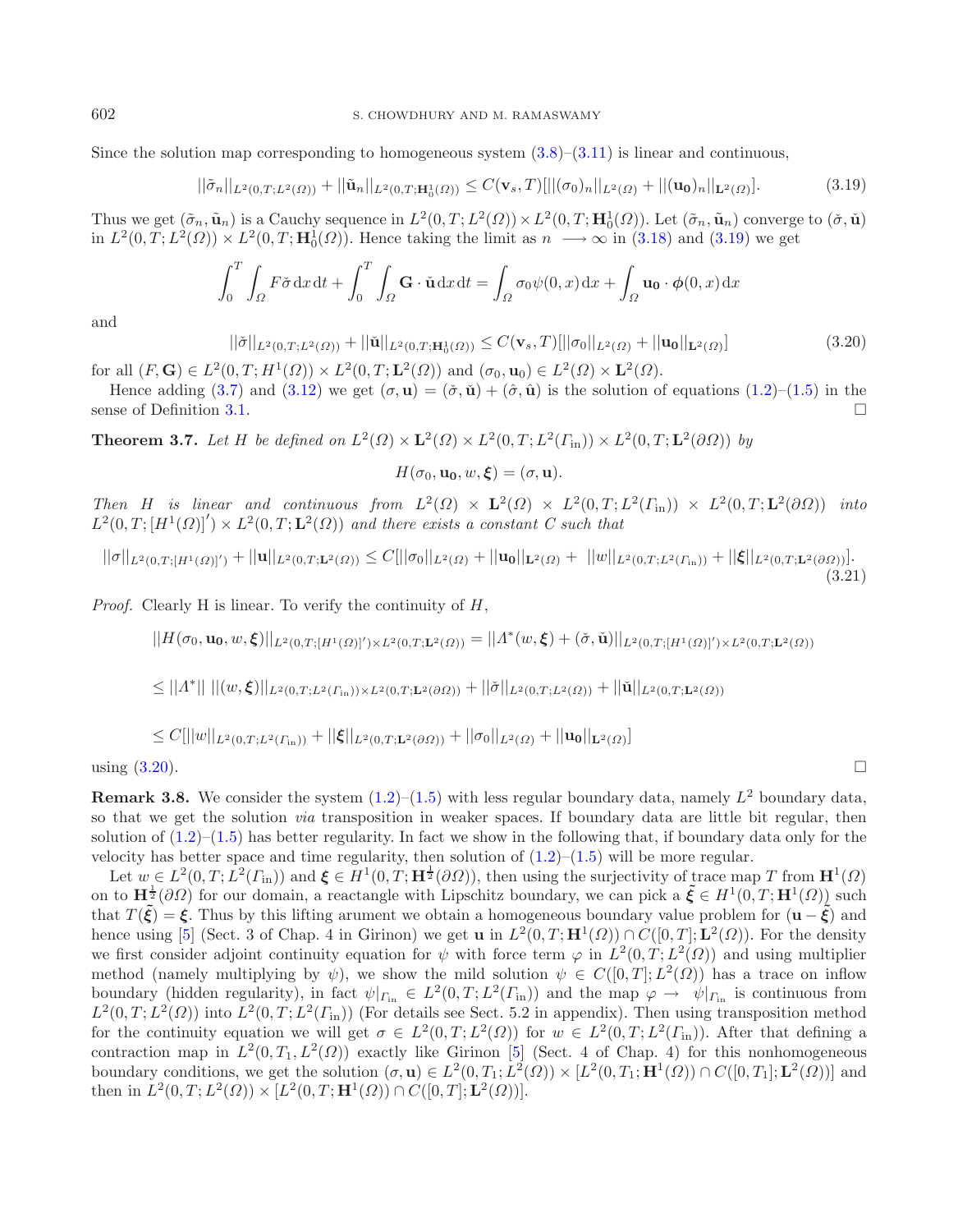## 4. Optimal control problem

In this section we study the optimal control problem (P) mentioned in the introduction of this paper. First we discuss the norm  $|||.|||_{[H^1(\Omega)]'}$  and then prove the existence of a unique solution to the problem (P) and derive the optimality system.

Denote by  $||.||_{[H^1(\Omega)]'}$  the dual norm,

$$
||f||_{[H^1(\Omega)]'} = \sup_{z \in H^1(\Omega)} \frac{\langle f, z \rangle_{([H^1(\Omega)]', H^1(\Omega))}}{||z||_{H^1(\Omega)}}.
$$

For f in  $[H^1(\Omega)]'$ , let u be the solution to the equation

$$
-\Delta u + u = f \text{ in } \Omega, \quad \frac{\partial u}{\partial n} = 0 \text{ on } \partial \Omega.
$$
 (4.1)

Denote  $u = (-\Delta + I)^{-1}f$ .

**Proposition 4.1.** *If we define*

$$
|||f|||_{[H^1(\Omega)]'} := \langle f, (-\Delta + I)^{-1} f \rangle_{([H^1(\Omega)]', H^1(\Omega))}^{\frac{1}{2}},
$$

*then it is a norm on*  $[H^1(\Omega)]'$  *equivalent to the usual norm*  $||f||_{[H^1(\Omega)]'}.$ 

It is well known, so we omit the proof here.

### **4.1. Existence and uniqueness of solution to (P)**

**Theorem 4.2.** *Under assumptions* [\(1.6\)](#page-1-3)*–*[\(1.8\)](#page-1-2)*, the control problem (P) admits a unique solution in*  $L^2(0, T; L^2(\Gamma_{\text{in}})) \times L^2(0, T; \mathbf{L}^2(\partial \Omega)).$ 

#### *Proof.*

(i) **Existence:**

Let

$$
\bar{m} = \inf_{(w,\boldsymbol{\xi}) \in L^2(0,T;L^2(\varGamma_{\rm in})) \times L^2(0,T;L^2(\partial\varOmega))} J(\sigma, \mathbf{u}, w, \boldsymbol{\xi}).
$$

So there exists a minimizing sequence  $(w_n, \xi_n) \in L^2(0,T; L^2(\Gamma_{\text{in}})) \times L^2(0,T; \mathbf{L}^2(\partial \Omega))$  such that

$$
\lim_{n\to\infty} J(\sigma_n, \mathbf{u}_n, w_n, \boldsymbol{\xi}_n) = \bar{m},
$$

where  $(\sigma_n, \mathbf{u}_n)$  is the solution of system  $(1.2)$ – $(1.5)$  corresponding to the boundary value  $w_n, \xi_n$ . Now

$$
\lim_{n\to\infty} J(\sigma_n, \mathbf{u}_n, w_n, \boldsymbol{\xi}_n) = \bar{m} \Rightarrow J(\sigma_n, \mathbf{u}_n, w_n, \boldsymbol{\xi}_n) \le D, \text{ for some constant } D.
$$

Thus  $w_n, \xi_n, \sigma_n, \mathbf{u}_n$  are bounded sequence in  $L^2(0,T; L^2(\Gamma_{\text{in}})), L^2(0,T; \mathbf{L}^2(\partial\Omega)), L^2(0,T; [H^1(\Omega)]')$  and  $L^2(0,T;\mathbf{L}^2(\Omega))$ . So there exist subsequences of  $w_n, \xi_n, \sigma_n, \mathbf{u}_n$  (still indexed by n to simplify the notation) and functions  $w, \xi, \sigma, \mathbf{u}$  such that

<span id="page-16-0"></span>
$$
w_n \rightharpoonup w \text{ in } L^2(0, T; L^2(\Gamma_{\text{in}})), \tag{4.2}
$$

$$
\boldsymbol{\xi}_n \rightharpoonup \boldsymbol{\xi} \text{ in } L^2(0, T; \mathbf{L}^2(\partial \Omega)),\tag{4.3}
$$

$$
\sigma_n \rightharpoonup \sigma \text{ in } L^2(0, T; [H^1(\Omega)]'),
$$
\n
$$
\sigma_n \rightharpoonup \sigma \text{ in } L^2(0, T; [H^1(\Omega)]'), \tag{4.4}
$$

$$
\mathbf{u}_n \rightharpoonup \mathbf{u} \text{ in } L^2(0, T; \mathbf{L}^2(\Omega)).\tag{4.5}
$$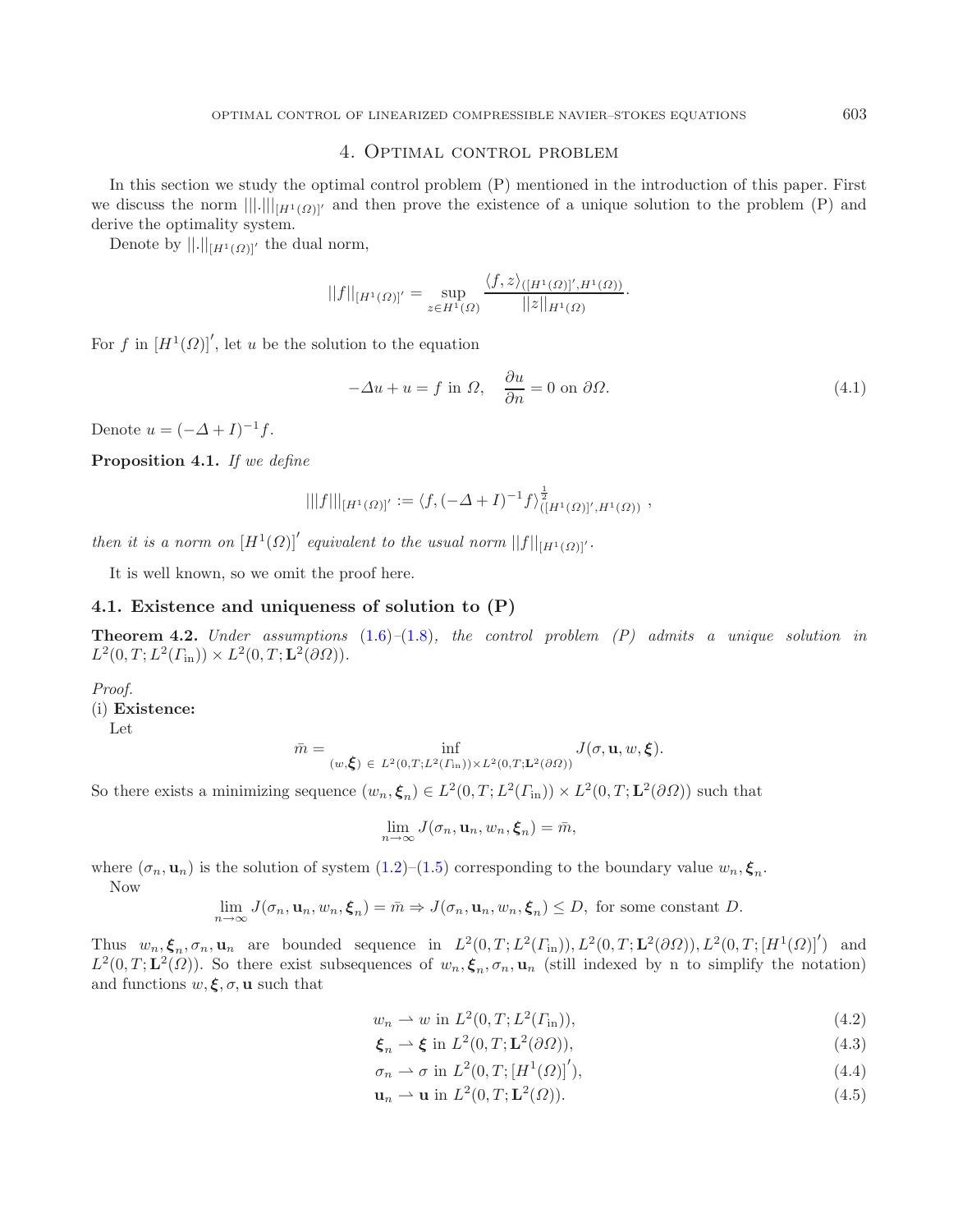So

$$
||w||_{L^{2}(0,T;L^{2}(\Gamma_{\text{in}}))}^{2} \leq \liminf_{n \to \infty} ||w_{n}||_{L^{2}(0,T;L^{2}(\Gamma_{\text{in}}))}^{2},\tag{4.6}
$$

$$
||\xi||_{L^{2}(0,T;\mathbf{L}^{2}(\partial\Omega))}^{2} \leq \liminf_{n \to \infty} ||\xi_{n}||_{L^{2}(0,T;\mathbf{L}^{2}(\partial\Omega))}^{2},\tag{4.7}
$$

<span id="page-17-0"></span>
$$
||\sigma - \sigma^d||^2_{L^2(0,T;[H^1(\Omega)]')} \le \liminf_{n \to \infty} ||\sigma_n - \sigma^d||^2_{L^2(0,T;[H^1(\Omega)]')},
$$
\n(4.8)

$$
||\mathbf{u} - \mathbf{u}^{d}||_{L^{2}(0,T;\mathbf{L}^{2}(\Omega))}^{2} \leq \liminf_{n \to \infty} ||\mathbf{u}_{n} - \mathbf{u}^{d}||_{L^{2}(0,T;\mathbf{L}^{2}(\Omega))}^{2}.
$$
\n(4.9)

Therefore from  $(4.6)$ – $(4.9)$  we get

$$
J(\sigma, \mathbf{u}, w, \boldsymbol{\xi}) \le \liminf_{n \to \infty} J(\sigma_n, \mathbf{u}_n, w_n, \boldsymbol{\xi}_n) = \bar{m}.
$$

Hence  $J(\sigma, \mathbf{u}, w, \xi) = \bar{m}$ . Now the proof of existence of optimal solution will be complete if we can show that  $(\sigma, \mathbf{u})$  is the solution of system  $(1.2)$ – $(1.5)$  corresponding to the boundary value  $(w, \xi)$ . As  $(\sigma_n, \mathbf{u}_n)$  is the solution of system  $(1.2)$ – $(1.5)$  corresponding to the boundary value  $w_n, \xi_n$ , we have using Definition [3.1](#page-10-4) of transposition:

$$
\int_0^T \langle \sigma_n, F \rangle_{([H^1(\Omega)]', H^1(\Omega))} dt + \int_0^T \int_{\Omega} \mathbf{G} \cdot \mathbf{u}_n dx dt = \int_{\Omega} \sigma_0 \psi(0, x) dx + \int_{\Omega} \mathbf{u}_0 \cdot \phi(0, x) dx
$$

$$
+ \int_0^T \int_{\Gamma_{\text{in}}} w_n \psi v_{s1} ds dt - \int_0^T \int_{\partial \Omega} \left\{ \mu \left[ \frac{\partial}{\partial \mathbf{n}} \left( \frac{\phi}{q_s} \right) \right] + (\lambda + \mu) \left[ \text{div} \left( \frac{\phi}{q_s} \right) \right] \mathbf{n} \right\} \cdot \xi_n ds dt
$$

for all  $(F, G) \in L^2(0, T; H^1(\Omega)) \times L^2(0, T; L^2(\Omega))$ , where  $(\psi, \phi)$  is a solution to adjoint system  $(2.1)$ – $(2.4)$ . Now using  $(4.2)$ – $(4.5)$  and taking limit in the above equation we get

$$
\int_0^T \langle \sigma, F \rangle_{([H^1(\Omega)]', H^1(\Omega))} dt + \int_0^T \int_{\Omega} \mathbf{G} \cdot \mathbf{u} dx dt = \int_{\Omega} \sigma_0 \psi(0, x) dx + \int_{\Omega} \mathbf{u}_0 \cdot \phi(0, x) dx + \int_0^T \int_{\Gamma_{\text{in}}} w \psi v_{s1} ds dt - \int_0^T \int_{\partial \Omega} \left\{ \mu \left[ \frac{\partial}{\partial \mathbf{n}} \left( \frac{\phi}{q_s} \right) \right] + (\lambda + \mu) \left[ \text{div} \left( \frac{\phi}{q_s} \right) \right] \mathbf{n} \right\} \cdot \xi ds dt
$$

for all  $(F, G) \in L^2(0, T; H^1(\Omega)) \times L^2(0, T; L^2(\Omega))$ , where  $(\psi, \phi)$  is a solution to the adjoint system  $(2.1)$ – $(2.4)$ and hence  $(\sigma, \mathbf{u})$  is the solution of the system  $(1.2)$ – $(1.5)$ .

#### (ii) **Uniqueness:**

Since J is strictly convex, the minimum is unique. Thus the problem (P) admits a unique solution. This completes the proof.  $\Box$ 

## <span id="page-17-1"></span>**4.2. Green's formula**

To obtain the expression for the gradient of  $J$ , we need the following Green's formula which is a simple consequence of Definition [3.1.](#page-10-4)

**Theorem 4.3.** *If*  $w \in L^2(0, T; L^2(\Gamma_{\text{in}})), \xi \in L^2(0, T; \mathbf{L}^2(\partial \Omega)), F \in L^2(0, T; H^1(\Omega))$  and  $\mathbf{G} \in L^2(0, T; \mathbf{L}^2(\Omega)),$ *then the solution*  $(\sigma, \mathbf{u})$  *of system*  $\{(1.2), (1.3), (3.1), (3.2)\}$  $\{(1.2), (1.3), (3.1), (3.2)\}$  $\{(1.2), (1.3), (3.1), (3.2)\}$  $\{(1.2), (1.3), (3.1), (3.2)\}$  $\{(1.2), (1.3), (3.1), (3.2)\}$  $\{(1.2), (1.3), (3.1), (3.2)\}$  $\{(1.2), (1.3), (3.1), (3.2)\}$  $\{(1.2), (1.3), (3.1), (3.2)\}$  $\{(1.2), (1.3), (3.1), (3.2)\}$  *and the solution*  $(\psi, \phi)$  *of adjoint system*  $(2.1)$ *–* $(2.4)$ *satisfy the following*

$$
\int_0^T \langle \sigma, F \rangle_{([H^1(\Omega)]', H^1(\Omega))} \mathrm{d}t + \int_0^T \int_{\Omega} \mathbf{G} \cdot \mathbf{u} \, \mathrm{d}x \, \mathrm{d}t = \int_0^T \int_{\Gamma_{\text{in}}} w \psi v_{s1} \, \mathrm{d}s \, \mathrm{d}t \n- \int_0^T \int_{\partial \Omega} \left\{ \mu \left[ \frac{\partial}{\partial \mathbf{n}} \left( \frac{\phi}{q_s} \right) \right] + (\lambda + \mu) \left[ \mathrm{div} \left( \frac{\phi}{q_s} \right) \right] \mathbf{n} \right\} \cdot \xi \, \mathrm{d}s \, \mathrm{d}t.
$$
\n(4.10)

This will be required to write the optimality system for problem (P) in the next section.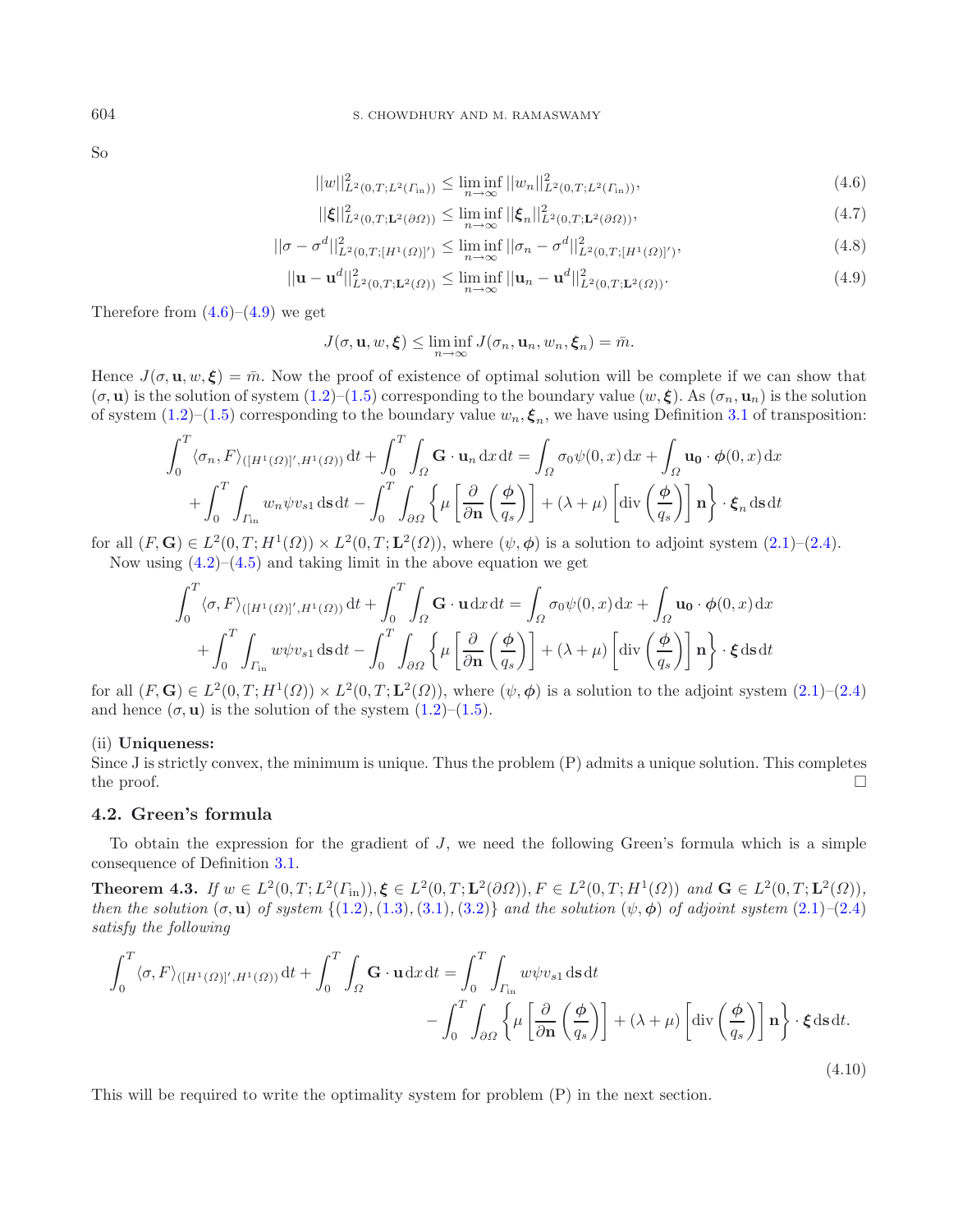## **4.3. Optimality system for (P)**

Necessary and sufficient optimality conditions are stated in the following theorem.

<span id="page-18-2"></span>**Theorem 4.4.** *Under assumptions*  $(1.6)$ – $(1.8)$ *, if*  $(\bar{w}, \bar{\xi})$  *is the optimal control for the problem*  $(P)$  *and*  $(\bar{\sigma}, \bar{u})$ *is the corresponding solution of system* [\(1.2\)](#page-1-0)*–*[\(1.5\)](#page-1-1)*, then*

$$
\bar{w} = -\frac{1}{\beta} \{ v_{s1} \psi \} |_{(0,T) \times \Gamma_{\text{in}}},\tag{4.11}
$$

$$
\bar{\xi} = -\frac{1}{\beta} \left\{ \mu \left[ \frac{\partial}{\partial \mathbf{n}} \left( \frac{\phi}{q_s} \right) \right] + (\lambda + \mu) \left[ \mathrm{div} \left( \frac{\phi}{q_s} \right) \right] \mathbf{n} \right\},\tag{4.12}
$$

*where*  $(\psi, \phi)$  *is the solution of the adjoint system*  $(2.1)$ *–* $(2.4)$  *corresponding to* 

$$
F = (-\Delta + I)^{-1} (\bar{\sigma} - \sigma^d), \quad \mathbf{G} = \bar{\mathbf{u}} - \mathbf{u}^d.
$$

*Conversely, if a pair*  $((\tilde{\sigma}, \tilde{\mathbf{u}}), (\tilde{\psi}, \tilde{\boldsymbol{\phi}}))$  *obeys the coupled system* 

<span id="page-18-0"></span>
$$
\frac{\partial \sigma}{\partial t} + \text{div}(\sigma \mathbf{v}_s) = -\text{div}(q_s \mathbf{u}) \quad \text{in } \Omega_T,
$$
\n(4.13)

$$
\frac{\partial \mathbf{u}}{\partial t} - \frac{\mu}{q_s} \Delta \mathbf{u} - \frac{(\lambda + \mu)}{q_s} \nabla (\text{div } \mathbf{u}) + (\mathbf{v}_s \cdot \nabla) \mathbf{u} + (\mathbf{u} \cdot \nabla) \mathbf{v}_s = -a \gamma q_s^{\gamma - 2} \nabla \sigma + \frac{\sigma}{q_s} [\mathbf{f} - (\mathbf{v}_s \cdot \nabla) \mathbf{v}_s] \quad \text{in } \Omega_T, \quad (4.14)
$$

$$
\sigma(0, x) = \sigma_0(x), \mathbf{u}(0, x) = \mathbf{u_0}(x) \quad \text{in } \Omega,
$$
\n(4.15)

$$
\sigma(t,x) = -\frac{1}{\beta} \{v_{s1}\psi\}|_{(0,T)\times\Gamma_{\text{in}}} \quad on (0,T)\times\Gamma_{\text{in}},
$$
\n(4.16)

$$
\mathbf{u}(t,x) = -\frac{1}{\beta} \left\{ \mu \left[ \frac{\partial}{\partial \mathbf{n}} \left( \frac{\phi}{q_s} \right) \right] + (\lambda + \mu) \left[ \mathrm{div} \left( \frac{\phi}{q_s} \right) \right] \mathbf{n} \right\} \text{ on } \Sigma_T,
$$
\n(4.17)

$$
-\frac{\partial \psi}{\partial t} - \mathbf{v}_s \cdot \nabla \psi = \frac{\left[\mathbf{f} - (\mathbf{v}_s \cdot \nabla) \mathbf{v}_s\right]}{q_s} \cdot \phi + a\gamma \operatorname{div}(q_s^{\gamma - 2} \phi) + (-\Delta + I)^{-1} (\sigma - \sigma^d) \text{ in } \Omega_T,
$$
 (4.18)

$$
-\frac{\partial \phi}{\partial t} - \mu \triangle \left(\frac{\phi}{q_s}\right) - (\lambda + \mu) \nabla \left[ \text{div}\left(\frac{\phi}{q_s}\right) \right] - (\text{div}(\phi_1 \mathbf{v}_s), \text{div}(\phi_2 \mathbf{v}_s)) + (\nabla \mathbf{v}_s)^T \phi = q_s \nabla \psi + (\mathbf{u} - \mathbf{u}^d), \tag{4.19}
$$

$$
\psi(T, x) = 0, \ \phi(T, x) = \mathbf{0} \ in \ \Omega,
$$
\n
$$
(4.20)
$$

$$
\psi(t,x) = 0 \text{ on } (0,T) \times \Gamma_{\text{out}}, \quad \phi(t,x) = \mathbf{0} \text{ on } \Sigma_T,
$$
\n(4.21)

*then the pair*

<span id="page-18-1"></span>
$$
\left( [\tilde{\sigma}, \tilde{\mathbf{u}}] \, ; \left[ -\frac{1}{\beta} \left\{ v_{s1} \tilde{\psi} \right\} |_{(0,T) \times \Gamma_{\text{in}}} , -\frac{1}{\beta} \left\{ \mu \left[ \frac{\partial}{\partial \mathbf{n}} \left( \frac{\tilde{\phi}}{q_s} \right) \right] + (\lambda + \mu) \left[ \text{div} \left( \frac{\tilde{\phi}}{q_s} \right) \right] \mathbf{n} \right\} \right] \right)
$$

*is the optimal solution to problem (P).*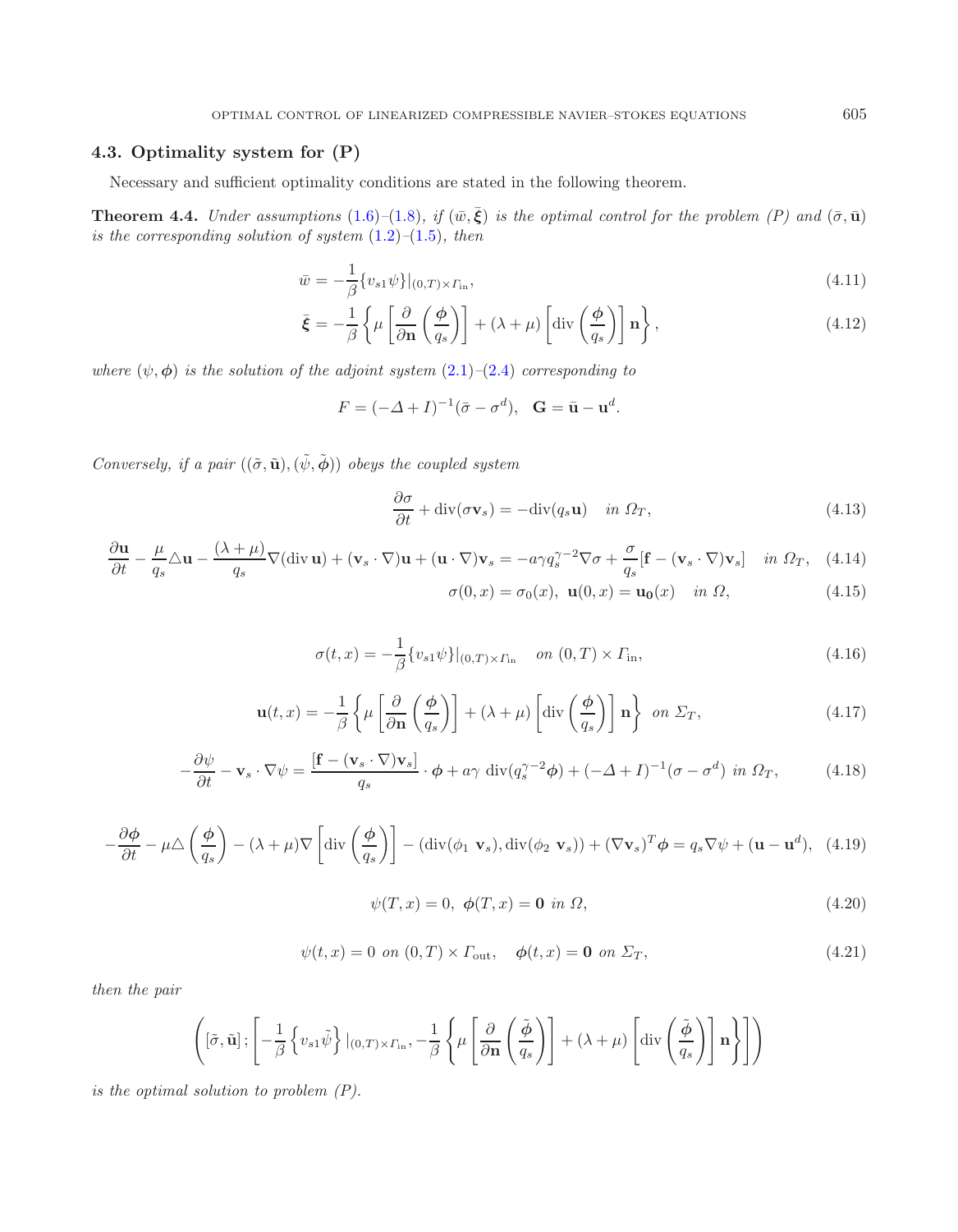*Proof.* First we obtain the necessary optimality conditions. Let

$$
F_1(w,\xi) = J(\sigma, \mathbf{u}, w, \xi) = \frac{1}{2} \int_0^T |||\sigma - \sigma^d||^2_{[H^1(\Omega)]'} dt + \frac{1}{2} \int_0^T \int_{\Omega} |\mathbf{u} - \mathbf{u}^d|^2 dx dt + \frac{\beta}{2} \left[ \int_0^T \int_{\Gamma_{\text{in}}} w^2 ds dt + \int_0^T \int_{\partial \Omega} |\xi|^2 ds dt \right],
$$
(4.22)

<span id="page-19-1"></span>where  $H(\sigma_0, \mathbf{u}_0, w, \boldsymbol{\xi}) = (\sigma, \mathbf{u})$ , H is the solution map as defined in Theorem [3.7.](#page-15-3) Our aim is to compute the gradient of  $F_1$ .

Let  $(\bar{w}, \bar{\xi})$  be the optimal control and  $(\bar{\sigma}, \bar{\mathbf{u}})$  be the optimal state *i.e.*  $H(\sigma_0, \mathbf{u_0}, \bar{w}, \bar{\xi}) = (\bar{\sigma}, \bar{\mathbf{u}})$ . Let  $H(\sigma_0, \mathbf{u_0}, \bar{w} + \theta w, \bar{\xi} + \theta \xi) = (\sigma^{\theta}, \mathbf{u}^{\theta})$ . As H is linear, we have

<span id="page-19-0"></span>
$$
H(0,0,\theta w,\theta \boldsymbol{\xi}) = (\sigma^{\theta} - \bar{\sigma}, \mathbf{u}^{\theta} - \bar{\mathbf{u}}); H(0,0,w,\boldsymbol{\xi}) = \left(\frac{\sigma^{\theta} - \bar{\sigma}}{\theta}, \frac{\mathbf{u}^{\theta} - \bar{\mathbf{u}}}{\theta}\right).
$$

Now using [\(3.21\)](#page-15-4) of Theorem [3.7](#page-15-3) we have

$$
||\sigma^{\theta} - \bar{\sigma}||_{L^{2}(0,T;[H^{1}(\Omega)]')} + ||\mathbf{u}^{\theta} - \bar{\mathbf{u}}||_{L^{2}(0,T;\mathbf{L}^{2}(\Omega))} \leq C|\theta| [||w||_{L^{2}(0,T;L^{2}(\Gamma_{\text{in}}))} + ||\xi||_{L^{2}(0,T;\mathbf{L}^{2}(\Omega))}].
$$

Thus

$$
(\sigma^{\theta}, \mathbf{u}^{\theta}) \longrightarrow (\bar{\sigma}, \bar{\mathbf{u}}) \text{ in } L^2(0, T; [H^1(\Omega)]') \times L^2(0, T; \mathbf{L}^2(\Omega)), \tag{4.23}
$$

when  $\theta \longrightarrow 0$ . Let us define

$$
(\sigma^{w,\xi}, \mathbf{u}^{w,\xi}) = \left(\frac{\sigma^{\theta} - \bar{\sigma}}{\theta}, \frac{\mathbf{u}^{\theta} - \bar{\mathbf{u}}}{\theta}\right). \tag{4.24}
$$

Then  $H(0, 0, w, \boldsymbol{\xi}) = (\sigma^{w, \xi}, \mathbf{u}^{w, \xi}).$ 

$$
F_1(\bar{w} + \theta w, \bar{\xi} + \theta \xi) - F_1(\bar{w}, \bar{\xi}) = \frac{1}{2} \int_0^T \left[ \langle \sigma^\theta - \sigma^d, (-\Delta + I)^{-1} (\sigma^\theta - \sigma^d) \rangle_{([H^1(\Omega)]', H^1(\Omega))} \right. \\ \left. - \langle \bar{\sigma} - \sigma^d, (-\Delta + I)^{-1} (\bar{\sigma} - \sigma^d) \rangle_{([H^1(\Omega)]', H^1(\Omega))} \right] dt + \frac{1}{2} \int_0^T \int_{\Omega} (\mathbf{u}^\theta - \bar{\mathbf{u}}) \cdot (\mathbf{u}^\theta + \bar{\mathbf{u}} - 2\mathbf{u}^d) \mathrm{d}x \mathrm{d}t
$$
  
+ 
$$
\frac{\beta}{2} \int_0^T \int_{\Gamma_{\text{in}}} \left[ 2\theta w \bar{w} + \theta^2 w^2 \right] \mathrm{d}s \mathrm{d}t + \frac{\beta}{2} \int_0^T \int_{\partial\Omega} \left[ 2\theta \xi \cdot \bar{\xi} + \theta^2 |\xi|^2 \right] \mathrm{d}s \mathrm{d}t
$$
  
= 
$$
\frac{1}{2} \int_0^T \left[ \langle \sigma^\theta - \bar{\sigma}, (-\Delta + I)^{-1} (\sigma^\theta - \sigma^d) \rangle_{([H^1(\Omega)]', H^1(\Omega))} + \langle \bar{\sigma} - \sigma^d, (-\Delta + I)^{-1} (\sigma^\theta - \bar{\sigma}) \rangle_{([H^1(\Omega)]', H^1(\Omega))} \right] dt
$$
  
+ 
$$
\frac{1}{2} \int_0^T \int_{\Omega} (\mathbf{u}^\theta - \bar{\mathbf{u}}) \cdot (\mathbf{u}^\theta + \bar{\mathbf{u}} - 2\mathbf{u}^\theta) \mathrm{d}x \mathrm{d}t + \frac{\beta}{2} \int_0^T \int_{\Gamma_{\text{in}}} \left[ 2\theta w \bar{w} + \theta^2 w^2 \right] \mathrm{d}s \mathrm{d}t + \frac{\beta}{2} \int_0^T \int_{\partial\Omega} \left[ 2\theta \xi \cdot \bar{\xi} + \theta^2 |\xi|^2 \right] \mathrm{d}s \mathrm{d}t.
$$

So using [\(4.24\)](#page-19-0) we have,

$$
\frac{\left(F_1(\bar{w}+\theta w,\bar{\xi}+\theta\xi)-F_1(\bar{w},\bar{\xi})\right)}{\theta}=\frac{1}{2}\int_0^T\left[\langle\sigma^{w,\xi},(-\Delta+I)^{-1}(\sigma^{\theta}-\sigma^d)\rangle_{([H^1(\Omega)]',H^1(\Omega))}\right]d\tau
$$

$$
+\langle\bar{\sigma}-\sigma^d,(-\Delta+I)^{-1}\sigma^{w,\xi}\rangle_{([H^1(\Omega)]',H^1(\Omega))}]\mathrm{d}t+\frac{1}{2}\int_0^T\int_{\Omega}\mathbf{u}^{w,\xi}\cdot(\mathbf{u}^{\theta}+\bar{\mathbf{u}}-2\mathbf{u}^d)\mathrm{d}x\mathrm{d}t
$$

$$
+\frac{\theta\beta}{2}\int_0^T\int_{\Gamma_{\text{in}}}w^2\mathrm{d}s\mathrm{d}t+\beta\int_0^T\int_{\Gamma_{\text{in}}}w\bar{w}\mathrm{d}s\mathrm{d}t+\frac{\theta\beta}{2}\int_0^T\int_{\partial\Omega}|\xi|^2\mathrm{d}s\mathrm{d}t+\beta\int_0^T\int_{\partial\Omega}\xi\cdot\bar{\xi}\mathrm{d}s\mathrm{d}t.
$$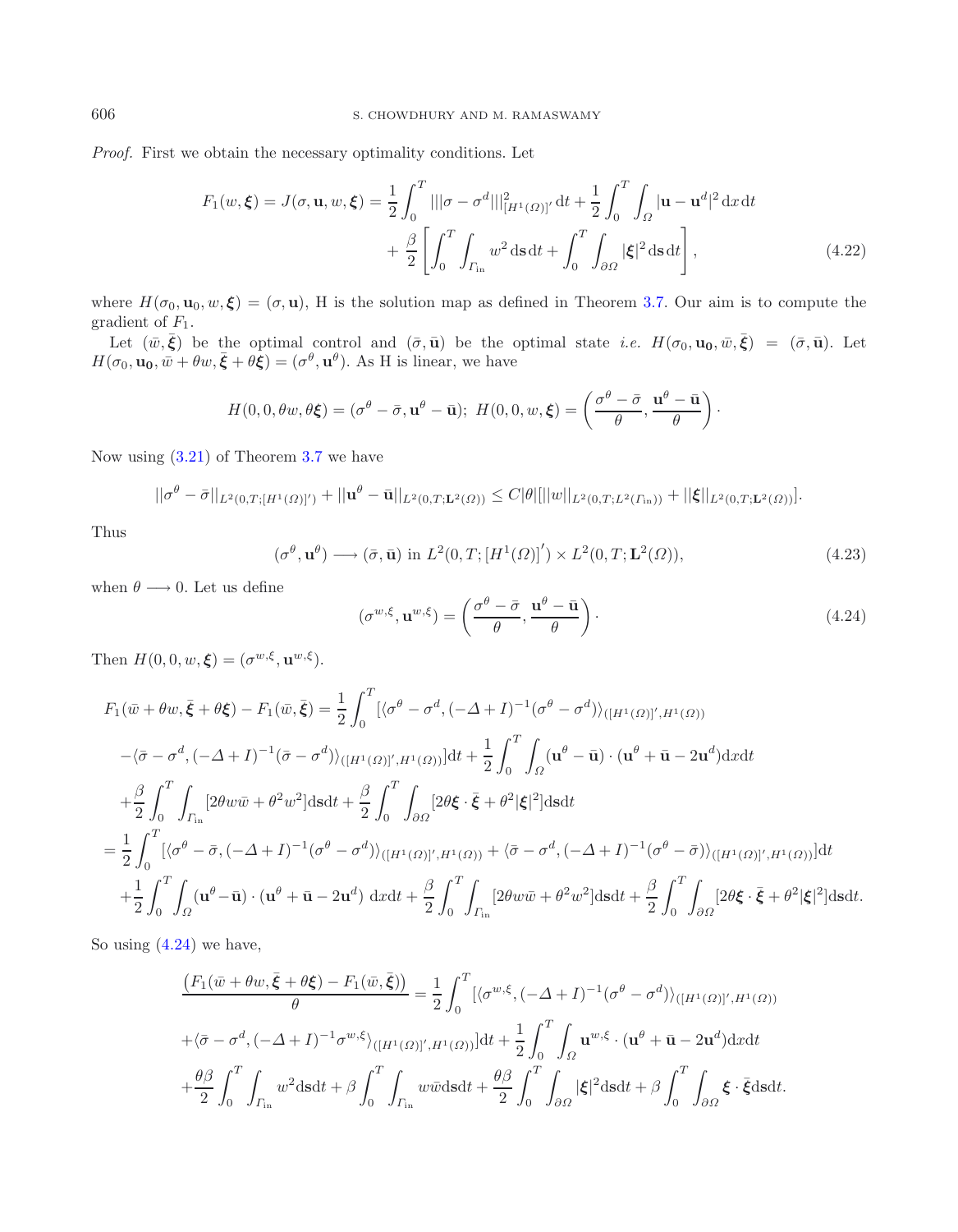Now taking limit as  $\theta \longrightarrow 0$  and using [\(4.23\)](#page-19-1) we get

$$
\langle F'_{1}(\bar{w}, \bar{\xi}), (w, \xi) \rangle = \int_{0}^{T} \langle \sigma^{w, \xi}, (-\Delta + I)^{-1} (\bar{\sigma} - \sigma^{d}) \rangle_{([H^{1}(\Omega)]', H^{1}(\Omega))} dt + \int_{0}^{T} \int_{\Omega} \mathbf{u}^{w, \xi} \cdot (\bar{\mathbf{u}} - \mathbf{u}^{d}) \, dx \, dt
$$

$$
+ \beta \int_{0}^{T} \int_{\Gamma_{\text{in}}} w \bar{w} \, ds \, dt + \beta \int_{0}^{T} \int_{\partial \Omega} \xi \cdot \bar{\xi} \, ds \, dt,
$$
(4.25)

where  $(\sigma^{w,\xi}, \mathbf{u}^{w,\xi})$  is the solution of the system in  $\Omega_T$ :

$$
\frac{\partial \sigma}{\partial t} + \operatorname{div}(\sigma \mathbf{v}_s) = -\operatorname{div}(q_s \mathbf{u}),
$$

$$
\frac{\partial \mathbf{u}}{\partial t} - \frac{\mu}{q_s} \Delta \mathbf{u} - \frac{(\lambda + \mu)}{q_s} \nabla (\text{div}\mathbf{u}) + (\mathbf{v}_s \cdot \nabla) \mathbf{u} + (\mathbf{u} \cdot \nabla) \mathbf{v}_s + \frac{\sigma}{q_s} (\mathbf{v}_s \cdot \nabla) \mathbf{v}_s + a \gamma q_s^{\gamma - 2} \nabla \sigma = \frac{\sigma}{q_s} \mathbf{f},
$$
  

$$
\sigma(0, x) = 0, \ \mathbf{u}(0, x) = \mathbf{0} \text{ in } \Omega,
$$

$$
\sigma(t,x) = w(t,x) \text{ on } (0,T) \times \Gamma_{\text{in}}, \quad \mathbf{u}(t,x) = \xi(t,x) \text{ on } \Sigma_T.
$$

To derive an expression for  $F'_{1}(\bar{w}, \bar{\xi})$  we introduce the adjoint equation in  $\Omega_{\mathcal{I}}$ 

$$
-\frac{\partial \psi}{\partial t} - \mathbf{v}_s \cdot \nabla \psi = \frac{[\mathbf{f} - (\mathbf{v}_s \cdot \nabla) \mathbf{v}_s]}{q_s} \cdot \boldsymbol{\phi} + a\gamma \operatorname{div}(q_s^{\gamma - 2} \boldsymbol{\phi}) + (-\Delta + I)^{-1} (\bar{\sigma} - \sigma^d), \tag{4.26}
$$

$$
-\frac{\partial \phi}{\partial t} - \mu \triangle \left(\frac{\phi}{q_s}\right) - (\lambda + \mu) \nabla \left[ \text{div}\left(\frac{\phi}{q_s}\right) \right] - (\text{div}(\phi_1 \mathbf{v}_s), \text{div}(\phi_2 \mathbf{v}_s)) + (\nabla \mathbf{v}_s)^T \phi = q_s \nabla \psi + (\mathbf{\bar{u}} - \mathbf{u}^d), \tag{4.27}
$$

$$
\psi(T, x) = 0, \ \phi(T, x) = 0 \text{ in } \Omega,
$$
\n(4.28)

$$
\psi(t,x) = 0 \text{ on } (0,T) \times \Gamma_{\text{out}}, \quad \phi(t,x) = \mathbf{0} \text{ on } \Sigma_T. \tag{4.29}
$$

With formula [\(4.10\)](#page-17-1) applied to  $(\psi, \phi)$  and  $(\sigma^{w,\xi}, \mathbf{u}^{w,\xi})$  we have

$$
\int_0^T \langle \sigma^{w,\xi}, (-\Delta + I)^{-1} (\bar{\sigma} - \sigma^d) \rangle_{([H^1(\Omega)]', H^1(\Omega))} dt + \int_0^T \int_{\Omega} \mathbf{u}^{w,\xi} \cdot (\bar{\mathbf{u}} - \mathbf{u}^d) dx dt
$$
  
= 
$$
\int_0^T \int_{\Gamma_{\text{in}}} w \{v_{s1} \psi\} ds dt - \int_0^T \int_{\partial \Omega} \xi \cdot \left\{ \mu \left[ \frac{\partial}{\partial \mathbf{n}} \left( \frac{\phi}{q_s} \right) \right] + (\lambda + \mu) \left[ \text{div} \left( \frac{\phi}{q_s} \right) \right] \mathbf{n} \right\} ds dt.
$$

So

$$
\langle F'_{1}(\bar{w}, \bar{\xi}), (w, \xi) \rangle = \int_{0}^{T} \int_{\Gamma_{\text{in}}} w[\beta \bar{w} + v_{s1} \psi] \, \text{d}s \, \text{d}t - \int_{0}^{T} \int_{\partial \Omega} \xi \cdot \left\{ \beta \bar{\xi} + \mu \left[ \frac{\partial}{\partial \mathbf{n}} \left( \frac{\phi}{q_{s}} \right) \right] + (\lambda + \mu) \left[ \text{div} \left( \frac{\phi}{q_{s}} \right) \right] \mathbf{n} \right\} \, \text{d}s \, \text{d}t.
$$

Hence

$$
F'_{1}(\bar{w}, \bar{\xi}) = \left(\beta \bar{w} + \{v_{s1}\psi\}|_{(0,T)\times\Gamma_{\text{in}}}, \ \beta \bar{\xi} + \mu \left[\frac{\partial}{\partial \mathbf{n}}\left(\frac{\phi}{q_{s}}\right)\right] + (\lambda + \mu) \left[\text{div}\left(\frac{\phi}{q_{s}}\right)\right] \mathbf{n}\right),
$$

where  $(\psi, \phi)$  is the solution of adjoint system  $(2.1)$ – $(2.4)$  corresponding to

$$
F = (-\Delta + I)^{-1} (\bar{\sigma} - \sigma^d), \quad \mathbf{G} = \bar{\mathbf{u}} - \mathbf{u}^d.
$$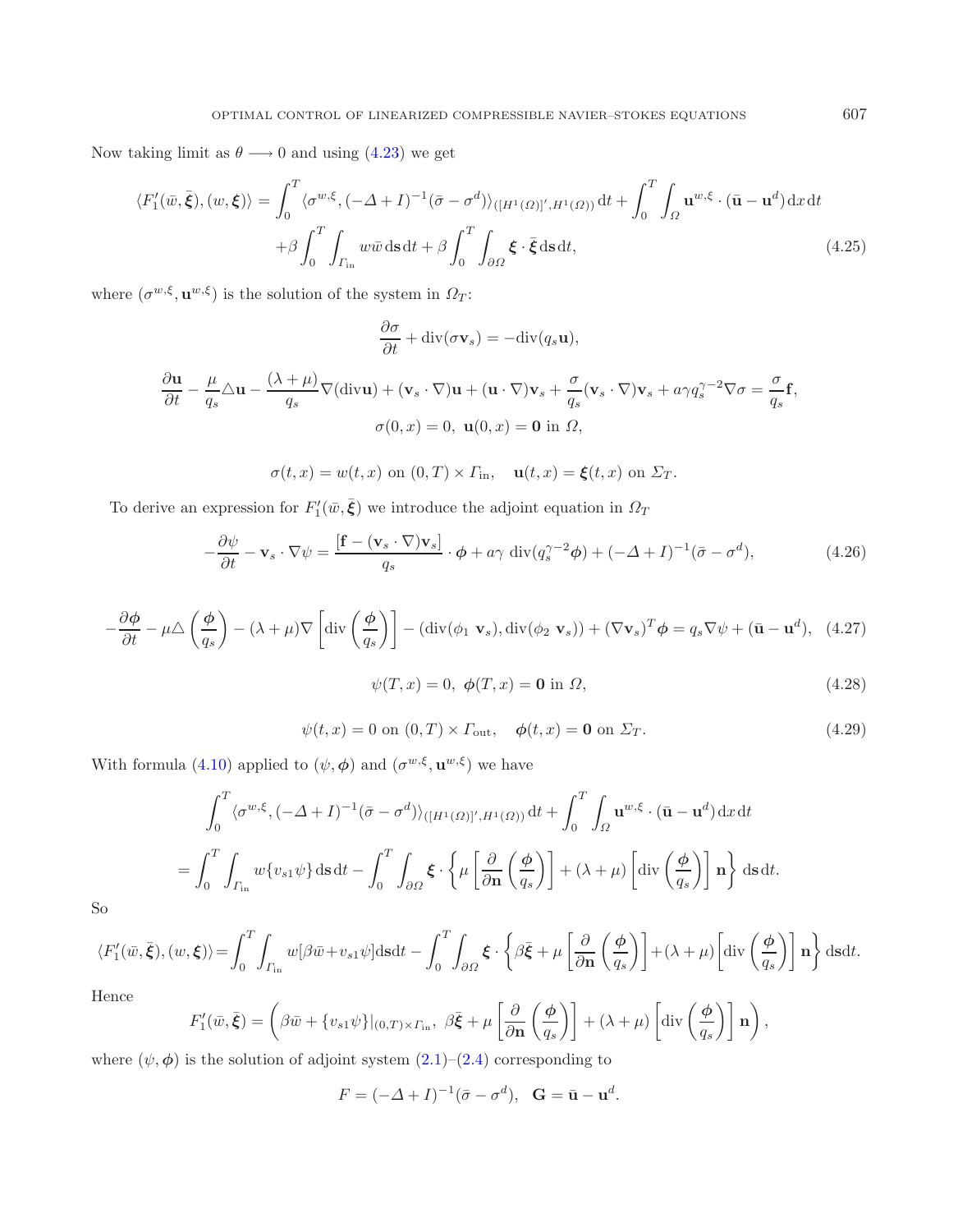Since  $(\bar{w}, \bar{\xi})$  is the minimum of  $F_1$ ,  $F'_1(\bar{w}, \bar{\xi}) = 0$ . Hence

$$
\bar{w} = -\frac{1}{\beta} \{v_{s1}\psi\}|_{(0,T)\times\Gamma_{\rm in}}, \quad \bar{\xi} = -\frac{1}{\beta} \left\{ \mu \left[\frac{\partial}{\partial \mathbf{n}} \left(\frac{\phi}{q_s}\right)\right] + (\lambda + \mu) \left[\text{div}\left(\frac{\phi}{q_s}\right)\right] \mathbf{n} \right\},\,
$$

where  $(\psi, \phi)$  is the solution of the adjoint system  $(2.1)$ – $(2.4)$  corresponding to  $F = (-\Delta + I)^{-1}(\bar{\sigma} - \sigma^d)$ , **G** =  $\bar{\mathbf{u}} - \mathbf{u}^d$ .

Next we derive the sufficient optimality conditions. Due to the previous calculations, we have for every  $(\hat{w}, \hat{\xi}) \in L^2(0, T; L^2(\Gamma_{\text{in}})) \times L^2(0, T; \mathbf{L}^2(\partial \Omega)),$ 

$$
F'_{1}(\hat{w}, \hat{\xi}) = \left(\beta \hat{w} + \{v_{s1}\hat{\psi}\}\big|_{(0,T)\times\Gamma_{\text{in}}}, \ \beta \hat{\xi} + \mu \left[\frac{\partial}{\partial \mathbf{n}}\left(\frac{\hat{\phi}}{q_{s}}\right)\right] + (\lambda + \mu) \left[\text{div}\left(\frac{\hat{\phi}}{q_{s}}\right)\right] \mathbf{n}\right),
$$

where  $(\hat{\psi}, \hat{\phi})$  is the solution of the following system in  $\Omega_T$ 

$$
-\frac{\partial \hat{\psi}}{\partial t} - \mathbf{v}_s \cdot \nabla \hat{\psi} = \frac{[\mathbf{f} - (\mathbf{v}_s \cdot \nabla)\mathbf{v}_s]}{q_s} \cdot \hat{\boldsymbol{\phi}} + a\gamma \operatorname{div}(q_s^{\gamma - 2}\hat{\boldsymbol{\phi}}) + (-\Delta + I)^{-1}(\hat{\sigma} - \sigma^d),
$$

$$
-\frac{\partial \hat{\phi}}{\partial t} - \mu \triangle \left(\frac{\hat{\phi}}{q_s}\right) - (\lambda + \mu)\nabla \left[\operatorname{div}\left(\frac{\hat{\phi}}{q_s}\right)\right] - (\operatorname{div}(\hat{\phi}_1 \mathbf{v}_s), \operatorname{div}(\hat{\phi}_2 \mathbf{v}_s)) + (\nabla \mathbf{v}_s)^T \hat{\boldsymbol{\phi}} = q_s \nabla \hat{\psi} + (\hat{\mathbf{u}} - \mathbf{u}^d),
$$

$$
\hat{\psi}(T, x) = 0 \text{ in } \Omega, \quad \hat{\boldsymbol{\phi}}(T, x) = \mathbf{0} \text{ in } \Omega,
$$

$$
\hat{\psi}(t, x) = 0 \text{ on } (0, T) \times \Gamma_{\text{out}}, \quad \hat{\boldsymbol{\phi}}(t, x) = \mathbf{0} \text{ on } \Sigma_T
$$

and  $H(\sigma, \mathbf{u_0}, \hat{w}, \hat{\boldsymbol{\xi}}) = (\hat{\sigma}, \hat{\mathbf{u}}).$ 

Thus if  $((\tilde{\sigma}, \tilde{\mathbf{u}}); (\tilde{\psi}, \tilde{\phi}))$  satisfies system  $(4.13)-(4.21)$  $(4.13)-(4.21)$  $(4.13)-(4.21)$ , we have  $F'_{1}(\mathcal{C})=0$ , where

$$
\mathbf{C} = \left( -\frac{1}{\beta} \{v_{s1}\tilde{\psi}\}|_{(0,T)\times\Gamma_{\rm in}}, -\frac{1}{\beta} \left\{ \mu \left[ \frac{\partial}{\partial \mathbf{n}} \left( \frac{\tilde{\phi}}{q_s} \right) \right] + (\lambda + \mu) \left[ \mathrm{div} \left( \frac{\tilde{\phi}}{q_s} \right) \right] \mathbf{n} \right\} \right).
$$

Hence the convexity of the functional  $(w, \xi) \longmapsto F_1(w, \xi)$  implies that

$$
-\frac{1}{\beta}\left(\{v_{s1}\tilde{\psi}\}\big|_{(0,T)\times\Gamma_{\rm in}},\ \mu\left[\frac{\partial}{\partial \mathbf{n}}\left(\frac{\tilde{\phi}}{q_s}\right)\right]+(\lambda+\mu)\left[\text{div}\left(\frac{\tilde{\phi}}{q_s}\right)\right]\mathbf{n}\right)
$$

is the optimal control for problem  $(P)$ .

**Corollary 4.5.** *From* [\(4.11\)](#page-18-2) *and* [\(4.12\)](#page-18-2)*, using Theorems [2.11](#page-10-0) and [2.12,](#page-10-6) we see that optimal control for problem (P)* are more regular, in fact  $(\bar{w}, \bar{\xi}) \in L^2(0,T; H^{\frac{1}{2}}(\Gamma_{\text{in}})) \times L^2(0,T; H^{\frac{1}{2}}(\partial \Omega)).$ 

## Appendix A

Here we prove Theorem 2.6 and then established the trace result for the adjoint continuity equation which is mentioned in Remark [3.8.](#page-15-0)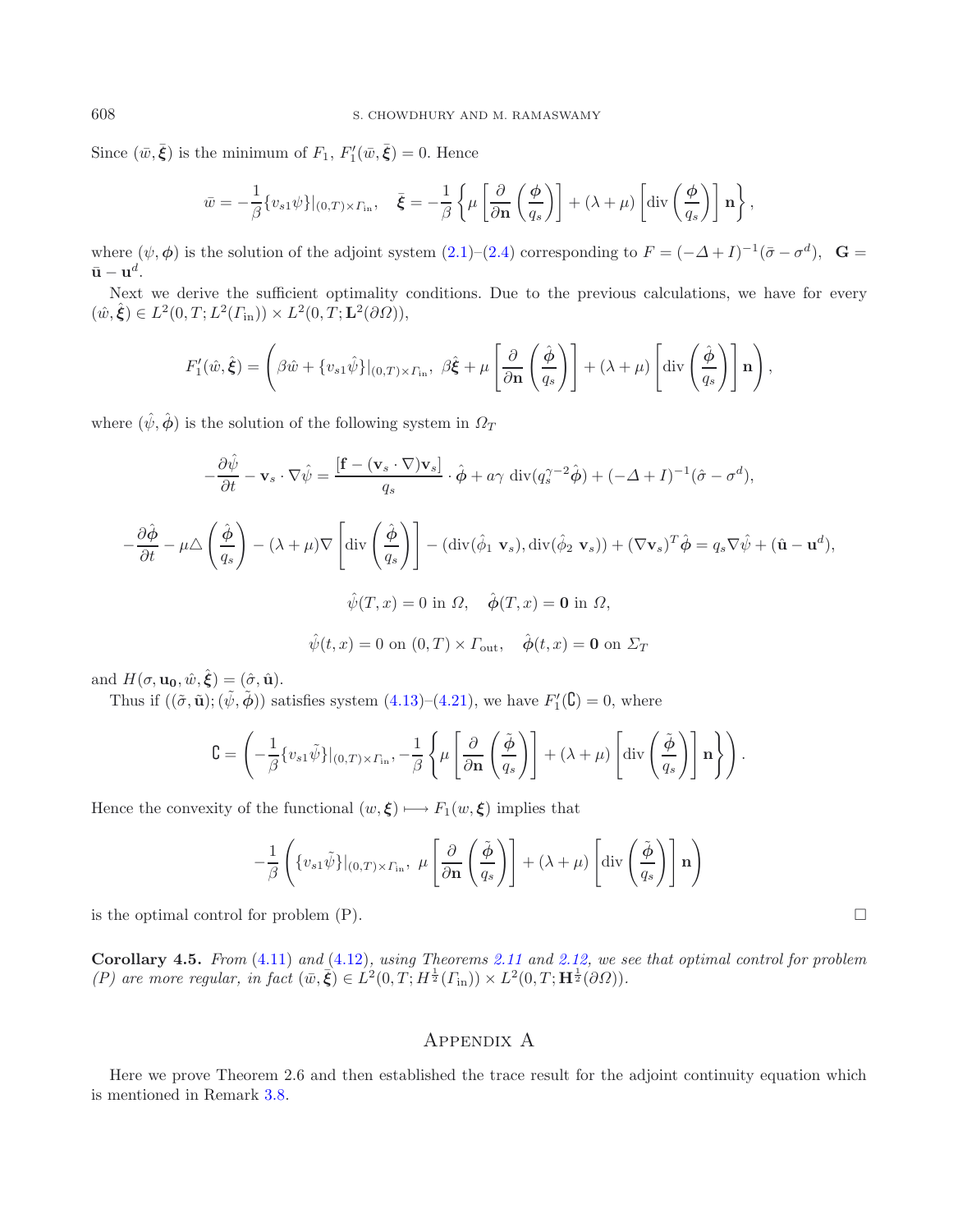## **A.1 Proof of Theorem 2.6**

*Proof.* Our target is to prove here the  $H^1$  regularity of the solution  $\check{\psi}$  of [\(2.5\)](#page-3-3) when the force term  $\varphi$  is in  $H^1$ , by getting the estimates for the derivatives of  $\check{\psi}$ . For this we first choose a smooth force term  $\varphi$  from a dense class in  $H^1$  and use the representation formula to get an estimate for the derivative of  $\check{\psi}$  on  $D_1$  and  $D_2$ . The main tool used for this estimate is the change of variable formula. After this, using a density argument we complete the proof of  $H^1$  regularity and finally show that the solution is unique in  $H^1$ .

## **Existence of**  $H^1$  **solution:**

**Case 1.** Let  $\varphi \in C_c^{\infty}(0,T; C^{\infty}(\overline{\Omega}))$ . This class is dense in  $L^2(0,T; H^1(\Omega))$ . For this  $\varphi$ , using Proposition [2.4](#page-5-3) we want to show the following estimates:

$$
\max_{[0,T]} \left| \left| \frac{\partial \check{\psi}}{\partial x_i}(t) \right| \right|_{L^2(\Omega)} \le C(\mathbf{v}_s, T, \Omega) \left| \left| \varphi \right| \right|_{L^2(0,T;H^1(\Omega))},\tag{A.1}
$$

$$
\left| \left| \frac{\partial \check{\psi}}{\partial t} \right| \right|_{L^2(0,T;L^2(\Omega))} \le C(\mathbf{v}_s, T, \Omega) ||\varphi||_{L^2(0,T;H^1(\Omega))}.
$$
\n(A.2)

<span id="page-22-0"></span>Now let us estimate the derivatives of  $\check{\psi}$  w.r.t space and time variable. From [\(2.14\)](#page-6-1) we get on  $D_1$ 

$$
\left|\frac{\partial \check{\psi}}{\partial x_i}(t,x)\right| \leq \sum_{j=1}^2 \left[ \int_0^t \left| \frac{\partial \varphi}{\partial X_j}(s,\mathbf{X}(s,t,x)) \right| \left| \frac{\partial X_j}{\partial x_i}(s,t,x) \right| ds \right].
$$

Since  $X_1$  and  $X_2$  are  $C^2$  functions, their derivative will be bounded on  $[0, T] \times \overline{\Omega}$ . Therefore from the above, using Hölder's inequality

$$
\left| \frac{\partial \check{\psi}}{\partial x_i}(t, x) \right| \le C_1(\mathbf{v}_s, T, \Omega) \sqrt{T} \sum_{j=1}^2 \left\{ \int_0^t \left| \frac{\partial \varphi}{\partial X_j}(s, \mathbf{X}(s, t, x)) \right|^2 ds \right\}^{\frac{1}{2}}
$$

and hence

$$
\int_{D_1^t} \left| \frac{\partial \check{\psi}}{\partial x_i}(t, x) \right|^2 dx \le C_2(\mathbf{v}_s, T, \Omega) \sum_{j=1}^2 \int_{D_1^t} \int_0^t \left| \frac{\partial \varphi}{\partial X_j}(s, \mathbf{X}(s, t, x)) \right|^2 ds dx, \tag{A.3}
$$

.

where

$$
D_1^t = \{ x \in \Omega : (t, x) \in D_1 \}.
$$

Now for estimating the R.H.S of [\(A.3\)](#page-22-0), we will use the change of variable formula. For that let us define the map  $\beta_1^t : (0, t) \times D_1^t \longrightarrow U_1$  by

$$
\beta_1^t(s, x) = (s, \mathbf{X}(s, t, x)) = (z_1, z_2, z_3),
$$

where  $U_1 = \beta_1^t \{ (0, t) \times D_1^t \}$  and show that it is a diffeomorphism.

Since  $\mathbf{X}(s, t, x)$  is the unique  $C^2$  solution of the O.D.E:

$$
\frac{\mathrm{d}\mathbf{X}}{\mathrm{d}s} = -\mathbf{v}_s(\mathbf{X}), \quad \mathbf{X}(s,t,x) = x \text{ for } s = t,
$$

 $\beta_1^t$  is bijective,  $C^1$  and the Jacobian matrix of  $\beta_1^t$  is

$$
D\beta_1^t(s,x) = \begin{bmatrix} 1 & 0 & 0 \\ \frac{\partial X_1}{\partial s}(s,t,x) & \frac{\partial X_1}{\partial x_1}(s,t,x) & \frac{\partial X_1}{\partial x_2}(s,t,x) \\ \frac{\partial X_2}{\partial s}(s,t,x) & \frac{\partial X_2}{\partial x_1}(s,t,x) & \frac{\partial X_2}{\partial x_2}(s,t,x) \end{bmatrix}
$$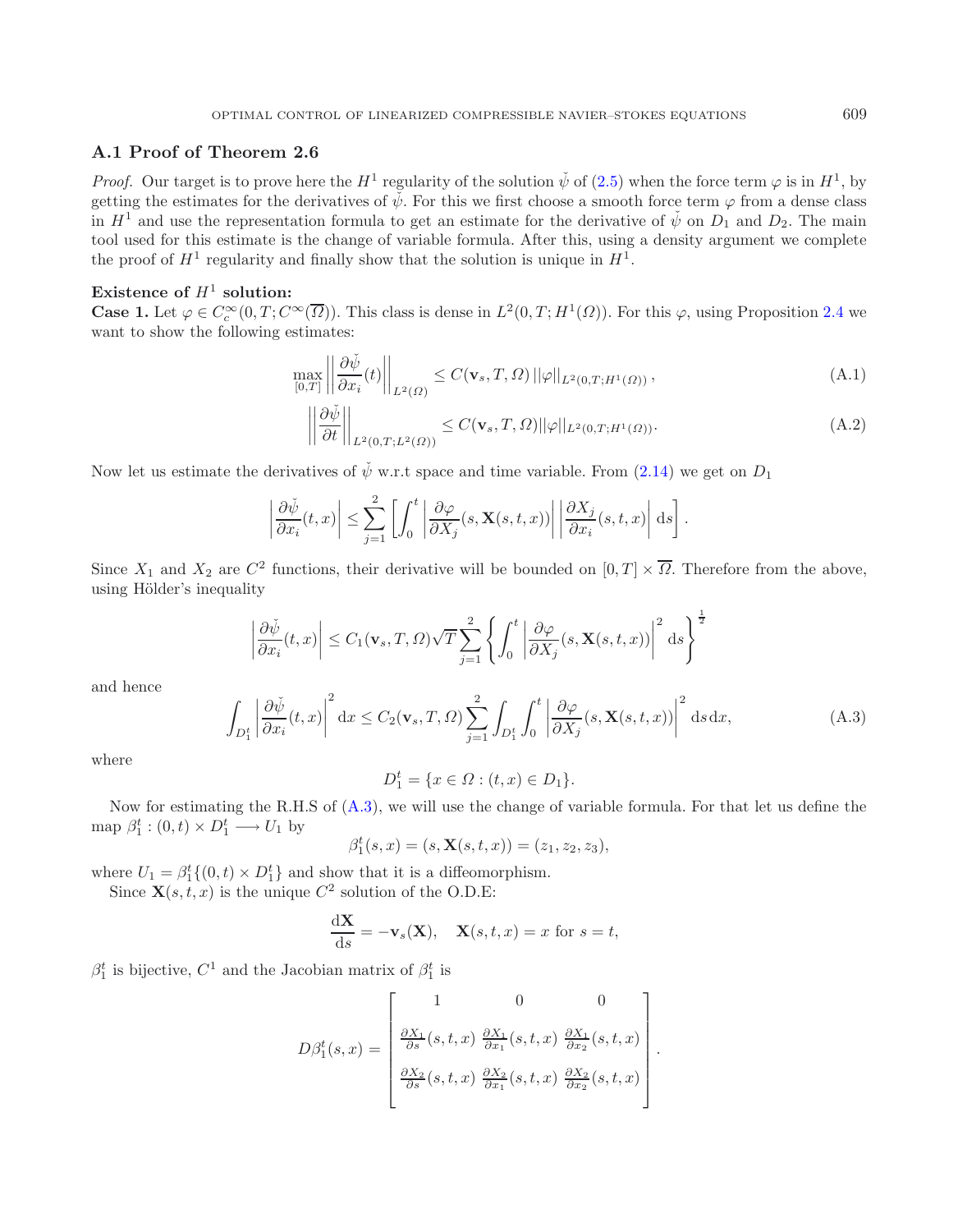Using Girinon  $[5]$  $[5]$  (Chap. IV, Sect. 2.1), we have

<span id="page-23-2"></span>
$$
\begin{vmatrix}\n\frac{\partial X_1}{\partial x_1}(s,t,x) & \frac{\partial X_1}{\partial x_2}(s,t,x) \\
\frac{\partial X_2}{\partial x_1}(s,t,x) & \frac{\partial X_2}{\partial x_2}(s,t,x)\n\end{vmatrix} = \exp\left(\int_0^{s-t} \text{div}\mathbf{v}_s(\mathbf{X}(r,0,x)) dr\right)
$$

<span id="page-23-0"></span>and hence  $\det[D\beta_1^t(s,x)] > 0$ . Therefore,  $\beta_1^t$  is a diffeomorphism. Let

$$
M = \sup_{p \in \mathbb{R}^2} |\text{div}\mathbf{v}_s(p)|. \tag{A.4}
$$

As  $0 < s < t \leq T$ ,

$$
-\int_{s-t}^{0} \operatorname{div} \mathbf{v}_s(\mathbf{X}(r,0,x)) dr \ge -M(t-s).
$$

Then for  $(s, x) \in (0, t) \times D_1^t$ ,

$$
\det[D\beta_1^t(s,x)] = \exp\left(\int_0^{s-t} \operatorname{div} \mathbf{v}_s(\mathbf{X}(r,0,x)) dr\right) \ge \exp(-MT)
$$

<span id="page-23-1"></span>and so

$$
\frac{1}{|\det[D\beta_1^t(s,x)]|} \le \exp(MT). \tag{A.5}
$$

Now using [\(A.5\)](#page-23-0)

$$
\int_{D_1^t} \int_0^t \left| \frac{\partial \varphi}{\partial X_1}(s, \mathbf{X}(s, t, x)) \right|^2 ds dx = \int_{D_1^t} \int_0^t \frac{1}{|\det[D\beta_1^t(s, x)]|} \left| \frac{\partial \varphi}{\partial X_1}(\beta_1^t(s, x)) \right|^2 |\det[D\beta_1^t(s, x)]| ds dx
$$
  
\n
$$
\le \exp(MT) \int_{U_1} \left| \frac{\partial \varphi}{\partial z_2}(z_1, z_2, z_3) \right|^2 dz_1 dz_2 dz_3
$$
  
\n
$$
\le \exp(MT) \int_0^T \int_{\Omega} \left| \frac{\partial \varphi}{\partial z_2}(z_1, z_2, z_3) \right|^2 dz_1 dz_2 dz_3.
$$

Thus we get for  $j = 1, 2$ 

$$
\int_{D_1^t} \int_0^t \left| \frac{\partial \varphi}{\partial X_j}(s, \mathbf{X}(s, t, x)) \right|^2 ds dx \le \exp(MT) ||\varphi||_{L^2(0, T; H^1(\Omega))}^2.
$$
\n(A.6)

Hence combining  $(A.6)$  with  $(A.3)$ , we get on  $D_1$ 

$$
\int_{D_1^t} \left| \frac{\partial \check{\psi}}{\partial x_i}(t, x) \right|^2 dx \le C(\mathbf{v}_s, T, \Omega) ||\varphi||_{L^2(0, T; H^1(\Omega))}^2.
$$
\n(A.7)

Also from  $(2.15)$ , for a similar estimate on  $D_2$ , we begin with

$$
\int_{D_2^t} \int_{t_2(t,x)}^t \left| \frac{\partial \varphi}{\partial X_j}(s, \mathbf{X}(s,t,x)) \right|^2 ds dx,
$$

where  $D_2^t = \{x \in \Omega : (t, x) \in D_2\}$ . Since the interval  $(t_2(t, x), t)$  changes w.r.to x, we cannot directly apply the change of variable formula and estimate as before. So we go to a bigger interval  $(0, t)$  which does not vary with x and estimate using change of variable as on  $D_1$ . But notice that for  $(t, x) \in D_2$ ,  $(t_2, \mathbf{X}(t_2, t, x))$  is a point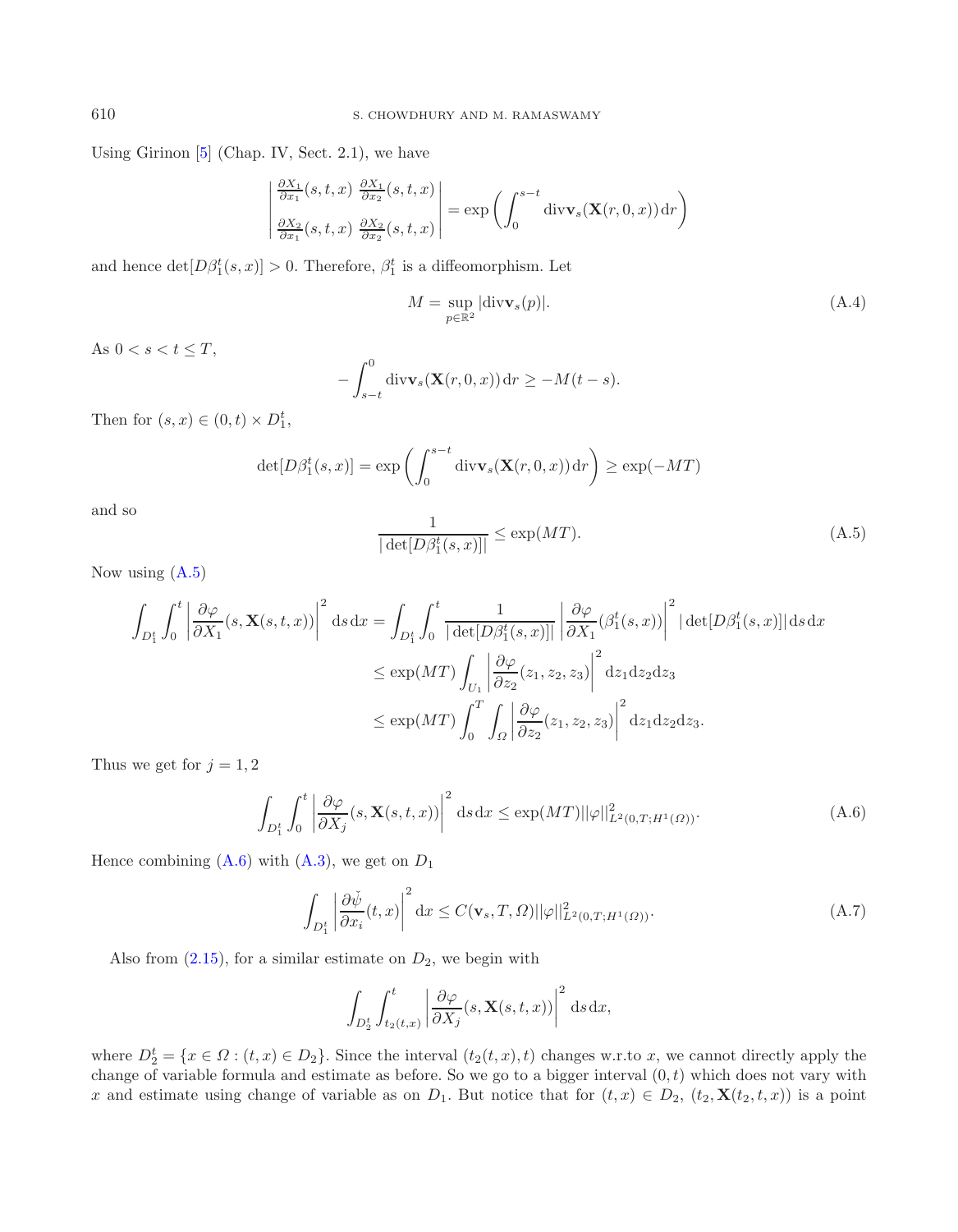on the wall  $\{x_1 = 1\}$  and  $(0, \mathbf{X}(0, t, x))$  is outside of  $(0, t) \times (0, 1) \times (0, h)$  where  $\varphi$  is not defined. So we use a continuous  $H^1$  extension  $\tilde{\varphi} \in L^2(0,T;H^1(\mathbb{R}^2))$  of  $\varphi \in L^2(0,T;H^1(\Omega))$  and get for  $j=1,2$ 

<span id="page-24-0"></span>
$$
\int_{D_2^t} \int_{t_2(t,x)}^t \left| \frac{\partial \varphi}{\partial X_j}(s, \mathbf{X}(s,t,x)) \right|^2 ds dx \le \int_{D_2^t} \int_0^t \left| \frac{\partial \tilde{\varphi}}{\partial X_j}(s, \mathbf{X}(s,t,x)) \right|^2 ds dx.
$$
 (A.8)

Since  $\Omega$  is a bounded domain with Lipschitz boundary, we know from Sobolev space theory that such continuous  $H<sup>1</sup>$  extension exists. For details see [\[3](#page-28-10)] (Chap. 4, Sect. 4.4, Thm. 1).

<span id="page-24-2"></span>Now we will consider the change of variable  $\beta_2^t$ :  $(0,t) \times D_2^t \longrightarrow U_2 = \beta_2^t \{(0,t) \times D_2^t\}$  defined by

$$
\beta_2^t(s, x) = (s, \mathbf{X}(s, t, x)) = (z_1, z_2, z_3)
$$

and estimate the R.H.S of [\(A.8\)](#page-24-0). Using  $\frac{1}{|\det[D\beta_2^t(s,x)]|} \leq \exp(MT)$  and the continuity of the extension operator we get

$$
\int_{D_2^t} \int_0^t \left| \frac{\partial \tilde{\varphi}}{\partial X_1}(s, \mathbf{X}(s, t, x)) \right|^2 ds dx \le \exp(MT) \int_{U_2} \left| \frac{\partial \tilde{\varphi}}{\partial z_2}(z_1, z_2, z_3) \right|^2 dz_1 dz_2 dz_3
$$
  

$$
\le \exp(MT) \int_0^T \int_{\mathbb{R}^2} \left| \frac{\partial \tilde{\varphi}}{\partial z_2}(z_1, z_2, z_3) \right|^2 dz_1 dz_2 dz_3
$$
  

$$
\le \exp(MT) ||\tilde{\varphi}||_{L^2(0, T; H^1(\mathbb{R}^2))}^2 \le C(\mathbf{v}_s, T, \Omega) ||\varphi||_{L^2(0, T; H^1(\Omega))}^2.
$$

So from  $(A.8)$ , we get for  $j = 1, 2$ 

$$
\int_{D_2^t} \int_{t_2(t,x)}^t \left| \frac{\partial \varphi}{\partial X_j}(s, \mathbf{X}(s,t,x)) \right|^2 ds dx \le C(\mathbf{v}_s, T, \Omega) ||\varphi||_{L^2(0,T;H^1(\Omega))}^2.
$$
\n(A.9)

Now we want to estimate:

$$
\int_{D_2^t} \left| \frac{\partial t_2}{\partial x_i}(t,x) \right|^2 \left| \varphi(t_2(t,x), 1, X_2(t_2(t,x),t,x)) \right|^2 dx.
$$

We define a map  $K^t: D_2^t \longrightarrow K^t(D_2^t)$ ,

$$
Kt(x) = (K1t(x), K2t(x)) = (t2(t, x), X2(t2(t, x), t, x)) = (y1, y3).
$$

Clearly  $K^t$  is bijective and  $C^1$ .

<span id="page-24-1"></span>
$$
DK^{t}(x) = \begin{bmatrix} \frac{\partial t_{2}}{\partial x_{1}}(t,x) & \frac{\partial t_{2}}{\partial x_{2}}(t,x) \\ \frac{\partial X_{2}}{\partial t_{2}}(t_{2},t,x) \frac{\partial t_{2}}{\partial x_{1}}(t,x) + \frac{\partial X_{2}}{\partial x_{1}}(t_{2},t,x) \frac{\partial X_{2}}{\partial t_{2}}(t_{2},t,x) \frac{\partial t_{2}}{\partial x_{2}}(t,x) + \frac{\partial X_{2}}{\partial x_{2}}(t_{2},t,x) \end{bmatrix},
$$
  
\n
$$
\Rightarrow \det[DK^{t}(x)] = \frac{\partial t_{2}}{\partial x_{1}}(t,x) \frac{\partial X_{2}}{\partial x_{2}}(t_{2},t,x) - \frac{\partial t_{2}}{\partial x_{2}}(t,x) \frac{\partial X_{2}}{\partial x_{1}}(t_{2},t,x)
$$
  
\n
$$
= \frac{1}{v_{s1}(X(t_{2},t,x))} \begin{vmatrix} \frac{\partial X_{1}}{\partial x_{1}}(t_{2},t,x) & \frac{\partial X_{1}}{\partial x_{2}}(t_{2},t,x) \\ \frac{\partial X_{2}}{\partial x_{1}}(t_{2},t,x) & \frac{\partial X_{2}}{\partial x_{2}}(t_{2},t,x) \end{vmatrix} \begin{bmatrix} \text{using (2.10)} \end{bmatrix}
$$
  
\n
$$
= \frac{1}{v_{s1}(X(t_{2},t,x))} \exp\left(\int_{0}^{t_{2}-t} \text{div} \mathbf{v}_{s}(\mathbf{X}(r,0,x)) dr\right) \neq 0.
$$
 (A.10)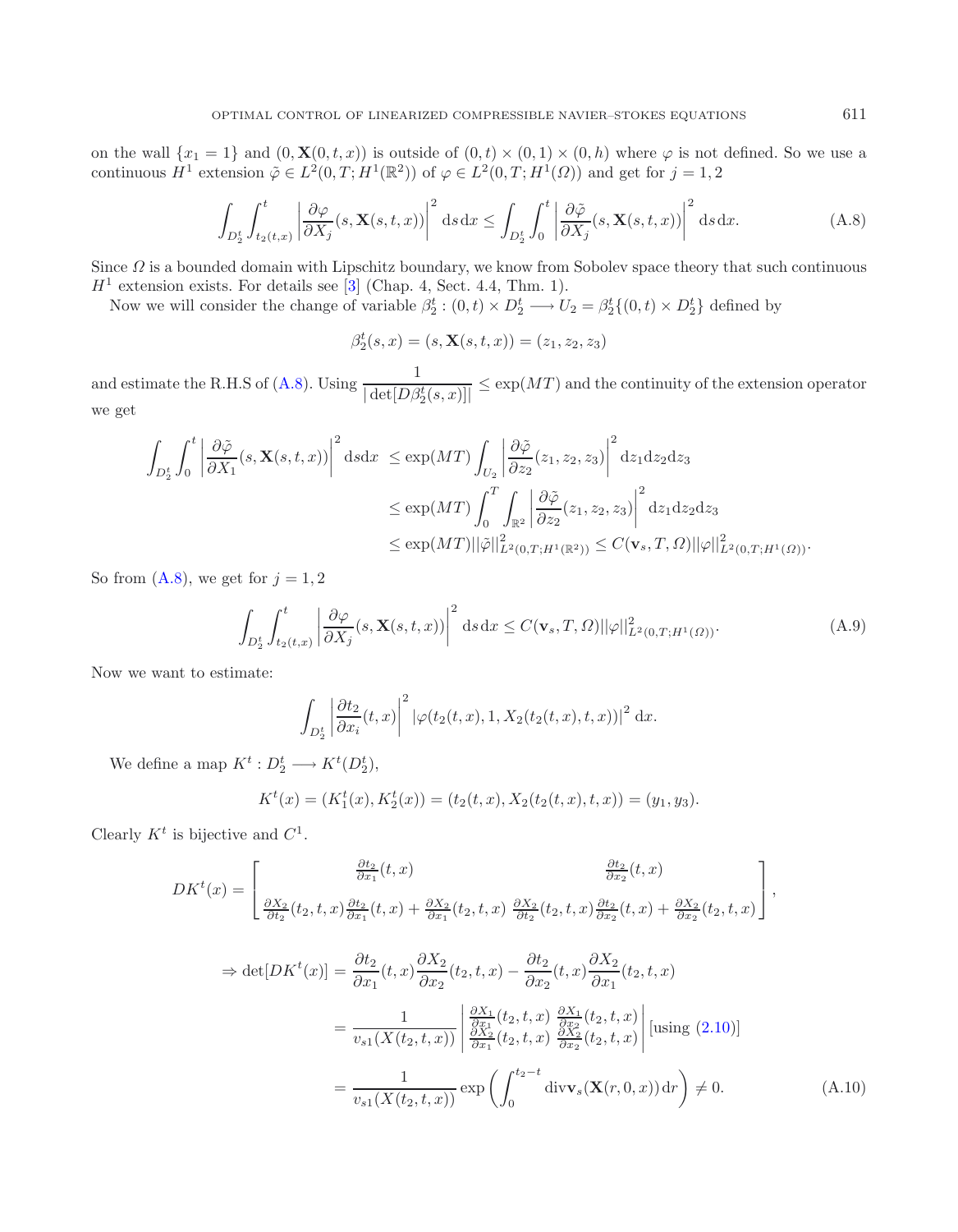Hence  $K^t$  is a diffeomorphism. Also from [\(A.10\)](#page-24-1), using  $v_{s1} \ge \alpha > 0$  on  $\overline{\Gamma_{\text{out}}}$  and [\(A.4\)](#page-23-2) we get

<span id="page-25-0"></span>
$$
\frac{1}{|\det[DK^t(x)]|} \le \frac{\exp(MT)}{\alpha}.
$$
\n(A.11)

<span id="page-25-1"></span>So, using [\(2.11\)](#page-4-2), [\(A.11\)](#page-25-0) and the continuity of the trace map

$$
\int_{D_2^t} \left| \frac{\partial t_2}{\partial x_i}(t, x) \right|^2 |\varphi(t_2(t, x), 1, X_2(t_2(t, x), t, x))|^2 dx
$$
\n
$$
\leq C_1(\mathbf{v}_s, T, \Omega) \int_{D_2^t} |\varphi(t_2(t, x), 1, X_2(t_2(t, x), t, x))|^2 dx
$$
\n
$$
= C_1(\mathbf{v}_s, T, \Omega) \int_{D_2^t} \frac{1}{|\det[DK^t(x)]|} \varphi^2(K_1^t(x), 1, K_2^t(x)) |\det[DK^t(x)]| dx
$$
\n
$$
\leq C_2(\mathbf{v}_s, T, \Omega) \int_{K^t(D_2^t)} \varphi^2(y_1, 1, y_3) dy_1 dy_3
$$
\n
$$
\leq C_2(\mathbf{v}_s, T, \Omega) \int_0^T \left[ \int_0^h \varphi^2(y_1, 1, y_3) dy_3 \right] dy_1
$$
\n
$$
\leq C(\mathbf{v}_s, T, \Omega) \int_0^T ||\varphi(y_1)||_{H^1(\Omega)}^2 dy_1 = C(\mathbf{v}_s, T, \Omega) ||\varphi||_{L^2(0, T; H^1(\Omega))}^2.
$$
\n(A.12)

Hence using  $(A.9)$  and  $(A.12)$  from  $(2.15)$  we get on  $D_2$ 

$$
\int_{D_2^t} \left| \frac{\partial \check{\psi}}{\partial x_i}(t, x) \right|^2 dx \le C_2(\mathbf{v}_s, T, \Omega) \sum_{j=1}^2 \int_{D_2^t} \int_{t_2(t, x)}^t \left| \frac{\partial \varphi}{\partial X_j}(s, \mathbf{X}(s, t, x)) \right|^2 ds dx
$$
  
+2\int\_{D\_2^t} \left| \frac{\partial t\_2}{\partial x\_i}(t, x) \right|^2 \left| \varphi(t\_2(t, x), 1, X\_2(t\_2(t, x), t, x)) \right|^2 dx  

$$
\le C(\mathbf{v}_s, T, \Omega) ||\varphi||_{L^2(0, T; H^1(\Omega))}^2.
$$
 (A.13)

Let us now estimate the time derivative. From  $(2.14)$  we get on  $D_1$ 

$$
\left|\frac{\partial \check{\psi}}{\partial t}(t,x)\right| \leq \sum_{j=1}^2 \int_0^t \left|\frac{\partial \varphi}{\partial X_j}(s,\mathbf{X}(s,t,x))\right| \left|\frac{\partial X_j}{\partial t}(s,t,x)\right| ds + |\varphi(t,x)|.
$$

Thus

$$
\left|\frac{\partial \check{\psi}}{\partial t}(t,x)\right| \leq C_1(\mathbf{v}_s, T, \Omega) \sqrt{T} \sum_{j=1}^2 \left\{ \int_0^t \left|\frac{\partial \varphi}{\partial X_j}(s, \mathbf{X}(s,t,x))\right|^2 ds \right\}^{\frac{1}{2}} + |\varphi(t,x)|.
$$

So,

$$
\int_{D_1^t} \left| \frac{\partial \check{\psi}}{\partial t}(t, x) \right|^2 dx \le C_2(\mathbf{v}_s, T, \Omega) \sum_{j=1}^2 \int_{D_1^t} \int_0^t \left| \frac{\partial \varphi}{\partial X_j}(s, \mathbf{X}(s, t, x)) \right|^2 ds dx + 2 \int_{D_1^t} |\varphi(t, x)|^2 dx. \tag{A.14}
$$

Using  $(A.6)$  we get from above

$$
\int_0^T \int_{D_1^t} \left| \frac{\partial \check{\psi}}{\partial t}(t,x) \right|^2 dx \, dt \leq TC_3(\mathbf{v}_s,T,\Omega) ||\varphi||^2_{L^2(0,T;H^1(\Omega))} + 2||\varphi||^2_{L^2(0,T;L^2(\Omega))}.
$$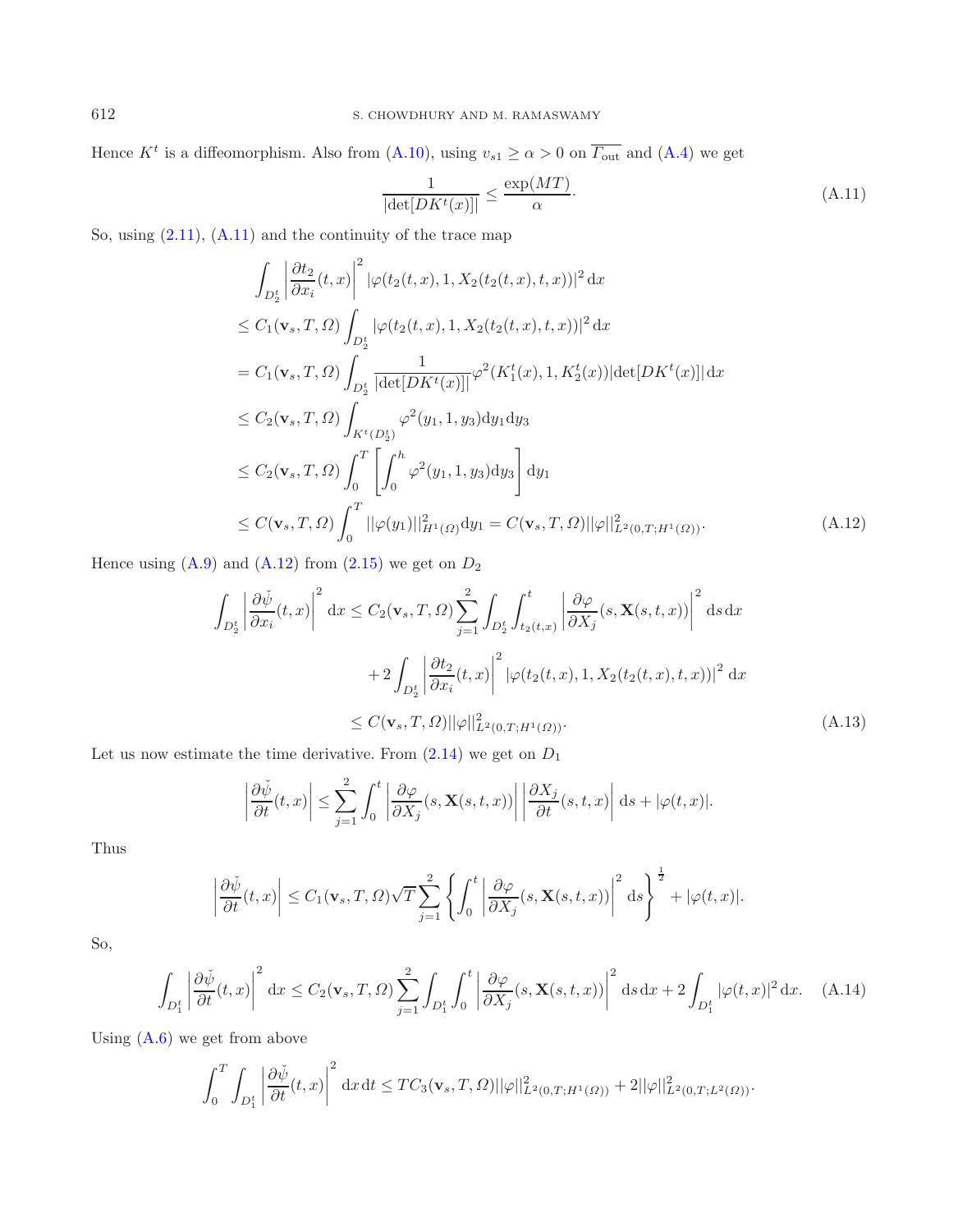Therefore, on  $D_1$ 

$$
||\frac{\partial \check{\psi}}{\partial t}||_{L^2(D_1)} \le C(\mathbf{v}_s, T, \Omega) ||\varphi||_{L^2(0,T;H^1(\Omega))}
$$
\n(A.15)

and on  $D_2$ ,

$$
\int_{D_2^t} \left| \frac{\partial \check{\psi}}{\partial t}(t,x) \right|^2 dx \le C_2(\mathbf{v}_s, T, \Omega) \sum_{j=1}^2 \int_{D_2^t} \int_{t_2(t,x)}^t \left| \frac{\partial \varphi}{\partial X_j}(s, \mathbf{X}(s,t,x)) \right|^2 ds dx + 3 \int_{D_2^t} |\varphi(t,x)|^2 dx
$$

$$
+ 3 \int_{D_2^t} \left| \frac{\partial t_2}{\partial t}(t,x) \right|^2 |\varphi(t_2(t,x), 1, X_2(t_2(t,x), t, x))|^2 dx.
$$

Hence using  $(2.11)$ ,  $(A.12)$  and  $(A.9)$  we get on  $D_2$ :

$$
\left\| \frac{\partial \check{\psi}}{\partial t} \right\|_{L^2(D_2)} \le C(\mathbf{v}_s, T, \Omega) ||\varphi||_{L^2(0, T; H^1(\Omega))}.
$$
\n(A.16)

Using the change of variables  $\beta_1^t, \beta_2^t$  and following the same estimation of derivative from representation formula, we will get the  $L^2$  estimate of  $\tilde{\psi}(t)$ 

$$
\max_{[0,T]} ||\check{\psi}(t)||_{L^2(\Omega)} \le C(\mathbf{v}_s, T, \Omega) ||\varphi||_{L^2(0,T;L^2(\Omega))}.
$$
\n(A.17)

For proving the above  $L^2$  estimate in  $D_2$ , note that we will choose  $\tilde{\varphi}$  as zero extension of  $\varphi$ . Thus proof of [\(2.18\)](#page-6-5) is completed in this case.

**Case 2.** Let  $\varphi \in L^2(0,T;H^1(\Omega))$ . Since  $C_c^{\infty}(0,T)$  is dense in  $L^2(0,T)$  and  $C^{\infty}(\overline{\Omega})$  is dense in  $H^1(\Omega)$ , there exists a sequence  $\{\varphi_n\}_{n\in\mathbb{N}}\in C_c^{\infty}(0,T;C^{\infty}(\overline{\Omega}))$  such that

$$
\varphi_n \longrightarrow \varphi
$$
 in  $L^2(0,T; H^1(\Omega)).$ 

Let  $\check{\psi}_n$  be the solution of [\(2.5\)](#page-3-3) corresponding to  $\varphi_n$ . From [\(2.18\)](#page-6-5) and expressions [\(2.13\)](#page-5-1)–[\(2.15\)](#page-6-6), we see that  $\check{\psi}_n \in C([0,T]; H^1(\Omega))$  is a Cauchy sequence in  $L^{\infty}(0,T; H^1(\Omega)) \cap H^1(0,T; L^2(\Omega))$  and hence converges to some  $\check{\psi}$  in  $C([0,T]; H^1(\Omega))L^{\infty}(0,T; H^1(\Omega)) \cap H^1(0,T; L^2(\Omega)) \cap H^1(0,T; L^2(\Omega))$ . Therefore we get a strong solution  $\check{\psi} \in C([0,T]; H^1(\Omega)) \cap H^1(0,T; L^2(\Omega))$  of  $(2.5)$  for  $\varphi \in L^2(0,T; H^1(\Omega))$ .

**Uniqueness:** Now we will show that the solution of  $(2.5)$  is unique in the class  $L^2(0,T; H^1(\Omega) \cap H^1(0,T; L^2(\Omega))$ . Let  $\tilde{\psi}_i \in L^2(0,T;H^1(\Omega)) \cap H^1(0,T;L^2(\Omega)), i = 1,2$  be two solutions of [\(2.5\)](#page-3-3). Let us denote  $\tilde{\psi} = \tilde{\psi}_1 - \tilde{\psi}_2$ . Then  $\bar{\psi}$  satisfies

$$
\frac{\partial \bar{\psi}}{\partial t}(t, x) - \mathbf{v}_s(x) \cdot \nabla \bar{\psi}(t, x) = 0 \text{ in } \Omega_T, \n\bar{\psi}(0, x) = 0 \text{ in } \Omega, \quad \bar{\psi}(t, x) = 0 \text{ on } (0, T) \times \Gamma_{\text{out}},
$$
\n(A.18)

<span id="page-26-0"></span>where  $(1.8)$  holds for  $\mathbf{v}_s$ .

Multiplying [\(A.18\)](#page-26-0) by  $\bar{\psi}$ , using  $v_{s2} = 0$  on  $\Gamma_0$ ,  $\bar{\psi} = 0$  on  $(0, T) \times \Gamma_{\text{out}}$ ,  $n_1 = 0$  on  $\Gamma_0$ ,  $n_2 = 0$  on  $\Gamma_{\text{in}}$  where  $\mathbf{n} = (n_1, n_2)$  denotes unit outward normal to  $\partial\Omega$  and doing integration by parts we get

$$
\frac{\mathrm{d}}{\mathrm{d}t}||\bar{\psi}||_{L^2(\Omega)}^2 + \int_{\Omega} \mathrm{div}(\mathbf{v}_s)\bar{\psi}^2 \, \mathrm{d}x + \int_{\Gamma_{\text{in}}} v_{s1}\bar{\psi}^2 \, \mathrm{d}\mathbf{s} = 0.
$$

Since  $v_{s1} \ge \alpha > 0$  on  $\overline{\Gamma_{in}}$ ,

$$
\frac{\mathrm{d}}{\mathrm{d}t}||\bar{\psi}||_{L^2(\Omega)}^2 \leq -\int_{\Omega} \mathrm{div}(\mathbf{v}_s)\bar{\psi}^2 \,\mathrm{d}x.
$$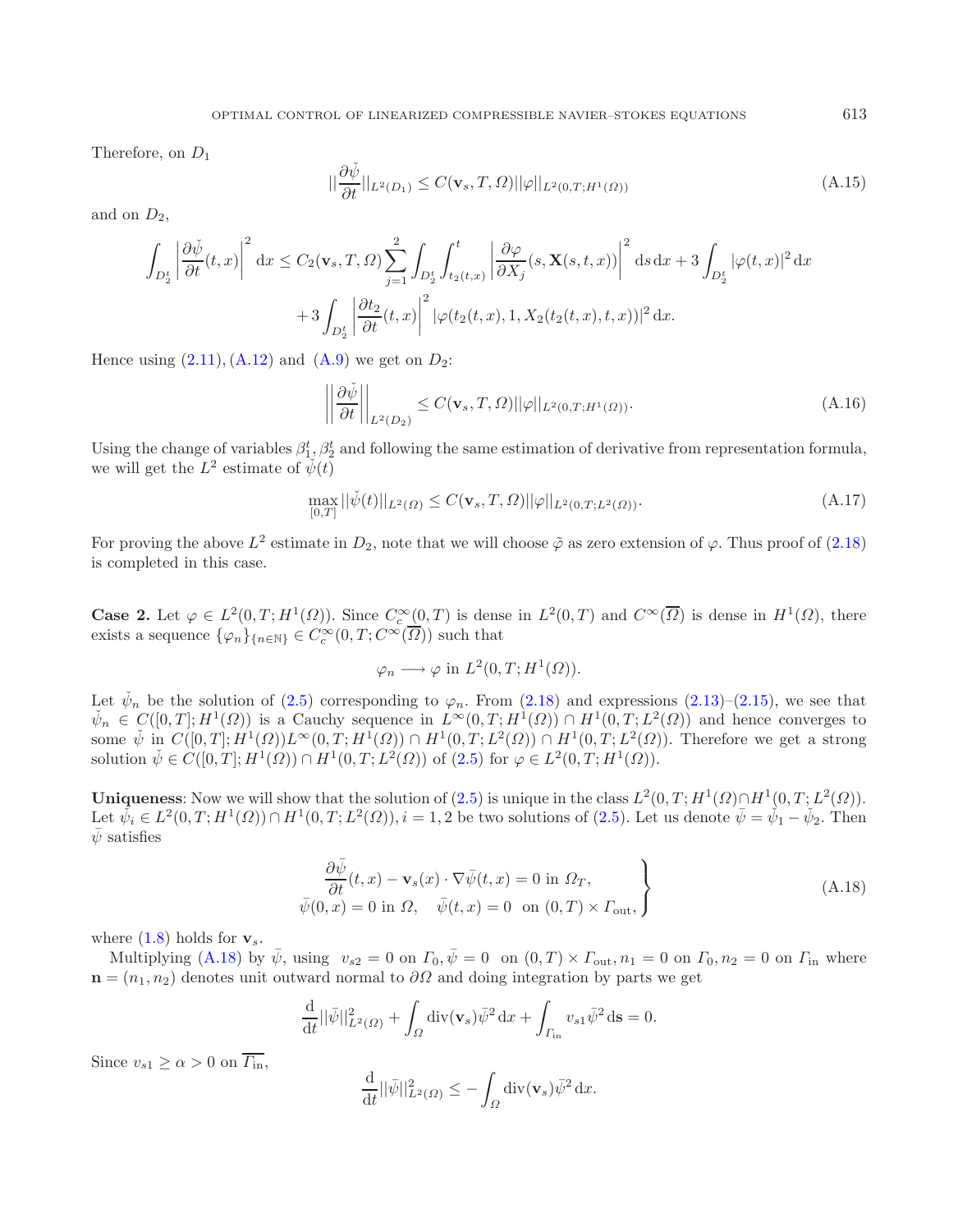#### <span id="page-27-0"></span>614 S. CHOWDHURY AND M. RAMASWAMY

Thus

<span id="page-27-1"></span>
$$
\frac{\mathrm{d}}{\mathrm{d}t}||\bar{\psi}||_{L^2(\Omega)}^2 \le ||\mathrm{div}(\mathbf{v}_s)||_{L^{\infty}(\Omega)}||\bar{\psi}||_{L^2(\Omega)}^2 \text{ and } ||\bar{\psi}(0)||_{L^2(\Omega)} = 0.
$$

Hence using Gronwall's inequality, we get  $\bar{\psi} = 0$  and so  $\check{\psi}_1 = \check{\psi}_2$ . This completes the proof.

### **A.2 Trace result for the adjoint continuity equation**

In this section we give the proof of "hidden regularity" mentioned in Remark [3.8](#page-15-0) for the adjoint continuity equation. This trace result is required to define the solution of non homogeneous initial-boundary value problem for continuity equation *via* transposition and to obtain a  $L^2(0,T; L^2(\Omega))$  solution.

Let us consider

$$
-\frac{\partial \psi}{\partial t} - \mathbf{v}_s \cdot \nabla \psi = \varphi \text{ in } \Omega_T, \n\psi(t, x) = 0 \text{ on } (0, T) \times \Gamma_{\text{out}}, \n\psi(T, x) = 0 \text{ in } \Omega,
$$
\n(A.19)

where  $\varphi \in L^2(0,T;L^2(\Omega))$  and [\(1.8\)](#page-1-2) holds for **v**<sub>s</sub>. Following theorem, gives the existence of the weak solution for the problem  $(A.19)$ . The proof uses semigroup approach and can be found in [\[4\]](#page-28-1) (Thm. I.12, p. 65).

**Theorem A.1.** *For*  $\varphi \in L^2(0,T;L^2(\Omega))$ *, problem* [\(A.19\)](#page-27-0) *admits a unique weak solution*  $\psi \in C([0,T];L^2(\Omega))$ *and we have the following estimate*

$$
||\psi(t)||_{L^{2}(\Omega)} \leq C(T)||\varphi||_{L^{2}(0,T;L^{2}(\Omega))}
$$
\n(A.20)

*for some constant*  $C(T) > 0$ .

**Theorem A.2** (Hidden regularity). *If*  $\varphi \in L^2(0,T; L^2(\Omega))$ , *then*  $\psi|_{\Gamma_{\text{in}}} \in L^2(0,T; L^2(\Gamma_{\text{in}}))$  *and the map*  $\varphi \to$  $\psi|_{\Gamma_{\text{in}}}$  *is continuous from*  $L^2(0,T;L^2(\Omega))$  *into*  $L^2(0,T;L^2(\Gamma_{\text{in}})).$ 

*Proof.* We will prove this regularity result using multiplier method.

**Case 1.** Let us consider the case when  $\varphi \in L^2(0,T;H^1(\Omega))$ . Then from Theorem 2.6 we get  $\psi$  belongs to  $H^1(0,T;L^2(\Omega)) \cap C([0,T];H^1(\Omega))$ . Now multiplying  $(A.19)$  by  $\psi$  and integrating over  $(0,T) \times \Omega$  we get

<span id="page-27-2"></span>
$$
-\int_0^T \int_{\Omega} \frac{\partial \psi}{\partial t} \psi \mathrm{d}x \mathrm{d}t - \int_0^T \int_{\Omega} (\mathbf{v}_s \cdot \nabla \psi) \psi \mathrm{d}x \mathrm{d}t = \int_0^T \int_{\Omega} \varphi \psi \mathrm{d}x \mathrm{d}t.
$$

Using integration by parts we get,

$$
-\frac{1}{2}\int_{\Omega}[\psi^2(T,x) - \psi^2(0,x)]\mathrm{d}x + \frac{1}{2}\int_0^T\int_{\Omega}(\mathrm{div}\mathbf{v}_s)\psi^2\mathrm{d}x\mathrm{d}t - \frac{1}{2}\int_0^T\int_{\partial\Omega}(\mathbf{v}_s\cdot\mathbf{n})\psi^2\mathrm{d}s\mathrm{d}t = \int_0^T\int_{\Omega}\varphi\psi\mathrm{d}x\mathrm{d}t.
$$

Since  $\psi(T, x) = 0$ ,  $\mathbf{v}_s \cdot \mathbf{n} = 0$  on  $\Gamma_0$ ,  $\psi = 0$  on  $\Gamma_{\text{out}}$  and  $\mathbf{n} = (-1, 0)$  on  $\Gamma_{\text{in}}$ , we get

$$
\frac{1}{2} \int_{\Omega} \psi^2(0, x) dx + \frac{1}{2} \int_0^T \int_{\Omega} (\text{div}\mathbf{v}_s) \psi^2 dx dt + \frac{1}{2} \int_0^T \int_{\Gamma_{\text{in}}} v_{s1} \psi^2 ds dt = \int_0^T \int_{\Omega} \varphi \psi dx dt.
$$

Thus

$$
\int_0^T \int_{\Gamma_{\text{in}}} v_{s1} \psi^2 \text{d}s \text{d}t \le M \int_0^T \int_{\Omega} \psi^2 \text{d}x \text{d}t + 2 \int_0^T \int_{\Omega} |\varphi| |\psi| \text{d}x \text{d}t,
$$

where M is given by [\(A.4\)](#page-23-2). Using  $v_{s1} \ge \alpha > 0$  on  $\overline{\Gamma_{in}}$  and Hölders inequality we get

$$
\alpha ||\psi|_{\Gamma_{\text{in}}}||_{L^{2}(0,T;L^{2}(\Gamma_{\text{in}}))}^{2} \leq M ||\psi||_{L^{2}(0,T;L^{2}(\Omega))}^{2} + 2||\varphi||_{L^{2}(0,T;L^{2}(\Omega))} ||\psi||_{L^{2}(0,T;L^{2}(\Omega))}. \tag{A.21}
$$